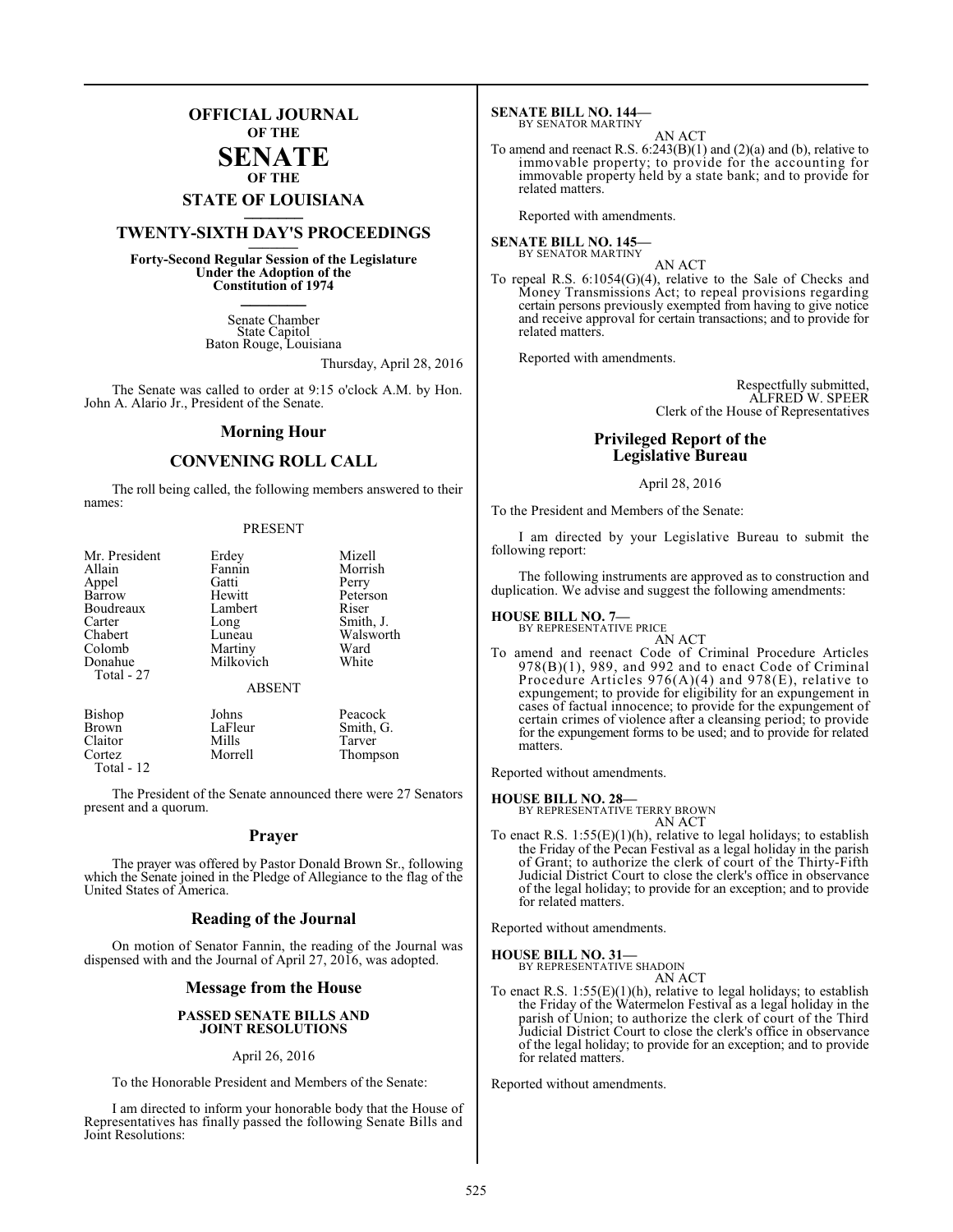## **Page 2 SENATE 26th DAY'S PROCEEDINGS**

**HOUSE BILL NO. 44—**

BY REPRESENTATIVE STOKES AN ACT

To enact R.S. 33:447.15, relative to mayor's courts; to provide for additional court costs for violations of municipal ordinances in the mayor's court of the city of Kenner; to provide for the use of additional funds; and to provide for related matters.

Reported without amendments.

**HOUSE BILL NO. 70—** BY REPRESENTATIVE TERRY BROWN AN ACT

To enact R.S. 33:455, relative to mayors' courts; to establish a mayor's court in the village of Creola in Grant Parish; to provide for the territorial jurisdiction of the court; to provide for the powers and authority of the mayor as magistrate of the court and other officers of the court; to provide relative to subject matter jurisdiction of the court; and to provide for related matters.

Reported without amendments.

#### **HOUSE BILL NO. 91—** BY REPRESENTATIVE HILL

AN ACT

To enact R.S. 33:455, relative to mayors' courts; to establish a mayor's court in the village of Elizabeth in Allen Parish; to provide for territorial jurisdiction; to provide for the powers and authority of the mayor as magistrate of the court and other officers of the court; and to provide for related matters.

Reported without amendments.

#### **HOUSE BILL NO. 95—**

BY REPRESENTATIVE MORENO AN ACT

To amend and reenact R.S. 15:1202(A)(introductory paragraph) and to enact R.S.  $15:1202(A)(29)$  through  $(31)$ , relative to the membership of the Louisiana Commission on Law Enforcement and Administration of Criminal Justice; to change the membership of the commission; and to provide for related matters.

Reported without amendments.

#### **HOUSE BILL NO. 116—** BY REPRESENTATIVE CARMODY

AN ACT

To amend and reenact R.S. 13:2583.3(A), relative to the office of constable in Caddo Parish; to require each constable of Caddo Parish to report certain information relative to the deputy constable; to require such information to be reported annually to the sheriff; and to provide for related matters.

Reported without amendments.

#### **HOUSE BILL NO. 190—**

BY REPRESENTATIVE CONNICK AN ACT

To amend and reenact Code of Criminal Procedure Article 718.1(A) and to enact Code of Criminal Procedure Article 718.1(D), relative to disposing of sensitive evidence; to provide for those authorized to retain sensitive evidence of certain criminal offenses; to declare certain evidence as contraband; to provide with respect to court orders regarding certain evidence; and to provide for related matters.

Reported without amendments.

#### **HOUSE BILL NO. 196—**

BY REPRESENTATIVE LEGER AN ACT

To amend and reenact R.S. 27:416(C), relative to the operation of video draw poker devices at qualified truck stop facilities; to provide with respect to the calculation of fuel sales; to provide for exceptions regarding the fuel sales requirements at certain facilities; and to provide for related matters.

Reported without amendments.

## **HOUSE BILL NO. 210—** BY REPRESENTATIVE CONNICK

AN ACT To amend and reenact Code of Criminal Procedure Article 571.1, relative to time limitations for prosecution; to provide for time limitations for certain sex offenses; and to provide for related matters.

Reported without amendments.

## **HOUSE BILL NO. 212—**



To enact R.S. 46:236.3(E)(6), relative to enforcement of support by income assignment, to provide for procedures for the issuance of lump-sum payments; to provide definitions; and to provide for related matters.

Reported without amendments.

#### **HOUSE BILL NO. 213—**

BY REPRESENTATIVE GAROFALO AN ACT

To amend and reenact R.S. 9:1123.115(B) and to enact R.S. 9:1123.115(A)(4), relative to condominiums; to provide for privilege period for liens against condominium parcels; to provide relative to incorrect lien filings; and to provide for related matters.

Reported without amendments.

**HOUSE BILL NO. 267—**

BY REPRESENTATIVE GREGORY MILLER AN ACT

To amend and reenact R.S. 40:1025(A), (B), and (C), relative to penalties for transactions involving drug paraphernalia; to amend the penalty provisions for such offenses; and to provide for related matters.

Reported without amendments.

#### **HOUSE BILL NO. 269—**

BY REPRESENTATIVES GREGORY MILLER AND MIKE JOHNSON AN ACT

To amend and reenact Civil Code Article 1522 and Code of Civil Procedure Article 3396.9, relative to successions and donations; to provide for separate donations of usufruct and naked ownership; to provide for concurrence of an interdict or unemancipated minor; and to provide for related matters.

Reported without amendments.

**HOUSE BILL NO. 285—** BY REPRESENTATIVE GAROFALO AN ACT

To amend and reenact Code of Civil Procedure Articles 1458, 1462(B)(1), 1465.1(B), 1467(A), 2541, 2642, and 2721(B), and R.S.  $13:3852(B)$ , and to enact R.S.  $13:4611(1)(g)$ , relative to civil procedure; to extend the time delays for responding to discovery requests; to provide for the enforcement of foreign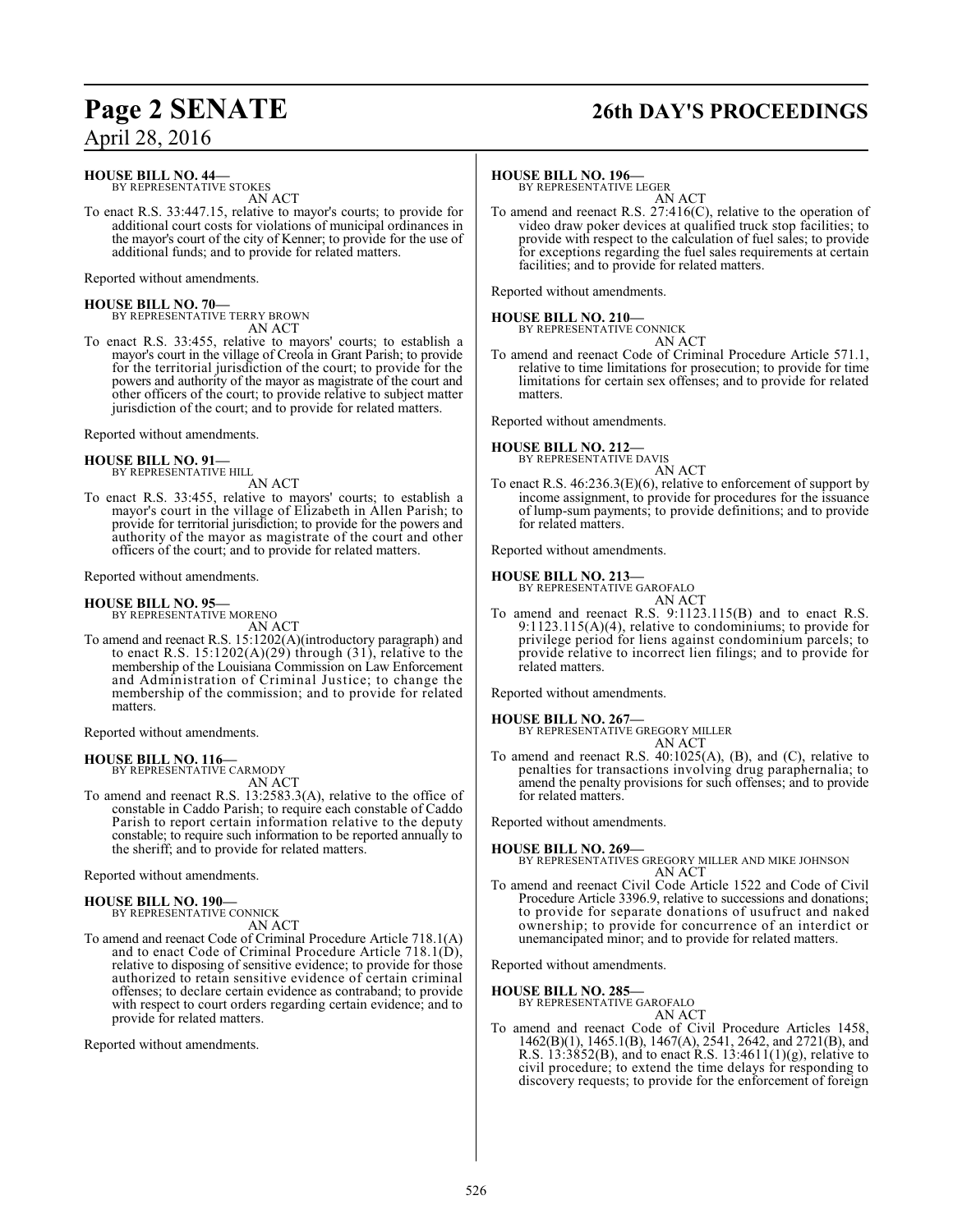## **26th DAY'S PROCEEDINGS Page 3 SENATE**

and domestic judgments; to provide for commencement of the suspensive appeal delay from an order of seizure and sale; to provide with respect to the notice of seizure of property; to provide for an award of attorney fees in civil contempt of court proceedings; and to provide for related matters.

Reported without amendments.

**HOUSE BILL NO. 286—** BY REPRESENTATIVE GAROFALO AN ACT

To amend and reenact R.S. 9:1725(3), 1972, 1973, 2092, and 2262.2, relative to the Louisiana Trust Code; to provide for a definition of a "person"; to provide for the treatment of interest upon death of the principal beneficiary; to provide for shifting interest in principal; to provide for recordation of instruments; and to provide for related matters.

Reported without amendments.

### **HOUSE BILL NO. 288—**

BY REPRESENTATIVE GAROFALO AN ACT

To amend and reenact R.S.  $9:5175(C)(1)$  and  $(2)(a)$ , relative to bankruptcy debtors; to provide relative to procedures for releasing judgments against discharged bankruptcy debtors; and to provide for related matters.

Reported without amendments.

#### **HOUSE BILL NO. 289—**

BY REPRESENTATIVE GAROFALO AN ACT

To enact R.S. 12:1-1443(B)(4), relative to a corporation's juridical personality at the time of corporate termination; to provide for the existence of a corporation's continued juridical personality to dispose of immovable property; and to provide for related matters.

Reported without amendments.

#### **HOUSE BILL NO. 304—**

BY REPRESENTATIVES MAGEE, ABRAHAM, AMEDEE, BACALA,<br>BAGLEY, BAGNERIS, BERTHELOT, BISHOP, CHAD BROWN,<br>CARMODY, COUSSAN, COX, CROMER, DAVIS, DEVILLIER, DWIGHT,<br>EMERSON, FOIL, LANCE HARRIS, HAVARD, HAZEL, HILL, HORTON,<br>HOWARD,

To amend and reenact R.S. 40:1379.3(W), relative to concealed handgun permits; to provide for an exemption from fees for veterans of the United States Armed Forces; and to provide for related matters.

Reported without amendments.

### **HOUSE BILL NO. 403—**

BY REPRESENTATIVE SMITH AN ACT

To amend and reenact R.S. 15:1199.4(C), (D)(introductory paragraph), (E)(introductory paragraph) and (6), and (G) and to enact R.S. 15:1199.4(D)(8), (9), and (10) and (E)(7) through (12), relative to the reentry advisory council; to provide for additional members to the council; to provide for the nominating criteria for the additional members; and to provide for related matters.

Reported without amendments.

#### **HOUSE BILL NO. 495—**

BY REPRESENTATIVE MORENO AN ACT

To amend and reenact R.S. 15:572.5, relative to pardons; to provide for information to be provided to the Board of Pardons; to establish a fee for conducting pardon investigations; and to provide for related matters.

Reported without amendments.

#### **HOUSE BILL NO. 525—**

BY REPRESENTATIVE ROBBY CARTER AN ACT

To amend and reenact R.S. 46:2133(C) and to enact R.S. 46:2133(D), relative to venue in applications for protection from family violence; to provide for proper venue in certain circumstances; and to provide for related matters.

Reported without amendments.

**HOUSE BILL NO. 548—** BY REPRESENTATIVES JACKSON, BAGNERIS, GARY CARTER, JIMMY HARRIS, AND JAY MORRIS

AN ACT To enact R.S. 13:5401(C)(10), relative to reentry courts; to authorize the creation of a reentry division of The Fourth Judicial District Court; and to provide for related matters.

Reported without amendments.

#### **HOUSE BILL NO. 634—**

BY REPRESENTATIVE MAGEE AN ACT

To amend and reenact R.S. 31:149(B), relative to mineral rights in land acquired by governmental agencies; to provide relative to the prescription of mineral rights; to provide for mineral rights in appropriated property; and to provide for related matters.

Reported without amendments.

#### **HOUSE BILL NO. 672—**

BY REPRESENTATIVES DAVIS, BAGNERIS, JEFFERSON, AND NORTON

AN ACT

To amend and reenact R.S. 8:655(A),  $(B)(1)$ ,  $(C)$ , and  $(D)$  and R.S. 37:848(B), 876(A), (B), (D), (E), and (F), 877(B)(1)(a)(v) and (b)(ii), and 879(K) and to enact R.S. 8:655(E) and R.S. 37:855 and 876(G), relative to the disposing of human remains; to provide with respect to a decedent's notarial testament; to provide for a change in priority of persons with respect to the right to control interment and the authorized arrangement of cremation; to distinguish adult grandchildren as a priority group of persons; to allow the disposal of certain human remains by certain assistants of certified embalmers; to provide for the right to arrange funeral goods and services; to limit liability of certain persons with respect to the arrangement of funeral goods and services; to require a majority relative to certain surviving family members and the right to authorize cremation; to expressly make certain military provisions applicable to cremation authorizations; to require the attachment of declarations to cremation authorization forms; to exempt the remains of certain fetuses with respect to provisions requiring identification of human remains; to authorize a representative of a funeral establishment to deliver cremated human remains to authorized persons; to authorize a legal entity to receive cremated human remains; to require funeral establishments and cemetery authorities to retain certain receipts; to provide for other clarifying changes; and to provide for related matters.

Reported with amendments.

#### **LEGISLATIVE BUREAU AMENDMENTS**

Amendments proposed by Legislative Bureau to Reengrossed House Bill No. 672 by Representative Davis

#### AMENDMENT NO. 1

On page 7, line 17, change "40:1099.1" to "40:1271.2"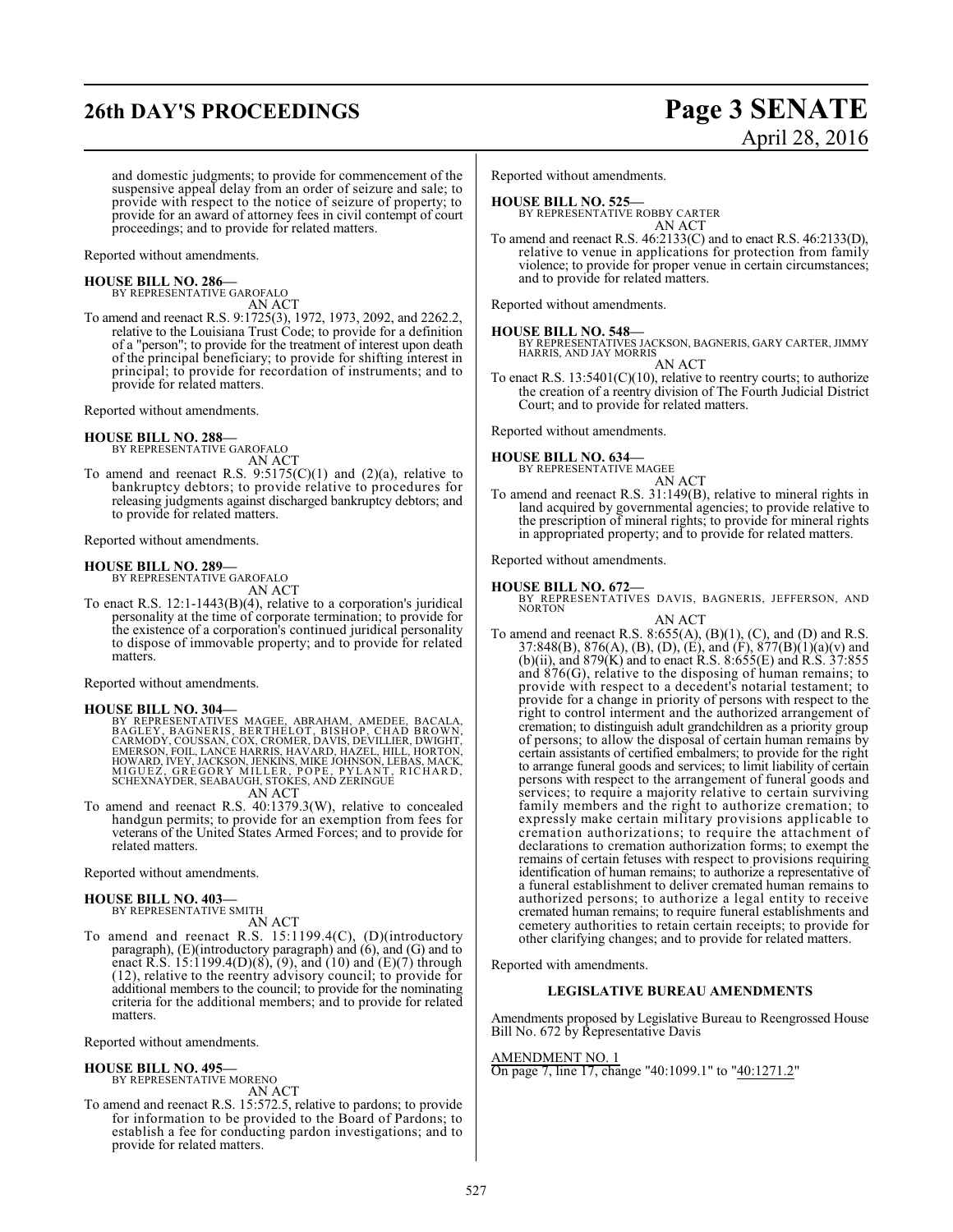## **HOUSE BILL NO. 692—**<br>BY REPRESENTATIVE JACKSON

AN ACT

To amend and reenact R.S. 26:80(C), relative to alcoholic beverages; to provide for citizenship and residency requirements for certain permit applicants; to provide exemptions; and to provide for related matters.

Reported without amendments.

Respectfully submitted, DANIEL R. MARTINY Chairman

### **Adoption of Legislative Bureau Report**

On motion of Senator Martiny, the Legislative Bureau amendments were adopted and the Bills and Joint Resolutions were read by title and passed to a third reading.

#### **Introduction of Senate Resolutions**

Senator Barrow asked for and obtained a suspension of the rules to read Senate Resolutions a first and second time.

## **SENATE RESOLUTION NO. 92-**<br>BY SENATOR BARROW

A RESOLUTION

To recognize Thursday, April 28, 2016, as Workers' Memorial Day in recognition of workers killed, injured, and disabled on the job.

On motion of Senator Barrow the resolution was read by title and adopted.

## **SENATE RESOLUTION NO. 93–**<br>BY SENATOR ALLAIN

A RESOLUTION

To express the sincere and heartfelt condolences of the Senate of the Legislature of Louisiana upon the death of Dick Walther, doctor of veterinary medicine.

The resolution was read by title and placed on the Calendar for a second reading.

### **Introduction of Senate Concurrent Resolutions**

**SENATE CONCURRENT RESOLUTION NO. 80—** BY SENATOR ALARIO

A CONCURRENT RESOLUTION

To designate May 11, 2016, as "Louisiana Housing Council Day" at the Louisiana Legislature and commend the organization for its accomplishments.

The resolution was read by title and placed on the Calendar for a second reading.

#### **Senate Bills and Joint Resolutions on Second Reading**

#### **SENATE BILL NO. 472— (Substitute of Senate Bill No. 124 by Senator Claitor)** BY SENATOR CLAITOR

AN ACT

To amend and reenact R.S. 14:2(A)(12), 14:40.2(A), 62.3(A), 62.4(A), 63.3(A), and 337(D), to enact R.S. 14:2(A)(13) and  $59(A)(10)$ , and to repeal R.S.  $14:337(B)(4)$ , relative to crimes committed by means of an unmanned aircraft system; to provide that the crimes of stalking, criminal mischief, unauthorized entry of an inhabited dwelling, unauthorized entry of a place of business, and entry or remaining after being forbidden can be committed by means of an unmanned aircraft system; to provide definitions; to provide relative to federal preemption; and to provide for related matters.

## **Page 4 SENATE 26th DAY'S PROCEEDINGS**

On motion of Senator Claitor the bill was read by title, ordered engrossed and passed to a third reading.

#### **Senate Resolutions on Second Reading**

## **SENATE RESOLUTION NO. 91–** BY SENATOR HEWITT

A RESOLUTION To commend Shirley Wilkins for her community service in providing college scholarships for area students and promoting awareness of the affects of drinking and driving.

On motion of Senator Hewitt the resolution was read by title and adopted.

#### **Message from the House**

#### **ASKING CONCURRENCE IN HOUSE BILLS AND JOINT RESOLUTIONS**

#### April 27, 2016

To the Honorable President and Members of the Senate:

I am directed to inform your honorable body that the House of Representatives has finally passed and asks your concurrence in the following House Bills and Joint Resolutions:

| HB No. 361  | HB No. 369 | HB No. 414 |
|-------------|------------|------------|
| HB No. 464  | HB No. 547 | HB No. 670 |
| HB No. 815  | HB No. 589 | HB No. 785 |
| HB No. 1140 | HB No. 465 | HB No. 476 |
| HB No. 496  | HB No. 557 | HB No. 606 |
| HB No. 632  | HB No. 695 | HB No. 746 |
| HB No. 798  | HB No. 802 | HB No. 819 |
| HB No. 862  | HB No. 865 | HB No. 900 |
|             |            |            |

Respectfully submitted, ALFRED W. SPEER

Clerk of the House of Representatives

#### **House Bills and Joint Resolutions on First Reading**

**HOUSE BILL NO. 361-**<br>BY REPRESENTATIVE PYLANT

AN ACT

To amend and reenact R.S. 17:407.37, relative to early learning centers; to provide penalties for persons operating an early learning center without a valid license issued by the state Department of Education; and to provide for related matters.

The bill was read by title and placed on the Calendar for a second reading.

**HOUSE BILL NO. 369-**<br>BY REPRESENTATIVE BISHOP

AN ACT

To enact Chapter 13-C of Title 18 of the Louisiana Revised Statutes of 1950, to be comprised of R.S. 18:1945, relative to redistricting plans; to require the submission of redistricting plans in a specified format to the secretary of state; and to provide for related matters.

The bill was read by title and placed on the Calendar for a second reading.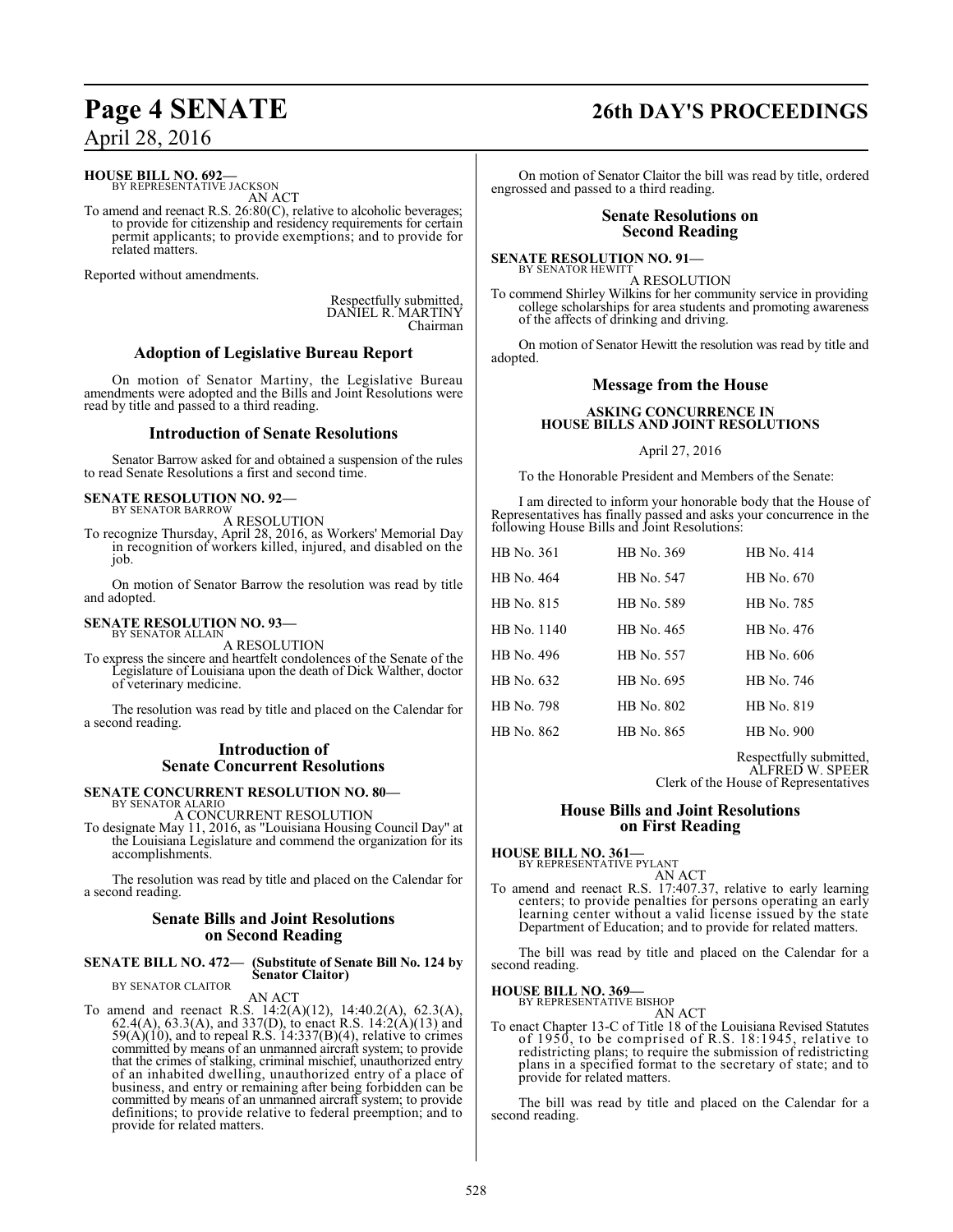# **26th DAY'S PROCEEDINGS Page 5 SENATE**

# April 28, 2016

#### **HOUSE BILL NO. 414—**

BY REPRESENTATIVE BISHOP AN ACT

To enact R.S. 18:18(E), relative to the powers and duties of the secretary of state; to authorize the secretary of state to provide for the voluntary submission of information by persons who provide redistricting services in Louisiana and to post such information on the website of the secretary of state and to provide for related matters.

The bill was read by title and placed on the Calendar for a second reading.

#### **HOUSE BILL NO. 464—** BY REPRESENTATIVE BISHOP

AN ACT

To amend and reenact R.S. 30:560(B) and (C) and 706 and to enact R.S. 30:560(D), relative to pipelines; to provide relative to pipeline safety inspection fees for certain pipelines; to provide relative to the amounts and imposition of such fees; and to provide for related matters.

The bill was read by title and placed on the Calendar for a second reading.

#### **HOUSE BILL NO. 465—** BY REPRESENTATIVE BISHOP

AN ACT

To enact R.S.  $30:21(B)(1)(e)$  and to repeal R.S.  $30:21(B)(1)(d)(xiv)$ , (xvi), (xviii), (xx), and (xxi), relative to fees collected by the commissioner of conservation; to provide for fees for activities regulated by the office of conservation; and to provide for related matters.

The bill was read by title and placed on the Calendar for a second reading.

#### **HOUSE BILL NO. 476—** BY REPRESENTATIVE HUVAL

AN ACT

To amend and reenact R.S. 22:890, relative to certificates of insurance; to provide for use of certain certificates of insurance; to provide for definitions; to provide that certain parties may not request an insurance producer provide information or documentation regarding insurance coverage other than a certificate of insurance; to allow certain parties to request an addendum to a certificate of insurance from an insurer; and to provide for related matters.

The bill was read by title and placed on the Calendar for a second reading.

**HOUSE BILL NO. 496—** BY REPRESENTATIVE JAY MORRIS AN ACT

To amend and reenact R.S. 37:1358(B) and to repeal R.S. 37:1356(9), relative to the practice of acupuncture; to require an acupuncturist's assistant to maintain a relationship with a physician; to repeal the definition of supervising physician; and to provide for related matters.

The bill was read by title and placed on the Calendar for a second reading.

## **HOUSE BILL NO. 547—** BY REPRESENTATIVE JACKSON

AN ACT

To enact R.S. 15:175(D), relative to public defender services; to provide with respect to determinations of indigency; to authorize the adoption of a uniform form to be used in determining indigency; and to provide for related matters.

The bill was read by title and placed on the Calendar for a second reading.

#### **HOUSE BILL NO. 557—**

BY REPRESENTATIVE JAY MORRIS AN ACT

To amend and reenact R.S. 37:1356(introductory paragraph), (1), (4), and  $(5)$ , 1357(introductory paragraph) and  $(1)$ , 1357.1(A)(introductory paragraph), 1358(A)(introductory paragraph) and (1) and (B), 1359, and 1360 and to repeal R.S. 37:1358(A)(2), relative to the practice of acupuncture; to provide for definitions; to provide for the certification of physician acupuncturists; to provide for the certification of acupuncture detoxification specialists; to provide for the certification of licensed acupuncturists; to repeal provisions for the certification of persons performing acupuncture for research purposes; and to provide for related matters.

The bill was read by title and placed on the Calendar for a second reading.

#### **HOUSE BILL NO. 589—**

BY REPRESENTATIVE BROADWATER

#### AN ACT

To amend and reenact R.S. 32:1252(25) through (27) and (45) and to enact R.S. 32:1252(46)(c)(vii) and  $(73)$ , relative to trolling motors; to provide for definitions; to restrict licensing requirements; and to provide for related matters.

The bill was read by title and placed on the Calendar for a second reading.

#### **HOUSE BILL NO. 606—**

BY REPRESENTATIVES HOFFMANN, ABRAHAM, AMEDEE, ARMES, BAGLEY, BARRAS, BERTHELOT, BISHOP, CARMODY, STEVE<br>CARTER, CHARRAS, BERTHELOT, BISHOP, CARMODY, STEVE<br>CARTER, CHARRY, COUSSAN, COX, DEVILLIER, DWIGHT, EDMONDS,<br>EMERSGNS,

AN ACT

To amend and reenact R.S. 40:1061.6(A) and to enact Chapter 1-A of Title 36 of the Louisiana Revised Statutes of 1950, to be comprised of R.S. 36:21, relative to authorized uses of public funds; to prohibit certain uses of public funds by institutions, boards, commissions, departments, agencies, officials, and employees of the state or its political subdivisions; to prohibit entities that perform abortions from receiving public funding for any purpose; to provide for construction of the prohibition; and to provide for related matters.

The bill was read by title and placed on the Calendar for a second reading.

#### **HOUSE BILL NO. 632—**

BY REPRESENTATIVES JIM MORRIS, ARMES, BILLIOT, BISHOP,<br>TERRY BROWN, CHANEY, COUSSAN, DEVILLIER, FOIL, GISCLAIR,<br>GUINN, LYONS, MIGUEZ, MONTOUCET, WHITE, AND ZERINGUE AN ACT

To enact R.S. 30:4.3, relative to financial security required by the commissioner of conservation; to provide for financial security required to conduct certain oil and gas activity; to authorize the commissioner of conservation to promulgate rules and regulations; to provide for required amounts; to provide for exemptions; to provide for an effective date; and to provide for related matters.

The bill was read by title and placed on the Calendar for a second reading.

#### **HOUSE BILL NO. 670—**

BY REPRESENTATIVE HENSGENS

#### AN ACT

To enact R.S. 40:1281.26, relative to individual sewerage systems; to provide for a temporary waiver of sanitary code requirements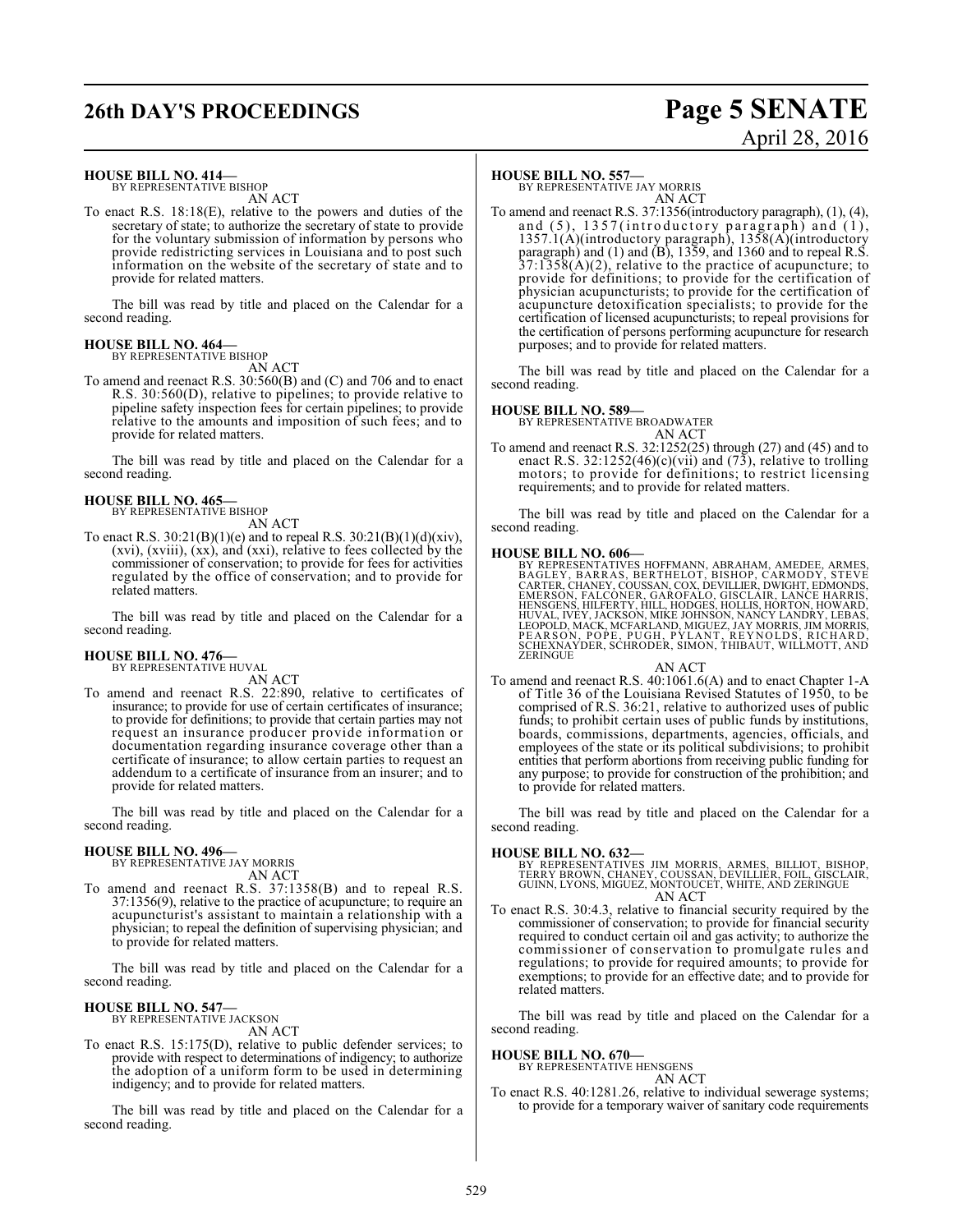## **Page 6 SENATE 26th DAY'S PROCEEDINGS**

for individual sewerage systems in certain jurisdictions; to authorize enforcement by the jurisdiction; and to provide for related matters.

The bill was read by title and placed on the Calendar for a second reading.

#### **HOUSE BILL NO. 695—**

BY REPRESENTATIVE BROADWATER AN ACT

To amend and reenact R.S. 47:1676(A)(2), (B)(4), (6), and (7), (C)(2)(a), (G)(introductory paragraph), (3), and (4), and (H) and R.S. 47:1676(E) as amended and reenacted by Act No. 11 of the 2016 First Extraordinary Session of the Legislature, relative to the collection of state debt by the office of debt recovery; to provide for the types of debt the office of debt recovery is authorized to collect; to provide for definitions; to provide for the fees for the collection of certain debt; and to provide for related matters.

The bill was read by title and placed on the Calendar for a second reading.

#### **HOUSE BILL NO. 746—** BY REPRESENTATIVE THIBAUT

AN ACT

To amend and reenact R.S. 22:1573(A), (C) through (E), and (G) and R.S. 44:4.1(B)(11) and to enact R.S. 22:821(B)(38) and Part XII of Chapter 5 of Title 22 of the Louisiana Revised Statutes of 1950, to be comprised of R.S. 22:1808.1 through 1808.13, relative to the licensing and regulation of insurance consultants by the commissioner of insurance; to provide for licensing and renewals; to provide for definitions; to provide for fees; to provide for qualifications; to provide for examinations; to provide for continuing education requirements; to provide for reciprocity with other states; to provide for confidentiality; to provide for public records exception; to provide for exemptions from certain requirements; to provide for civil and criminal penalties for certain violations; and to provide for related matters.

The bill was read by title and placed on the Calendar for a second reading.

#### **HOUSE BILL NO. 785—**

BY REPRESENTATIVE LEOPOLD AN ACT

To enact R.S. 33:9099.3, relative to neighborhood districts; to provide for the creation of the neighborhood improvement and beautification districts in certain parishes; to provide relative to the purpose, governance, and funding of such districts; and to provide for related matters.

The bill was read by title and placed on the Calendar for a second reading.

#### **HOUSE BILL NO. 798—**

BY REPRESENTATIVE TALBOT AN ACT

To enact R.S. 22:1550.1, relative to specialty limited lines licensing to sell property insurance coverage for property that is selfstored in self-storage facilities; to provide for definitions; to provide procedures for issuing a limited license; to provide procedures for revocation of the license; to provide training requirements for licensees; and to provide for related matters.

The bill was read by title and placed on the Calendar for a second reading.

## **HOUSE BILL NO. 802—** BY REPRESENTATIVE JACKSON

AN ACT

To amend and reenact Code of Criminal Procedure Article 893(A) and (E)(1)(b) and R.S. 13:5304(B)(10)(a) and (b) and to enact Code of Criminal Procedure Article 890.3, relative to crimes of violence; to provide a procedure by which certain crimes of violence are designated as such in the court minutes; to provide relative to certain benefits and restrictions based upon this designation; to provide with respect to deferral of sentences; to provide for participation in certain programs; and to provide for related matters.

The bill was read by title and placed on the Calendar for a second reading.

**HOUSE BILL NO. 815—** BY REPRESENTATIVES STOKES, BAGLEY, COX, HENSGENS, HOFFMANN, HORTON, ROBERT JOHNSON, MAGEE, DUSTIN MILLER, AND POPE

AN ACT

To amend and reenact R.S. 40:1061.25, relative to human remains resulting from certain abortion procedures; to require burial or cremation of remains resulting from abortion; to prohibit the buying, selling, and any other transfer of the intact body of a human embryo or fetus whose death was caused by an induced abortion; to prohibit the buying, selling, and any other transfer of organs, tissues, or cells obtained from a human embryo or fetus whose death was caused by an induced abortion; to establish penalties for violation of such prohibitions; to provide relative to disposal of remains resulting from abortion procedures; to provide findings; to provide for construction; and to provide for related matters.

The bill was read by title and placed on the Calendar for a second reading.

#### **HOUSE BILL NO. 819—**

BY REPRESENTATIVES JIM MORRIS, ARMES, BILLIOT, BISHOP,<br>TERRY BROWN, CHANEY, COUSSAN, DEVILLIER, GUINN, MIGUEZ,<br>MONTOUCET, WHITE, AND ZERINGUE AN ACT

To amend and reenact R.S. 30:82, 84(A)(1), 86(B), (C), and (E)(1), 87(A), (E), and (F)(1), and 95(A) and to enact R.S.  $30:83(F)(2)$ , 83.1, and 86(F), relative to the Oilfield Site Restoration Fund; to provide for definitions; to authorize the issuance of bonds for certain purposes; to provide for the pledge and dedication of the monies deposited in the Oilfield Site Restoration Fund; to provide for the duties and powers of the secretary of the Department of Natural Resources and the Oilfield Site Restoration Commission; to provide for the liability of the state; to provide relative to the requirements and limitations for issuance of revenue bonds; to authorize the execution of certain documents; to provide for uses of the Oilfield Site Restoration Fund; to provide for fees on crude petroleum and gas produced; to provide for the suspension and resumption of collecting fees; and to provide for related matters.

The bill was read by title and placed on the Calendar for a second reading.

## **HOUSE BILL NO. 862—** BY REPRESENTATIVE FALCONER

AN ACT

To enact R.S. 9:2800.23, relative to liability for damages caused by persons with developmental disabilities; to provide a limitation of liability for parents, tutors, and curators; to provide conditions upon which the limitation of liability is contingent; to provide for exceptions; and to provide for related matters.

The bill was read by title and placed on the Calendar for a second reading.

**HOUSE BILL NO. 865—** BY REPRESENTATIVE HUVAL

AN ACT

AN ACT

To amend and reenact R.S. 22:1545(A) and (C)(1), 1546(B)(1) and (D),  $1547(G)$ ,  $1554(A)$ (introductory paragraph), and  $1562(A)$ , to enact R.S.  $22:1554(A)(20)$  and (21), and to repeal R.S. 22:1545(B), relative to licensing of insurance producers; to provide for a passing score for the examination; to provide for taking the examination prior to filing an application for a license; to provide for verification of the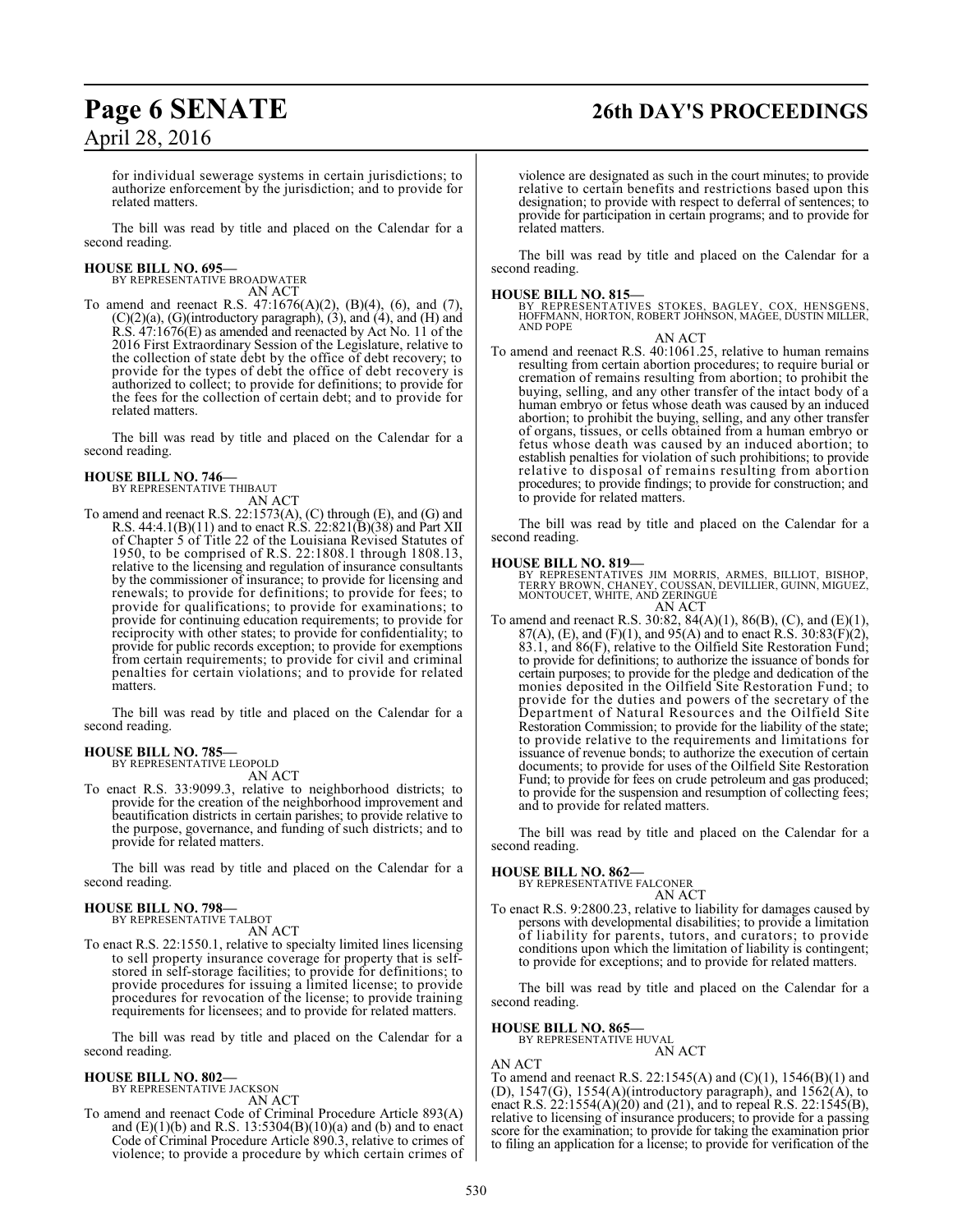## **26th DAY'S PROCEEDINGS Page 7 SENATE**

# April 28, 2016

completion of a prelicensing course prior to examination; to provide for producer licensing requirements for business entities; to provide for reporting of changes of information by producers; to provide for certain criteria for the denial, revocation, or suspension of business entity producer licenses; to provide for prohibited acts by business entity producers; and to provide for related matters.

The bill was read by title and placed on the Calendar for a second reading.

### **HOUSE BILL NO. 900—**

BY REPRESENTATIVE LEOPOLD

AN ACT To amend and reenact R.S. 30:2011(D)(22)(b) and (c) and (25), 2014(D)(4) and (5), 2195(B), 2351.59(C)(1)(a) and (b), (2), and (3), and to enact R.S. 30:2014(D)(6), relative to fees collected by the Department of Environmental Quality; to authorize an increase of fees paid to the Department of Environmental Quality; to authorize an increase of fees paid for accreditation by commercial laboratories; to authorize and increase in fees paid for certain reviews of immovable property; to authorize a fee for requesting a declaratory ruling; to authorize an increase for underground storage tank fees; to authorize an increase in fees deposited into the Lead Hazard Reduction Fund; and to provide for related matters.

The bill was read by title and placed on the Calendar for a second reading.

#### **HOUSE BILL NO. 1140— (Substitute for House Bill No. 705 by Representative Broadwater)**

BY REPRESENTATIVE BROADWATER AN ACT

To amend and reenact R.S. 22:1007(J) and to enact R.S. 22:1007(K), relative to managed care organizations; to provide for certain prohibited clauses in provider contracts; to provide that a managed care organization may not require as a condition of contract that a healthcare provider provide healthcare services under all health benefit plans offered by the managed care organization; to provide that a managed care organization may not terminate a healthcare provider when the provider refuses to provide certain services; to provide an exception for out-of-state services; and to provide for related matters.

The bill was read by title and placed on the Calendar for a second reading.

#### **House Bills and Joint Resolutions on Second Reading**

**HOUSE BILL NO. 123—** BY REPRESENTATIVE PIERRE

AN ACT

To amend and reenact R.S. 40:1137.3(B) and (E)(2), relative to entities in possession of automated external defibrillators; to repeal a requirement that such entities provide certain notification to the Department of Health and Hospitals; to require that each high school have an automated external defibrillator on its premises; to provide for enforceability; and to provide for related matters.

The bill was read by title and referred by the President to the Committee on Health and Welfare.

## **HOUSE BILL NO. 181—** BY REPRESENTATIVE BISHOP

AN ACT

To enact R.S. 49:191(9)(b) and to repeal R.S. 49:191(6)(c), relative to the Department of Natural Resources, including provisions to provide for the re-creation of the Department of Natural Resources and the statutory entities made a part of the department by law; to provide for the effective termination date for all statutory authority for the existence of such statutory entities; and to provide for related matters.

The bill was read by title and referred by the President to the Committee on Natural Resources.

#### **HOUSE BILL NO. 244—**

BY REPRESENTATIVE PUGH AN ACT

To amend and reenact R.S. 34:1951(D), relative to the South Tangipahoa Parish Port Commission; to extend term limitations for members of the South Tangipahoa Parish Port Commission; to provide for an effective date; and to provide for related matters.

The bill was read by title and referred by the President to the Committee on Transportation, Highways and Public Works.

**HOUSE BILL NO. 245—** BY REPRESENTATIVES MARCELLE AND CARPENTER AN ACT

To amend and reenact R.S.  $32:8(A)(2)$  and  $(3)$ ,  $57.1(C)$ , 863(A)(3)(a), and 863.1(C)(1)(b), and to enact R.S. 32:429.4 and R.S. 47:1676(L), relative to monies owed to the office of motor vehicles; to authorize the office of motor vehicles to enter into installment agreements with persons for payment of outstanding fines, penalties, and fees; to authorize the office of motor vehicles to register motor vehicles and issue driving privileges to persons during the term of such installment agreements; to authorize the promulgation of rules and regulations; to provide for definitions; to authorize third parties to administer such installment agreements; to authorize a third party to charge and collect certain fees for the administration of such installment agreements; to provide for effective dates; and to provide for related matters.

The bill was read by title and referred by the President to the Committee on Transportation, Highways and Public Works.

## **HOUSE BILL NO. 254—** BY REPRESENTATIVE HAVARD

AN ACT

To amend and reenact R.S. 15:1302(2) and 1316(C) and (D) and to enact R.S. 14:222.3 and R.S. 15:1302(3.1) and (16.1), 1316(E), 1317, and 1318, relative to electronic surveillance; to create the crime of unlawful use of a cellular tracking device; to provide definitions; to provide criminal penalties; to provide exceptions; to provide for applicability; to provide procedures for use of a cellular tracking device by law enforcement officers and investigative officers; and to provide for related matters.

The bill was read by title and referred by the President to the Committee on Judiciary C.

#### **HOUSE BILL NO. 266—**

BY REPRESENTATIVES MARCELLE AND SMITH AN ACT

To enact Chapter 29 of Title 42 of the Louisiana Revised Statutes of 1950, to be comprised of R.S. 42:1701, relative to state employment; to provide relative to the consideration of criminal history in unclassified employment; to prohibit certain conduct; to provide for applicability; and to provide for related matters.

The bill was read by title and referred by the President to the Committee on Senate and Governmental Affairs.

#### **HOUSE BILL NO. 440—**

BY REPRESENTATIVE JACKSON AN ACT

To amend and reenact R.S.  $15:574.2(C)(2)(a)$  and  $574.4(B)(1)$ , to enact R.S. 15:824.2, and to repeal R.S. 15:827.1(E)(3)(b), relative to parole; to provide relative to parole eligibility for persons convicted of crimes of violence; to change the number of votes required to grant parole for offenders convicted of a crime of violence who meet certain conditions; to provide relative to the eligibility to participate in reentry preparation programs; to create the Programs to Reduce Recidivism Fund; to provide for the purposes of the fund; to provide for the appropriation of monies into the fund; to provide for the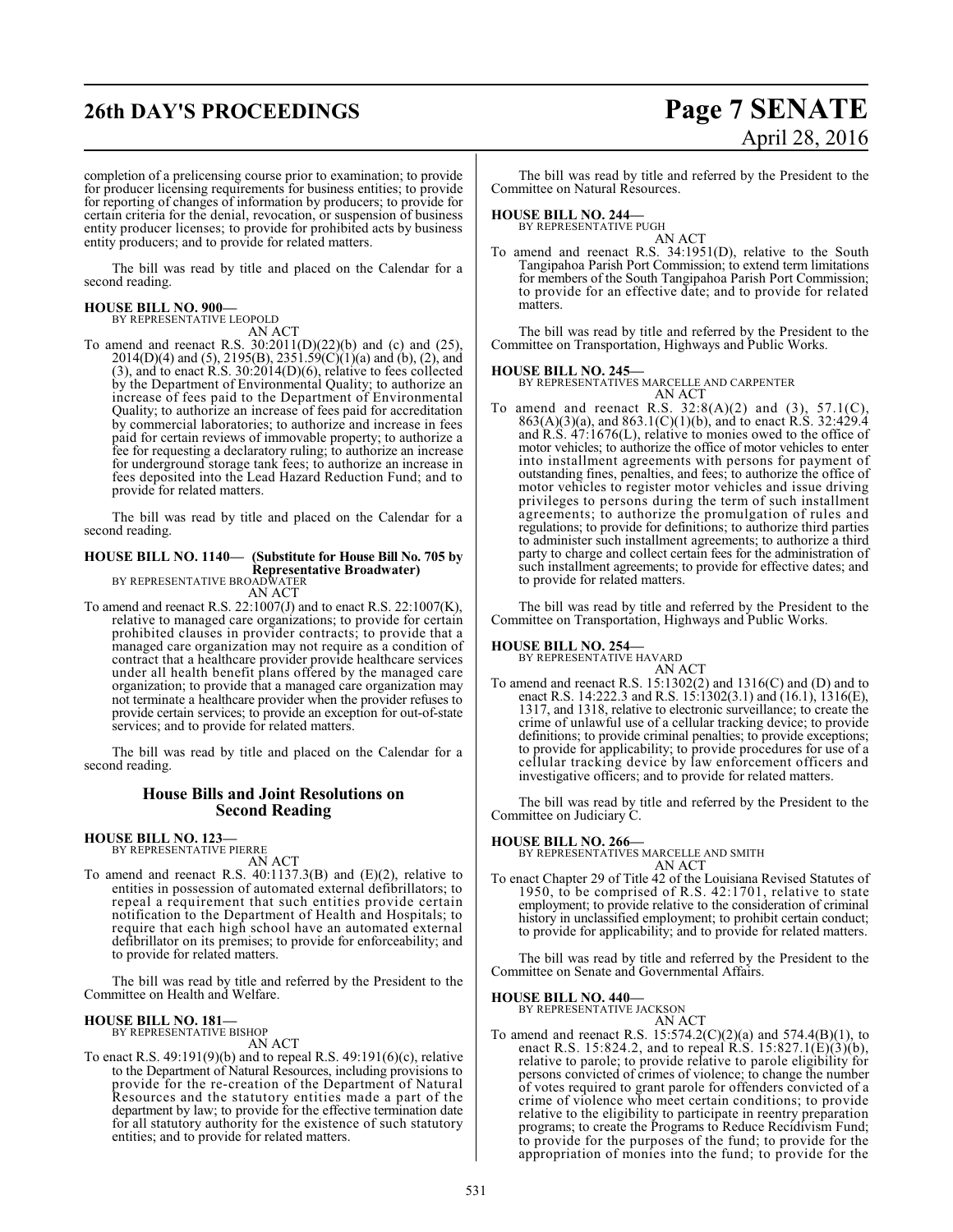## **Page 8 SENATE 26th DAY'S PROCEEDINGS**

administration of the fund; to provide for the distribution of monies from the fund; to provide relative to the calculation of savings realized by the Department of Public Safety and Corrections; and to provide for related matters.

The bill was read by title and referred by the President to the Committee on Judiciary C.

## **HOUSE BILL NO. 459—** BY REPRESENTATIVE DANAHAY

A JOINT RESOLUTION

Proposing to amend Article XI, Section 5 of the Constitution of Louisiana, to provide relative to registrars of voters; to provide that the manner of appointment of registrars is as provided by law; to require the qualifications for registrars to be provided by law; to provide for submission of the proposed amendment to the electors; and to provide for related matters.

The bill was read by title and referred by the President to the Committee on Senate and Governmental Affairs.

## **HOUSE BILL NO. 471—** BY REPRESENTATIVE DANAHAY

AN ACT

To amend and reenact R.S. 18:52, relative to the office of registrar of voters; to provide qualifications for registrars of voters and applicants for the office of registrar of voters; to provide definitions; and to provide for related matters.

The bill was read by title and referred by the President to the Committee on Senate and Governmental Affairs.

#### **HOUSE BILL NO. 608—**

BY REPRESENTATIVE ADAMS AN ACT

To amend and reenact R.S. 47:1838(1), relative to fees levied by the Louisiana Tax Commission; to increase the rate of the fee for the assessment of public service properties for a certain period of time; to provide for an effective date; and to provide for related matters.

The bill was read by title and referred by the President to the Committee on Revenue and Fiscal Affairs.

**HOUSE BILL NO. 956—** BY REPRESENTATIVE GREGORY MILLER AN ACT

To amend and reenact R.S. 9:2721 and to repeal Civil Code Article 3275, relative to mortgage and conveyance records; to provide for the recordation of certain documents; to provide relative to information contained in certain documents; and to provide for related matters.

The bill was read by title and referred by the President to the Committee on Judiciary A.

## **HOUSE BILL NO. 960—** BY REPRESENTATIVE ADAMS

- AN ACT
- To enact R.S. 40:1730.56(D), relative to restrictions imposed on temporary housing; to require certain standards for temporary housing; to provide for exceptions; and to provide for related matters.

The bill was read by title and referred by the President to the Committee on Commerce, Consumer Protection, and International Affairs.

## **HOUSE BILL NO. 1014—** BY REPRESENTATIVE BERTHELOT

AN ACT

To amend and reenact R.S. 40:1664.8(E), relative to licensing law of persons as provided in the Life Safety and Property Protection Licensing Act; to amend a certain provision with respect to the statutory reference of the "sex offense" definition; and to provide for related matters.

The bill was read by title and referred by the President to the Committee on Commerce, Consumer Protection, and International Affairs.

### **HOUSE BILL NO. 1015—**

BY REPRESENTATIVE BERTHELOT AN ACT

To amend and reenact R.S. 40:1563(L)(2), relative to certain rule making authority of the Department of Health and Hospitals; to redesignate such rule making authority from the Department of Health and Hospitals to the state fire marshal; and to provide for related matters.

The bill was read by title and referred by the President to the Committee on Health and Welfare.

#### **HOUSE BILL NO. 1056—**

BY REPRESENTATIVE LEGER AN ACT

To amend and reenact R.S. 33:130.865(9) and 130.866 and to enact R.S. 33:130.865(10), relative to the New Orleans Exhibition Hall Authority Economic Growth and Development District; to provide relative to the powers and duties of the district, including the authority to levy taxes and implement tax increment financing; to authorize the district to create subdistricts and to provide for their powers and duties; and to provide for related matters.

The bill was read by title and referred by the President to the Committee on Local and Municipal Affairs.

#### **HOUSE BILL NO. 1085—**

BY REPRESENTATIVE MONTOUCET

AN ACT To enact R.S. 3:3764, relative to industrial hemp research; to authorize institutions of higher education to develop a pilot program to study the growth, cultivation, or marketing of industrial hemp for agricultural or academic research; to provide for definitions for the program; and to provide for related matters.

The bill was read by title and referred by the President to the Committee on Agriculture, Forestry, Aquaculture, and Rural Development.

#### **HOUSE BILL NO. 1087—**

BY REPRESENTATIVE GREGORY MILLER AN ACT

To amend and reenact R.S. 38:101(C) and 103(B), relative to entities responsible for the maintenance and operation of the hurricane protection system; relative to which entities may be called upon to cooperate and assist with certain hurricane protection projects; and to provide for related matters.

The bill was read by title and referred by the President to the Committee on Transportation, Highways and Public Works.

### **HOUSE BILL NO. 1133—**

BY REPRESENTATIVE BERTHELOT AN ACT

To amend and reenact Subpart A of Part VII of Title 40 of the Louisiana Revised Statutes of 1950, to be comprised of R.S. 40:1484.1 through 1484.28, and 1485.2(introductory paragraph),  $(2)$ ,  $(3)$ ,  $(4)$ , and  $(5)$  and to enact R.S.  $40:1485.2(6)$  and  $1485.9$ , relative to the regulation of inflatable amusement devices, amusement attractions, and amusement rides; to provide for administration, enforcement, and rulemaking authority of the state fire marshal; to provide for definitions; to require registration of inflatable amusement devices, amusement attractions, and amusement rides with the office of state fire marshal; to regulate the operation of such devices, attractions, and rides; to provide for third-party inspections and certificates of inspection; to provide for set-up inspections; to provide relative to license requirements of third-party inspectors, set-up inspectors, firms, and certain persons; to require certain insurance; to provide for applicable fees, costs, penalties, and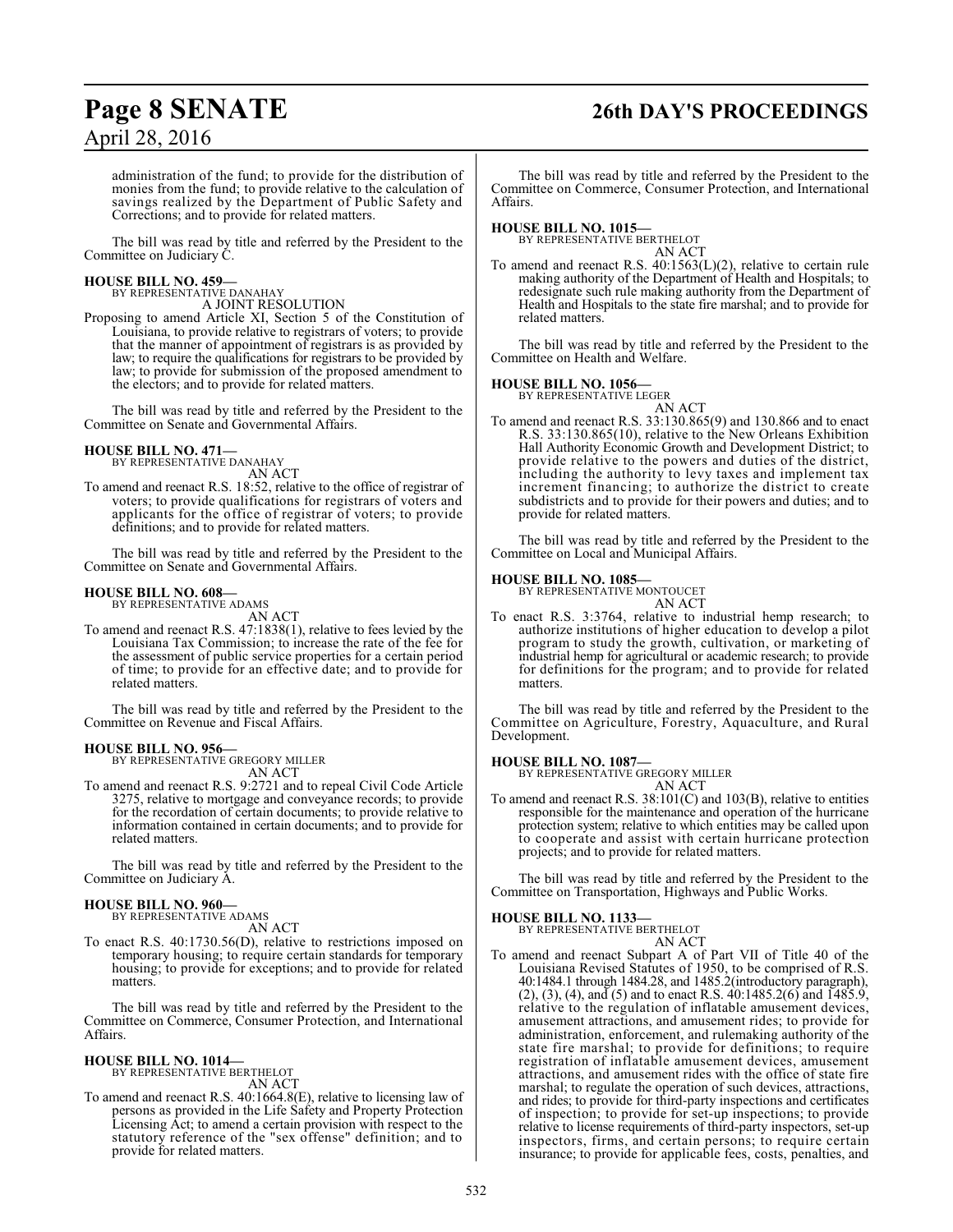# **26th DAY'S PROCEEDINGS Page 9 SENATE**

# April 28, 2016

injunctive relief; to provide for applicability; to provide for prohibitions and exemptions; and to provide for related matters.

The bill was read by title and referred by the President to the Committee on Commerce, Consumer Protection, and International Affairs.

## **HOUSE BILL NO. 1142— (Substitute for House Bill No. 941 by**

**Representative Horton)** BY REPRESENTATIVES HORTON, AMEDEE, AND COX AN ACT

To amend and reenact R.S. 23:1553(B)(5) through (11) and to enact R.S.  $23:1553(B)(12)$  and  $1601(1)(d)$ , relative to unemployment compensation; to provide with respect to the disqualification for benefits; to provide for exceptions; to provide that a resignation in order to relocate pursuant to an order for a permanent change of station is not a disqualifying separation of employment for certain military spouses; to provide with respect to the noncharging of benefits against the experience rating of an employer; and to provide for related matters.

The bill was read by title and referred by the President to the Committee on Labor and Industrial Relations.

#### **HOUSE BILL NO. 1143— (Substitute for House Bill No. 233 by Representative Stokes)**

BY REPRESENTATIVE STOKES AN ACT

To enact R.S. 32:1(1.2), relative to motor vehicles; to define "autonomous technology" for purposes of highway regulatory provisions; and to provide for related matters.

The bill was read by title and referred by the President to the Committee on Transportation, Highways and Public Works.

### **Senate Bills and Joint Resolutions on Second Reading Reported by Committees**

#### **SENATE BILL NO. 143—** BY SENATOR BARROW

AN ACT

To enact R.S. 6:1041.1, relative to money transmission; to provide for safety measures at business locations; to provide certain requirements, conditions, and procedures; to provide for license revocation; to provide for penalties; and to provide for related matters.

Reported favorably by the Committee on Commerce, Consumer Protection, and International Affairs. The bill was read by title, ordered engrossed and passed to a third reading.

#### **SENATE BILL NO. 148—**

BY SENATOR GATTI

AN ACT

To amend and reenact R.S. 15:1110(B) and (C), and to repeal R.S. 15:1110(D), R.S. 38:291(J), R.S. 17:31 through 33, R.S. 17:1519.12, R.S. 25:941, R.S. 30:2062, R.S. 34:1101 through 1106, R.S. 34:1851 through 1857, R.S. 40:2191, R.S. 46:2801, R.S. 48:1811.2 through 1811.6, and R.S. 49:1212 and 1213, relative to boards, commissions, authorities, districts, and like entities; to provide relative to the functional organization of state government by abolishing certain boards, commissions, councils, authorities, districts, and like entities; to remove references to certain abolished entities; to remove references to, provisions for, and the powers, functions, and duties of the Task Force on Juvenile Detention Standards and Licensing, the North Bossier Levee and Drainage District, the State Advisory Commission on Teacher Education and Certification, the Medical Education Commission, Louisiana Historic Cemetery Trust Advisory Board, Louisiana Small Business Compliance Advisory Panel, the Board of Morgan City, Berwick Port Pilot Commissioners and Examiners, Concordia Parish Port Commission, Advisory Committee on Hospice Care, the Child Poverty Prevention Council for Louisiana, Interstate 10-12

Corridor District and Commission, and Louisiana Council on the Social Status of Black Men and Boys; and to provide for related matters.

Reported with amendments by the Committee on Senate and Governmental Affairs.

#### **SENATE COMMITTEE AMENDMENTS**

Amendments proposed by Senate Committee on Senate and Governmental Affairs to Original Senate Bill No. 148 by Senator **Gatti** 

#### AMENDMENT NO. 1

On page 1, line 2, after "reenact" delete the remainder of the line and delete lines 3 through 5 and insert the following: "R.S. 15:1110(B) and  $(C)$  and R.S. 48:1604 $(A)(2)$  and  $(C)$ , and to repeal R.S. 15:1110(D), R.S. 17:31 through 33, R.S. 25:941, 1231 through 1237 and 1238.1 through 1238.7, R.S. 33:9039.51, R.S. 34:1101 through 1106 and 1851 through 1857, R.S. 36:209(Q) and 209(U), R.S. 40:2191, and 48:1811.2 through 1811.6, relative to boards,"

#### AMENDMENT NO. 2

On page 1, line 11, after "Licensing," delete "North Bossier Levee and Drainage District" and insert "River Parishes Transit Authority"

#### AMENDMENT NO. 3

On page 1, at the end of line 12, and at the beginning of line 13, delete "the Medical Education Commission,"

#### AMENDMENT NO. 4

On page 1, at the end of line 13, and at the beginning of line 14, delete "Louisiana Small Business Compliance Advisory Panel,"

#### AMENDMENT NO. 5

On page 1, line 16, after "Hospice Care," delete "the Child Poverty Prevention Council for Louisiana," and insert "Northeast Louisiana Film Commission, Louisiana Bicentennial Commission, Battle of New Orleans Bicentennial Commission, and"

#### AMENDMENT NO. 6

On page 1, at the end of line 17, delete ", and Louisiana Council on the" and on page 2, at the beginning of line 1, delete "Social Status of Black Men and Boys"

#### AMENDMENT NO. 7

On page 3, between lines 1 and 2, insert the following:

"**River Parishes Transit Authority**

Section 3. R.S. 48:1604(A)(2) and (C) are hereby amended and reenacted to read as follows:

§1604. Board of commissioners; membership, terms, vacancies  $A(1)$ A.(1) \* \* \*

(2) Each commissioner must be domiciled within the parish from which he is appointed, except for the one at-large member appointed by the governor and the one at-large member representing the workforce development board, who must be domiciled within the state.

\* \* \* C. All initial terms shall begin September 15, 1999. After the initial terms have expired, appointments shall be concurrent with the terms of the appointing authority, except that a vacancy shall be filled for the unexpired portion of the term by the authority which made the original appointment. <del>The at-large member appointed by the</del> governor shall serve at his pleasure. A member of the authority may be appointed by the appropriate authority to succeed himself. \* \* \* "

#### AMENDMENT NO. 8

On page 3, delete lines 2, 3, 6, and 7

AMENDMENT NO. 9

On page 3, line 9, change "Section 6." to "Section 5."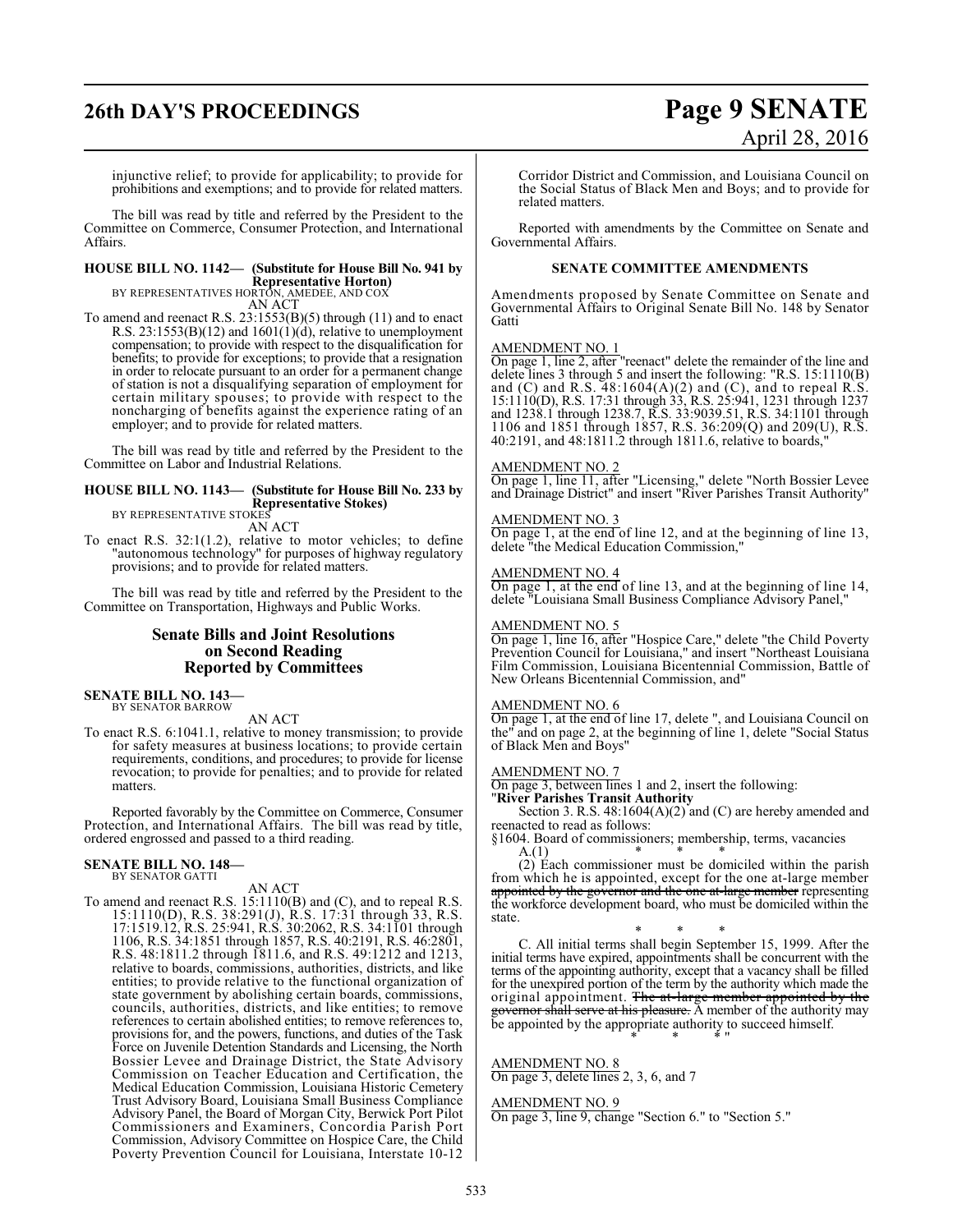## **Page 10 SENATE 26th DAY'S PROCEEDINGS**

#### AMENDMENT NO. 10

On page 3, delete lines 10 and 11 and insert the following: "**Northeast Louisiana Film Commission**

Section 6. R.S. 33:9039.51 is hereby repealed in its entirety."

#### AMENDMENT NO. 11

On page 3, line 13, change "Section 8." to "Section 7."

#### AMENDMENT NO. 12

On page 3, line 15, change "Section 9." to "Section 8."

#### AMENDMENT NO. 13

On page 3, line 17, change "Section 10." to "Section 9." and delete lines 18 and 19

#### AMENDMENT NO. 14

On page 3, line 21, change "Section 12." to "Section 10."

#### AMENDMENT NO. 15

On page 3, delete lines 22 and 23 and insert the following: "**Louisiana Bicentennial Commission**

Section 11. R.S. 25:1231 through 1237 are hereby repealed in their entirety.

Section 12. R.S. 36:209(Q) is hereby repealed in its entirety. **Battle of New Orleans Bicentennial Commission**

Section 13. R.S. 25:1238.1 through 1238.7 are hereby repealed in their entirety.

Section 14. R.S.  $36:209(U)$  is hereby repealed in its entirety."

#### AMENDMENT NO. 16

On page 3, line 24, change "Section 14." to "Section 15."

On motion of Senator Peterson, the committee amendment was adopted. The amended bill was read by title, ordered engrossed and passed to a third reading.

#### **SENATE BILL NO. 157—** BY SENATOR CORTEZ

#### AN ACT

To amend and reenact the introductory paragraph of R.S.  $37:1973(A)(1)$  and  $(2)$  and  $(D)(1)$ , and to repeal R.S.  $37:1970(C)(1)(k)$  and  $1977$ , relative to scrap metal recyclers; to increase certain monetary prohibitions on payments for copper and aluminum-copper air conditioning coils and other metals; to allow the purchase of certain materials; to remove the expiration date; to provide terms, conditions, and requirements; and to provide for related matters.

Reported with amendments by the Committee on Commerce, Consumer Protection, and International Affairs.

#### **SENATE COMMITTEE AMENDMENTS**

Amendments proposed by Senate Committee on Commerce, Consumer Protection and International Affairs to Original Senate Bill No. 157 by Senator Cortez

#### AMENDMENT NO. 1

On page 1, delete lines 2 through 7 and insert "To repeal R.S. 37:1977, relative to scrap metal recyclers; to remove the expiration date for certain provisions of law relating to scrap metal recyclers."

AMENDMENT NO. 2 On page 1, delete lines 9 through 17

#### AMENDMENT NO. 3 On page 2, delete lines 1 through 18

#### AMENDMENT NO. 4

On page 2, line 19, change "2" to "1", delete "1970(C)(1)(k) and", and change "are" to "is"

#### AMENDMENT NO. 5

On page 2, line 20, change "3" to "2"

On motion of Senator Martiny, the committee amendment was adopted. The amended bill was read by title, ordered engrossed and passed to a third reading.

#### **SENATE BILL NO. 362—** BY SENATOR JOHNS

AN ACT To amend and reenact R.S. 46:460.52, relative to the Medical Assistance Program; to provide for exemptions; and to provide for related matters.

Reported by substitute by the Committee on Health and Welfare. The bill was read by title; the committee substitute bill was read.

#### **SENATE BILL NO. —(Substitute of Senate Bill No. 362 by Senator Johns)** BY SENATOR JOHNS

#### AN ACT

To enact Part VIII of Chapter 3 of Title 46 of the Louisiana Revised Statutes of 1950, to be comprised of R.S. 46:451 through 455, relative to the Louisiana Medical Assistance Program; to provide for the Health Insurance Premium Assistance Program; to provide for rules and regulations; and to provide for related matters.

Be it enacted by the Legislature of Louisiana:

Section 1. Part VIII of Chapter 3 of Title 46 of the Louisiana Revised Statutes of 1950, comprised of R.S. 46:451 through 455, is hereby enacted to read as follows:

#### **PART VIII. LOUISIANA HEALTH INSURANCE PREMIUM PAYMENT PROGRAM**

**§451. Legislative intent**

**The Legislature of Louisiana finds that it is in the best interest of the state of Louisiana to operate a premium assistance program in the Medicaid program that would require Medicaid recipients to enroll or maintain enrollment in their employersponsored insurance plan when doing so would be cost effective to the state of Louisiana and ensure that Medicaid functions as the payer of last resort.**

**§452. Health insurance premium payment program; creation**

**A. There is hereby created the Louisiana Health Insurance Premium Payment Program. The program shall be implemented and administered by the Department of Health and Hospitals in accordance with federal law and regulations.**

**B. The program shall be within the Medicaid program and shall be made available to any Medicaid recipient when it is determined that it would be cost beneficial to the state to cover the expenses of allowing an individual who is Medicaid eligible to enroll or remain enrolled in any available employer-sponsored health insurance plan when compared to the costs the state would incur if the Medicaid program were to provide primary coverage directly through the Medicaid program.**

**§453. HIPP recipients; Medicaid managed care**

**A. The department shall conduct a survey of all existing Medicaid enrollees to identify the current Medicaid enrollees that have an opportunity to access employer-sponsored insurance coverage either directly or through a family member. The department shall further develop and execute a plan to transition those Medicaid enrollee s identified in the survey to employer-sponsored coverage as soon as it is appropriate.**

**B. The department shall exclude from participation in a managed care organization any Medicaid recipient who is enrolled in the Health Insurance Premium Payment Program. §454. Rules and regulations**

**The secretary of the department shall promulgate all rules and regulations, in accordance with the provisions of the Administrative Procedure Act, that may be necessary and proper to implement the provisions of this Part.**

**§455. Reporting**

**The department shall submit a report annually, no later than January fifteenth each year, to the House and Senate committees on health and welfare that includes the following:**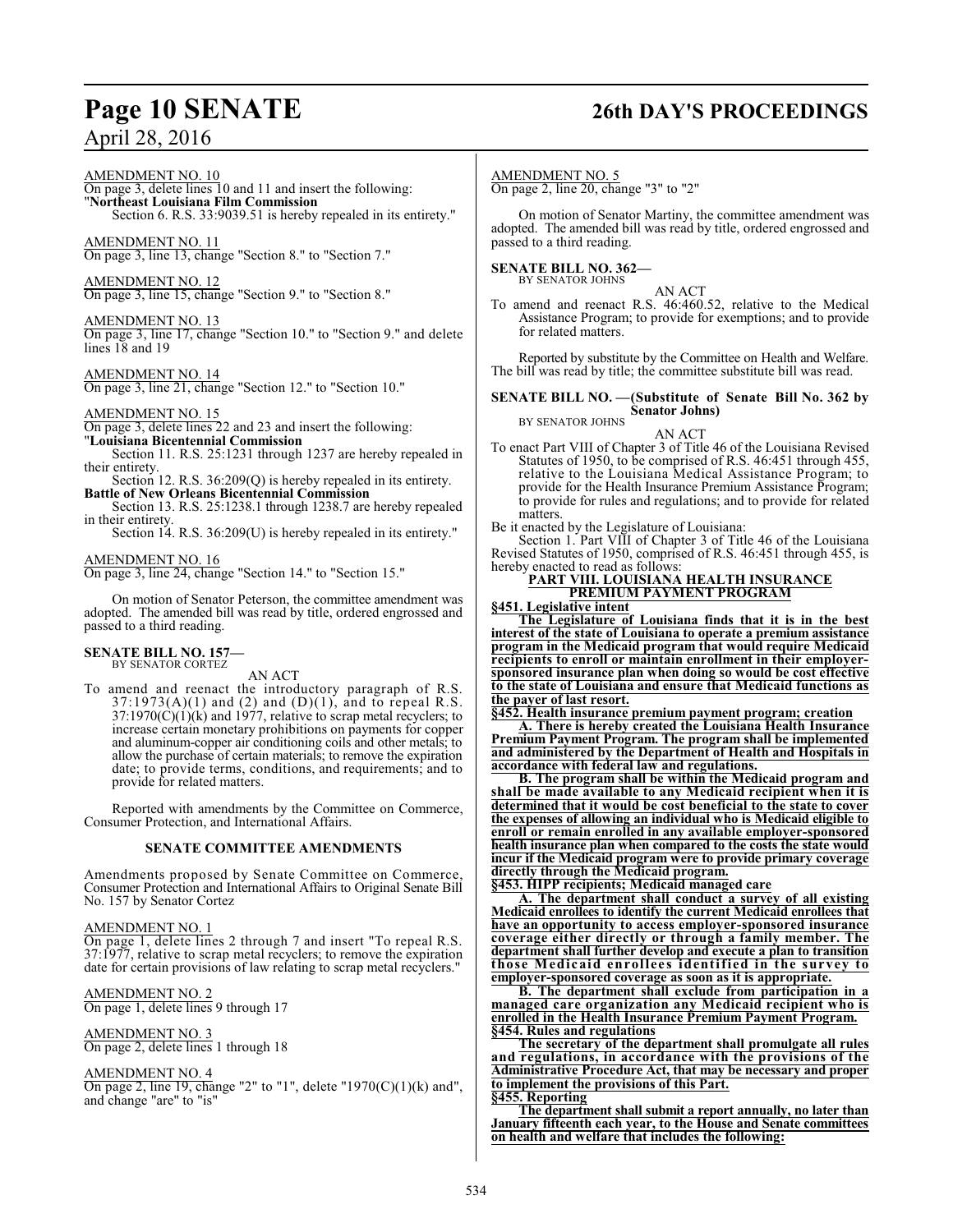## **26th DAY'S PROCEEDINGS Page 11 SENATE**

# April 28, 2016

**(1) The total number of Medicaid enrollees included in the Health Insurance Premium Payment Program and the total number of cost-benefit evaluations performed by the department.**

**(2) The total amount of premium paid on behalf of the Medicaid enrollees in the program and the total savings to the state.**

**(3) A description of the algorithm used by the department to determine the cost benefit to the state of enrolling Medicaid recipients into the Louisiana Health Insurance Premium Payment Program.**

Section 2. This Act shall become effective upon signature by the governor or, if not signed by the governor, upon expiration of the time for bills to become law without signature by the governor, as provided by Article III, Section 18 of the Constitution of Louisiana. If vetoed by the governor and subsequently approved by the legislature, this Act shall become effective on the day following such approval.

On motion of Senator, the committee substitute bill was adopted and becomes Senate Bill No. 473 by Senator Johns, substitute for Senate Bill No. 362 by Senator Johns.

#### **SENATE BILL NO. 473— (Substitute of Senate Bill No. 362 by Senator Johns)**

BY SENATOR JOHNS

AN ACT To enact Part VIII of Chapter 3 of Title 46 of the Louisiana Revised Statutes of 1950, to be comprised of R.S. 46:451 through 455, relative to the Louisiana Medical Assistance Program; to provide for the Health Insurance Premium Assistance Program; to provide for rules and regulations; and to provide for related matters.

The bill was read by title and placed on the Calendar for a second reading.

## **SENATE BILL NO. 421—** BY SENATOR THOMPSON

AN ACT

To amend and reenact R.S. 37:1361(B) and (E), 1366(A), 1367(A), 1368(A), 1371(A), 1373(A), 1377(B), and 1378(A)(3),(6), and  $(8)$ , and to enact R.S. 37:1366(J) and  $(K)$ , relative to plumbers; to provide relative to the licensure of plumbers; to create and provide for the qualifications for a new "tradesman plumber" license; to provide relative to the membership and duties of the State Plumbing Board; to provide for definitions; to provide relative to the registration of apprentice plumbers; to provide relative to training programs, requirements, and examinations for plumbers; to provide for fees; to provide for disciplinary actions for violations; and to provide for related matters.

Reported favorably by the Committee on Commerce, Consumer Protection, and International Affairs. The bill was read by title, ordered engrossed and passed to a third reading.

#### **SENATE BILL NO. 429—** BY SENATOR BARROW

AN ACT

To amend and reenact R.S. 37:1263 and 1267, and to repeal R.S. 37:1264 and 1265, relative to the board of medical examiners; to provide for membership; to provide for physician districts; to provide for qualifications; to provide for an appointment process; to provide for removal; to provide for terms; to provide for an effective date; and to provide for related matters.

Reported with amendments by the Committee on Health and Welfare.

#### **SENATE COMMITTEE AMENDMENTS**

Amendments proposed by Senate Committee on Health and Welfare to Original Senate Bill No. 429 by Senator Barrow

#### AMENDMENT NO. 1

On page 1, line 2, after "37:1263" delete "and 1267,"

#### AMENDMENT NO. 2

On page 1, line 4, change "physician" to "congressional"

#### AMENDMENT NO. 3

On page 1, line 8, after "37:1263" delete "and 1267 are" and insert "is"

AMENDMENT NO. 4 On page 1, line 10, change "**physician**" to "**congressional**"

AMENDMENT NO. 5

On page 2, line 14, after "**B.(1)**" delete "**The**" and insert "**Beginning on January 1, 2017, the** "and change "**seventeen**" to "**seven**"

#### AMENDMENT NO. 6

On page 2, line 15, change "**two**" to "**one**" and after "**licensed**" change "**physicians**" to "**physician**" and after "**of the**" change "**physician**" to "**congressional**"

#### AMENDMENT NO. 7

On page 2, line 16, delete "**provided in Subsection C of this Section**"

#### AMENDMENT NO. 8

On page 2, line 18, change "**(D)**" to "**(C)**" and after "**Section.**" insert "**For purposes of this Section, the composition of the congressional districts shall be pursuant to the 2010 federal decennial census.**"

#### AMENDMENT NO. 9

On page 2, delete lines 21 through 29 and on page 3, delete lines 1 through 13

AMENDMENT NO. 10 On page 3, line 14, change "**D.**" to "**C.**"

AMENDMENT NO. 11 On page 3, line 29, change "**E.**" to "**D.**"

AMENDMENT NO. 12 On page 4, line 3, delete "**eight physician**" and insert "**congressional**"

AMENDMENT NO. 13 On page 4, line 7, change "**physician**" to "**congressional**"

#### AMENDMENT NO. 14

On page 4, line 8, after "**of the**" change "**physician**" to "**congressional**"

#### AMENDMENT NO. 15

On page 5, line 3, after "**specialty**" insert "**and ethnic diversity**"

### AMENDMENT NO. 16

On page 5, line 10, at the beginning of the line change "**physician**" to "**congressional**" and after "**from the**" change "**physician**" to "**congressional**"

AMENDMENT NO. 17 On page 5, line 11, change "**physician**" to "**congressional**"

AMENDMENT NO. 18 On page 5, line 13, change "**physician**" to "**congressional**"

AMENDMENT NO. 19 On page 5, line 16, change "**F.**" to "**E.**"

#### AMENDMENT NO. 20

On page 6, line 1, after "**that**" delete the remainder of the line and delete line 2, and insert "**each member serves a term of four years with no physician member serving more than three consecutive**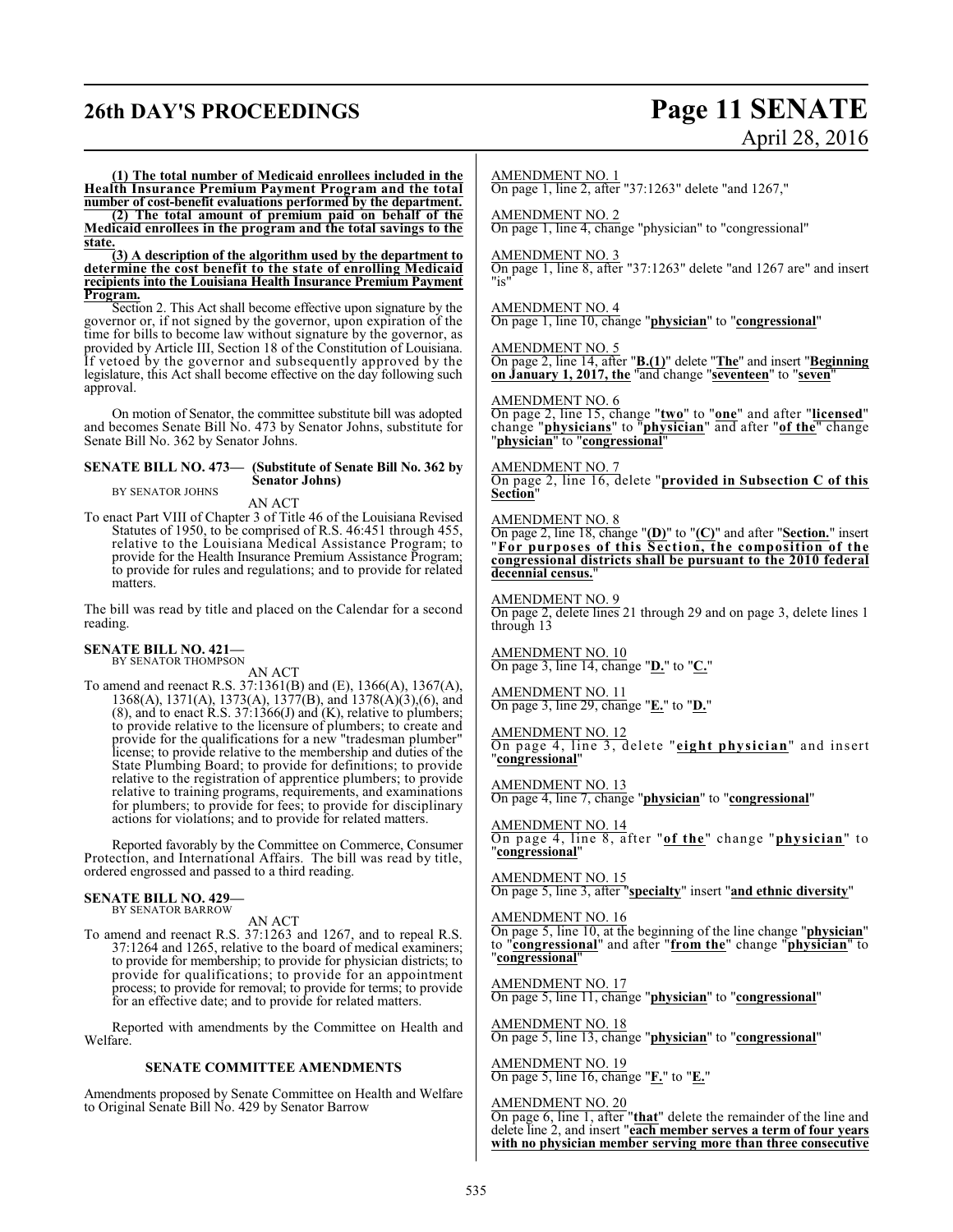**four-year terms. Each member serving on the board on August 1, 2016, shall be allowed to continue his current four-year term. Upon completion of that four-year term, the member shall be replaced using the selection process established in Paragraph (D)(2) of this Section. The first congressional district shall be allotted to the first vacancy with each subsequent vacancy being filled by congressional district in numerical order from two to** six.

#### AMENDMENT NO. 21

On page 6, line 3, after "**shall**" insert "**be appointed upon completion of filling all congressional district seats on the board and once appointed shall**"

### AMENDMENT NO. 22

On page 6, delete lines 8 through 12

On motion of Senator Mills, the committee amendment was adopted. The amended bill was read by title, ordered engrossed and passed to a third reading.

#### **SENATE BILL NO. 456—**

BY SENATOR CORTEZ

AN ACT To amend and reenact R.S. 49:149.28, relative to the naming of state buildings; and to provide for related matters.

Reported by substitute by the Committee on Senate and Governmental Affairs. The bill was read by title; the committee substitute bill was read.

#### **SENATE BILL NO. —(Substitute of Senate Bill No. 456 by Senator Cortez)** BY SENATOR CORTEZ

#### AN ACT

- To enact R.S. 49:149.32, relative to the names of state buildings; to name a certain complex of state buildings and area in the city of Lafayette the Edgar G. "Sonny" Mouton, Jr. Sports and Entertainment Plaza; and to provide for related matters.
- Be it enacted by the Legislature of Louisiana:
- Section 1. R.S. 49:149.32 is hereby enacted to read as follows: **§149.32. Edgar G. "Sonny" Mouton, Jr. Sports and Entertainment Plaza**

**The area encompassing state buildings and grounds in the city of Lafayette bounded by West Congress Street to the north, Bertrand Drive to the west, Reinhardt Drive and Souvenir Gate to the south, and the coulee feeding into Coulee Mine to the east, and generally known as the Ragin' Cajun Athletics Complex, the Cajundome, and the Cajundome Convention Center, is hereby named and shall hereafter be known as the Edgar G. "Sonny" Mouton, Jr. Sports and Entertainment Plaza.**

Section 2. This Act shall become effective upon signature by the governor or, if not signed by the governor, upon expiration of the time for bills to become law without signature by the governor, as provided by Article III, Section 18 of the Constitution of Louisiana. If vetoed by the governor and subsequently approved by the legislature, this Act shall become effective on the day following such approval.

On motion of Senator Peterson, the committee substitute bill was adopted and becomes Senate Bill No. 474 by Senator Cortez, substitute for Senate Bill No. 456 by Senator Cortez.

#### **SENATE BILL NO. 474— (Substitute of Senate Bill No. 456 by Senator Cortez)** BY SENATOR CORTEZ

#### AN ACT

To enact R.S. 49:149.32, relative to the names of state buildings; to name a certain complex of state buildings and area in the city of Lafayette the Edgar G. "Sonny" Mouton, Jr. Sports and Entertainment Plaza; and to provide for related matters.

The bill was read by title and placed on the Calendar for a second reading.

## **Page 12 SENATE 26th DAY'S PROCEEDINGS**

#### **House Bills and Joint Resolutions on Second Reading Reported by Committees**

**HOUSE BILL NO. 107—** BY REPRESENTATIVES WILLMOTT AND LEBAS AN ACT

To amend and reenact R.S. 14:46.4(B)(5), R.S. 17:81(R)(1) and 3996(B)(22), and Children's Code Article 1150(2), relative to the Safe Haven Law and references to certain provisions thereof in the Louisiana Revised Statutes; to provide for technical corrections; and to provide for related matters.

Reported favorably by the Committee on Health and Welfare. The bill was read by title and referred to the Legislative Bureau.

#### **HOUSE BILL NO. 230—**

BY REPRESENTATIVES SMITH AND HUNTER AN ACT

To amend and reenact R.S. 18:1302(4) and 1309(A)(1), relative to early voting; to provide for the period for conducting early voting; and to provide for related matters.

Reported favorably by the Committee on Senate and Governmental Affairs. The bill was read by title and referred to the Legislative Bureau.

## **HOUSE BILL NO. 237—** BY REPRESENTATIVE WILLMOTT

AN ACT

To enact Children's Code Articles 1160(A)(1)(c) and 1161, relative to duties of the Department of Children and Family Services with respect to the Safe Haven Law; to establish and provide for an official Safe Haven symbol; to provide for purposes and uses of the symbol; to provide for promulgation of rules; and to provide for related matters.

Reported favorably by the Committee on Health and Welfare. The bill was read by title and referred to the Legislative Bureau.

#### **HOUSE BILL NO. 272—** BY REPRESENTATIVE SMITH

AN ACT

To enact R.S. 42:1123(13)(a)(iii), relative to the acceptance of complimentary admission by public servants; to allow the acceptance of complimentary admission to certain events held for or by educational institutions and other organizations; and to provide for related matters.

Reported favorably by the Committee on Senate and Governmental Affairs. The bill was read by title and referred to the Legislative Bureau.

#### **HOUSE BILL NO. 386—**

BY REPRESENTATIVES HOFFMANN, BAGLEY, COX, HENSGENS,<br>HORTON, JACKSON, MIKE JOHNSON, ROBERT JOHNSON, LEBAS,<br>MAGEE, DUSTIN MILLER, AND POPE AN ACT

To amend and reenact R.S. 40:1061.10(D)(2), 1061.16(B), 1061.17(B)(3), (4)(b), (5), (6), and (8), and 1061.18(D), relative to regulation of abortion; to revise the time period prescribed for certain activities that are required to occur prior to an abortion; to provide for the time required to elapse between performance of an obstetric ultrasound and performance of an abortion; to provide for the time required to elapse between delivery of certain information to a woman seeking an abortion and performance of the abortion; to provide relative to conditions for consent to an abortion to be deemed voluntary and informed; and to provide for related matters.

Reported with amendments by the Committee on Health and Welfare.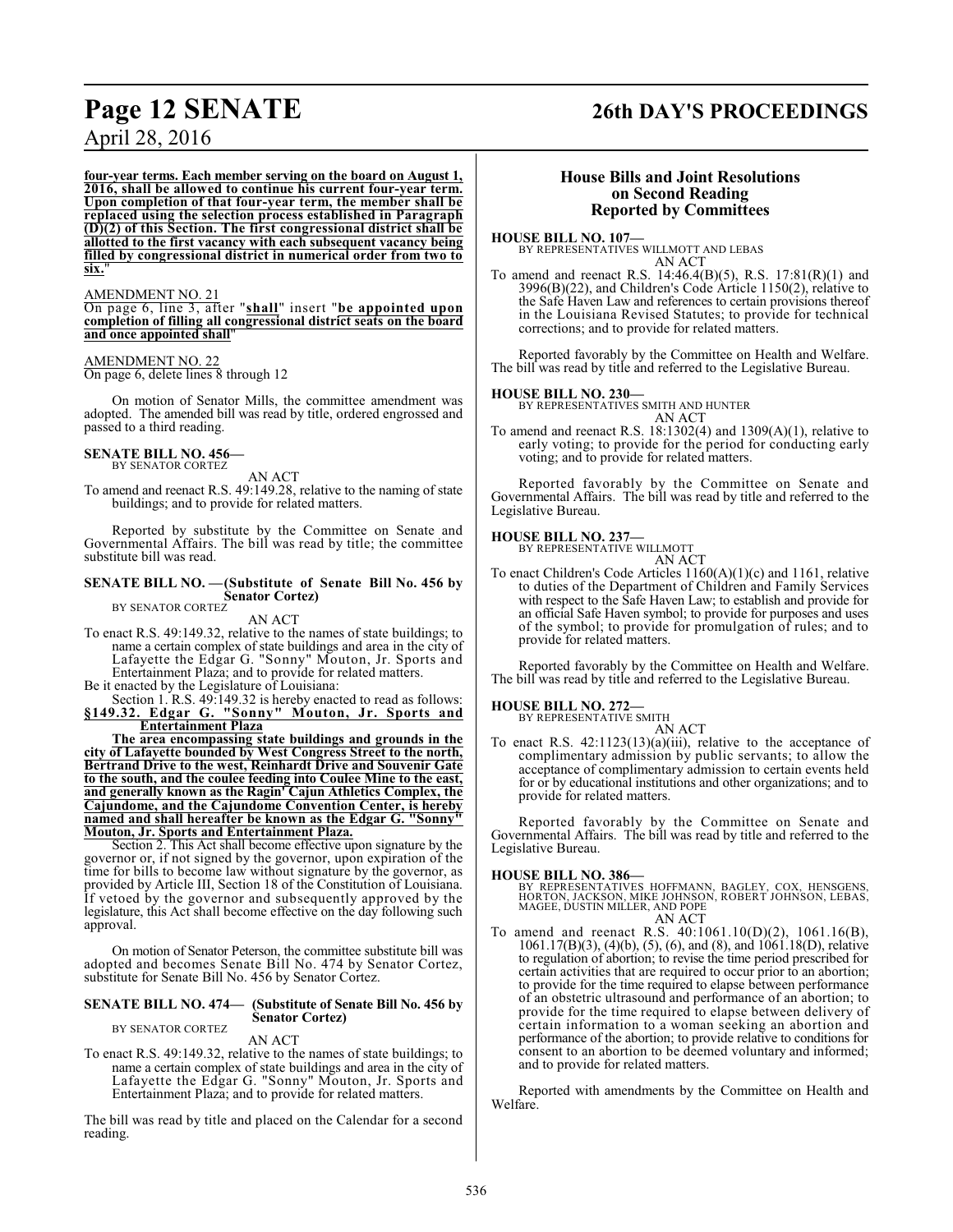# **26th DAY'S PROCEEDINGS Page 13 SENATE**

# April 28, 2016

#### **SENATE COMMITTEE AMENDMENTS**

Amendments proposed by Senate Committee on Health and Welfare to Engrossed House Bill No. 386 by Representative Hoffmann

AMENDMENT NO. 1 On page 2, delete line 4, and insert "(2) Requirements. At least twenty-four" and on line 5, delete "Subparagraph (b) of this Paragraph, at least"

AMENDMENT NO. 2 On page 2, line 10, delete "(i)" and insert "(a)"

AMENDMENT NO. 3 On page 2, line 17, delete "(ii)" and insert "(b)"

AMENDMENT NO. 4 On page 2, line 23, delete "(iii)" and inset "(c)"

AMENDMENT NO. 5 On page 2, line 27, delete " $(iv)$ " and insert " $(d)$ "

AMENDMENT NO. 6 On page 3, line 23, delete " $(v)$ " and insert " $(e)$ "

AMENDMENT NO. 7 On page 4, line 4, delete "(vi)" and insert " $(f)$ "

AMENDMENT NO. 8 On page 4, delete line 5 and insert "Subparagraphs (d) and (e) of this Paragraph"

AMENDMENT NO. 9 On page 4, delete lines 12 through 17

AMENDMENT NO. 10 On page 4, delete line 22 and insert "B. At least twenty-four" and on line 23 delete "Subsection, at least"

AMENDMENT NO. 11 On page 5, delete lines 1 through 7

AMENDMENT NO. 12 On page 5, line  $17$ , delete " $(a)$ " and after "physician." delete the remainder of the line and insert "At least twenty-four"

AMENDMENT NO. 13 On page 5, delete line 18 and insert "seventy-two hours before the"

AMENDMENT NO. 14 On page 5, line 21, change "(i)" to "(a)"

AMENDMENT NO. 15 On page 5, line 23, change "(ii)" to "(b)"

AMENDMENT NO. 16 On page 5, line 27, change " $(iii)$ " to " $(c)$ "

AMENDMENT NO. 17 On page 6, line 3, change "(aa)" to "(i)"

AMENDMENT NO. 18 On page 6, line 4, change "(bb)" to "(ii)"

AMENDMENT NO. 19 On page 6, line 6, change "(cc)" to "(iii)"

AMENDMENT NO. 20 On page 6, line 9, change "(iv)" to "(d)"

AMENDMENT NO. 21 On page 6, line 11, change "(v)" to "(e)"

AMENDMENT NO. 22 On page 6, line 12, change "(vi)" to "(f)"

AMENDMENT NO. 23 On page 6, line 15, change "(vii)" to " $(g)$ "

AMENDMENT NO. 24 On page 6, line18, change "(viii)" to "(h)"

AMENDMENT NO. 25 On page 6, line 22, change " $(ix)$ " to " $(i)$ "

AMENDMENT NO. 26 On page 6, delete lines 25 through 29

AMENDMENT NO. 27 On page 7, delete line 3, and insert "(b) At least twenty-four" and on line 4, delete "Subparagraph, at least"

AMENDMENT NO. 28 On page 7, line 7, change "(aa)" to "(i)"

AMENDMENT NO. 29 On page 7, line 11, change "(bb)" to "(ii)"

AMENDMENT NO. 30 On page 7, line 13, change "(cc)" to "(iii)"

AMENDMENT NO. 31 On page 7, line 16, change "(dd)" to "(iv)"

AMENDMENT NO. 32 On page 7, delete lines 20 through 24

AMENDMENT NO. 33 On page 7, line 26, delete "(a)"and after "materials." delete the remainder of the line and insert "At least twenty-four"

AMENDMENT NO. 34 On page 7, delete line 27 and insert "seventy-two hours before the"

AMENDMENT NO. 35 On page 8, delete lines 5 through 12

AMENDMENT NO. 36 On page 8, line 16, after "abortion" insert "." and delete the remainder of the line and delete lines 17 and 18 and on line 19 delete "licensed outpatient abortion facility to her residence."

AMENDMENT NO. 37 On page 8, line 25, after "expired" insert "**.**" and delete the remainder of the line and delete lines 26 through 28

AMENDMENT NO. 38 On page 9, line 7, delete "or"

AMENDMENT NO. 39 On page 9, delete line 8 and insert "twenty-four hour delay, contained in R.S."

On motion of Senator Mills, the committee amendment was adopted. The amended bill was read by title and referred to the Legislative Bureau.

**HOUSE BILL NO. 475—** BY REPRESENTATIVE HOFFMANN AN ACT

To amend and reenact R.S. 15:555(A)(17), R.S. 36:3(4),  $9(C)(2)$ (introductory paragraph),  $472(A)$ , and  $475$ , and R.S. 46:236.1.1(13) and to enact R.S. 36:476, relative to the organization of the Department of Children and Family Services; to rename the divisions of the department; to authorize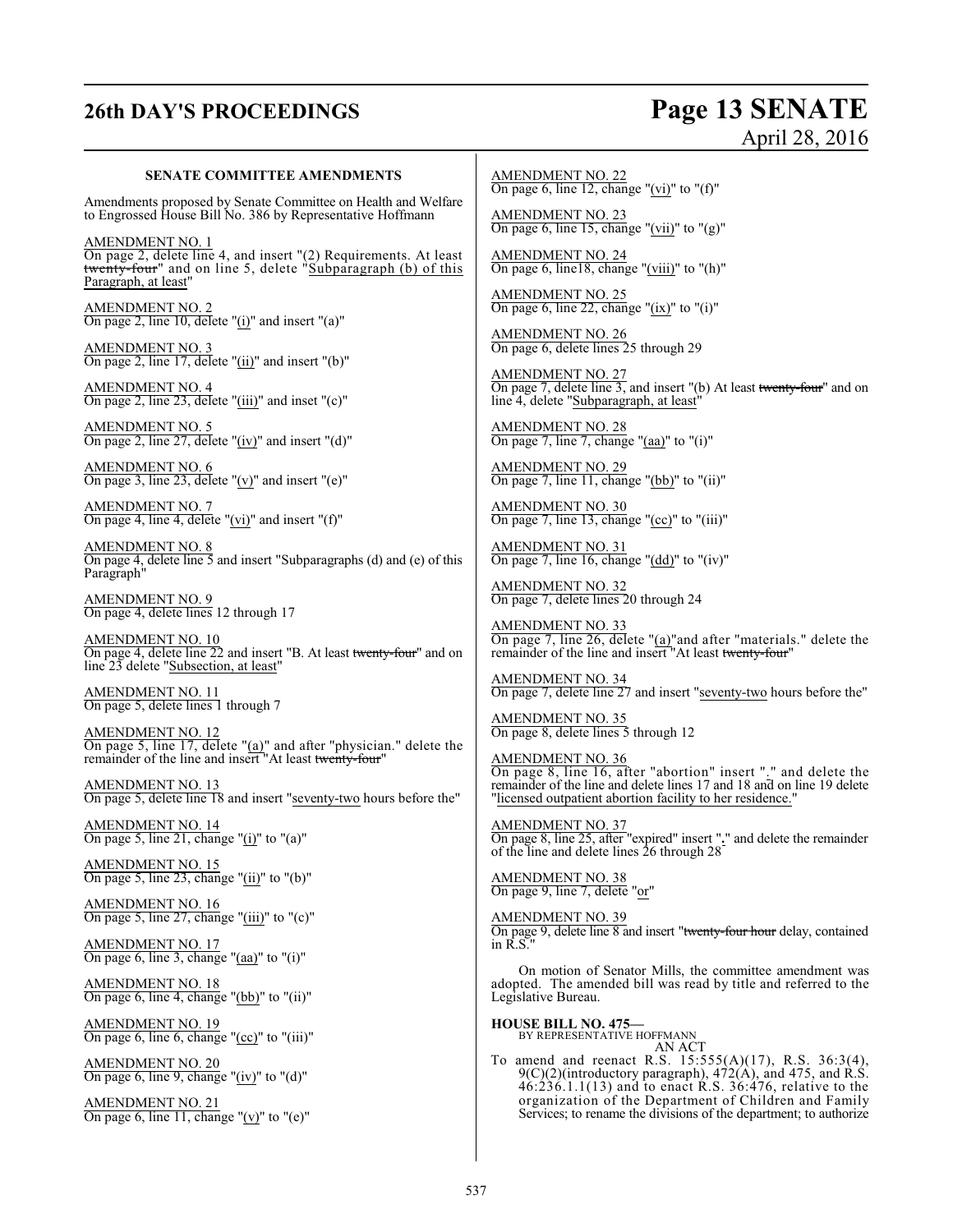## **Page 14 SENATE 26th DAY'S PROCEEDINGS**

a deputy secretary and assistant secretaries; to provide for an effect date; and to provide for related matters.

Reported favorably by the Committee on Health and Welfare. The bill was read by title and referred to the Legislative Bureau.

#### **HOUSE BILL NO. 490—** BY REPRESENTATIVE LEBAS

AN ACT

To amend and reenact R.S. 22:1856(C)(introductory paragraph) and (14) and to enact R.S. 22:1856( $\ddot{C}$ )(15), relative to pharmacy claims to health insurance issuers; to provide for an authorized time period for a health insurer to send a remittance advice; to require certain information on the remittance advice; and to provide for related matters.

Reported favorably by the Committee on Insurance. The bill was read by title and referred to the Legislative Bureau.

#### **HOUSE BILL NO. 596—** BY REPRESENTATIVE HUVAL

AN ACT

To enact R.S. 22:1569, relative to contracts between a health insurance issuer and a producer; to provide for notification and effectiveness of a material change in such a contract; to provide for definitions; and to provide for related matters.

Reported favorably by the Committee on Insurance. The bill was read by title and referred to the Legislative Bureau.

#### **HOUSE BILL NO. 613—**

BY REPRESENTATIVE THIBAUT AN ACT

To enact R.S. 22:1023(D)(8) and (9), relative to genetic information obtained by health insurers; to provide for exceptions from certain statutory requirements for and restrictions on the use of such information; and to provide for related matters.

Reported favorably by the Committee on Insurance. The bill was read by title and referred to the Legislative Bureau.

**HOUSE BILL NO. 618—**<br>BY REPRESENTATIVES WILLMOTT, AMEDEE, ANDERS, BAGLEY,<br>BERTHELOT, BILLIOT, BROADWATER, TERRY BROWN, CARMODY,<br>CONNICK, COUSSAN, COX, CROMER, DANAHAY, DAVIS, DEVILLIER,<br>DWIGHT, EDMONDS, EMERSON, FALCONER, MIGUEZ, DUSTIN MILLER, GREGORY MILLER, JAY MORRIS, POPE, PUGH, PYLANT, REYNOLDS, SCHEXNAYDER, SCHRODER, SIMON, STOKES, WHITE, AND ZERINGUE

AN ACT

To enact Part VI of Subchapter B of Chapter 5-D of Title 40 of the Louisiana Revised Statutes of 1950, to be comprised of R.S. 40:1191.1 through 1191.4, relative to fetal remains; to provide for definitions; to require notification of parents' right to determine the final disposition; to require notification of available counseling; to provide for final disposition if no parental decision indicated after forty-eight hours; to provide for a notice of parental right form; to establish a limitation of liability; to provide for an effective date; and to provide for related matters.

Reported favorably by the Committee on Health and Welfare. The bill was read by title and referred to the Legislative Bureau.

#### **HOUSE BILL NO. 637—**

BY REPRESENTATIVE STOKES AN ACT

To enact Chapter 27-B of Title 51 of the Louisiana Revised Statutes of 1950, comprised of R.S. 51:1949.1, relative to fees for automobile rentals; to authorize the inclusion of certain mandatory fees as separate charges in a rental agreement; and to provide for related matters.

Reported favorably by the Committee on Commerce, Consumer Protection, and International Affairs. The bill was read by title and referred to the Legislative Bureau.

#### **HOUSE BILL NO. 681—**

BY REPRESENTATIVE PRICE

AN ACT To enact R.S. 6:644(B)(17), relative to the powers of credit unions with respect to members' savings accounts; to authorize credit unions to offer savings promotion raffles to members; and to provide for related matters.

Reported with amendments by the Committee on Commerce, Consumer Protection, and International Affairs.

#### **SENATE COMMITTEE AMENDMENTS**

Amendments proposed by Senate Committee on Commerce, Consumer Protection and International Affairs to Engrossed House Bill No. 681 by Representative Price

#### AMENDMENT NO. 1

On page 1, line 15, delete "in a" and insert "in an interest-bearing"

On motion of Senator Martiny, the committee amendment was adopted. The amended bill was read by title and referred to the Legislative Bureau.

## **HOUSE BILL NO. 724—** BY REPRESENTATIVE PRICE

AN ACT

To amend and reenact R.S. 6:653.1(A) and to repeal R.S. 6:653.1(B), relative to trust deposits payable to beneficiaries; to repeal provisions requiring authentic form when naming beneficiaries; to repeal provisions requiring the use of certain terms with respect to credit union share accounts; and to provide for related matters.

Reported favorably by the Committee on Commerce, Consumer Protection, and International Affairs. The bill was read by title and referred to the Legislative Bureau.

#### **HOUSE BILL NO. 816—**

BY REPRESENTATIVE TALBOT

AN ACT To amend and reenact R.S. 22:1062(D)(1), relative to certificates of coverage provided by group health plans and certain health insurance issuers; to provide that such certificates shall be sent within twenty days of a request; and to provide for related matters.

Reported favorably by the Committee on Insurance. The bill was read by title and referred to the Legislative Bureau.

#### **HOUSE BILL NO. 909—**

BY REPRESENTATIVES ANDERS, PUGH, AND SCHEXNAYDER AND SENATOR MARTINY AN ACT

To amend and reenact R.S. 42:2 and R.S. 48:1805(B)(2) and to repeal R.S. 42:3.2, relative to limitations on terms and service of board and commission members; to remove a term and service limitation of general applicability on executive branch board and commission members; to remove certain references thereto; and to provide for related matters.

Reported favorably by the Committee on Senate and Governmental Affairs. The bill was read by title and referred to the Legislative Bureau.

## **HOUSE BILL NO. 932—** BY REPRESENTATIVE DAVIS

AN ACT To amend and reenact R.S. 22:1573(I)(1)(introductory paragraph) and  $(I)(1)(b)$ , relative to continuing education requirements for producers; to revise the age requirement for exemption; to clarify that a producer may qualify for the exemption when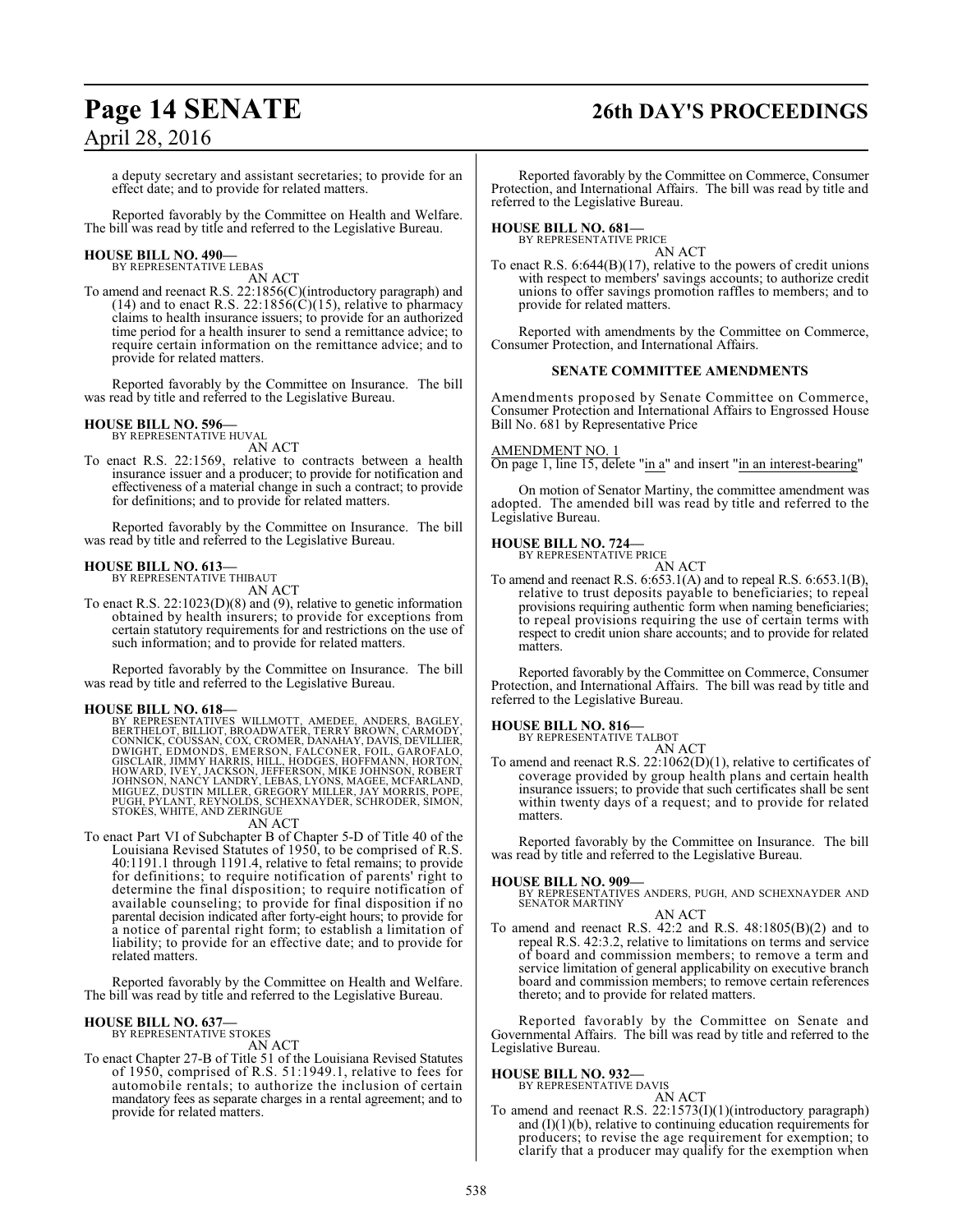representing or operating through a licensed Louisiana insurance agency; and to provide for related matters.

Reported favorably by the Committee on Insurance. The bill was read by title and referred to the Legislative Bureau.

#### **Reconsideration**

The vote by which Senate Bill No. 201 failed to pass on Wednesday, April 27, 2016, was reconsidered.

#### **SENATE BILL NO. 201—** BY SENATOR ALLAIN

A JOINT RESOLUTION

Proposing to amend Article VII, Section 10(F)(2)(b) of the Constitution of Louisiana, relative to eliminating deficits in an ensuing fiscal year; to revise the circumstances that would allow the reduction of constitutionally protected expenditures and reductions to eliminate a projected deficit in an ensuing fiscal year; to provide and to specify an election for submission of the proposition to electors and provide a ballot proposition.

On motion of Senator Allain, the bill was read by title and returned to the Calendar, subject to call.

### **Reconsideration**

The vote by which Senate Bill No. 371 failed to pass on Wednesday, April 27, 2016, was reconsidered.

#### **SENATE BILL NO. 371—** BY SENATOR ALLAIN

AN ACT

To amend and reenact R.S. 30:93(A)(1) and the introductory paragraph of (A)(3), relative to the Louisiana Oilfield Site Restoration Law; to provide relative to the recovery of site restoration costs; to provide for certain monetary limits and their effects; and to provide for related matters.

On motion of Senator Allain, the bill was read by title and returned to the Calendar, subject to call.

#### **Senate Concurrent Resolutions on Second Reading Reported by Committees**

#### **SENATE CONCURRENT RESOLUTION NO. 15—**

BY SENATORS CLAITOR AND GATTI A CONCURRENT RESOLUTION

To adopt Joint Rule No. 19.1 of the Joint Rules of Order of the Senate and House of Representatives to provide relative to conference committee reports and unofficial enrollment of certain legislative instruments.

Reported with amendments by the Committee on Senate and Governmental Affairs.

#### **SENATE COMMITTEE AMENDMENTS**

Amendments proposed by Senate Committee on Senate and Governmental Affairs to Original Senate Concurrent Resolution No. 15 by Senator Claitor

AMENDMENT NO. 1 On page 1, line 9, delete "**A**."

AMENDMENT NO. 2 On page 2, delete lines 4 through 6

On motion of Senator Peterson, the committee amendment was adopted.

On motion of Senator Peterson the amended resolution was read by title and returned to the Calendar, subject to call.

## **26th DAY'S PROCEEDINGS Page 15 SENATE** April 28, 2016

### **SENATE CONCURRENT RESOLUTION NO. 65—**

BY SENATOR MILLS A CONCURRENT RESOLUTION

To create and provide for the Task Force on Meaningful Oversight which shall review current law on professional healthcare licensing board oversight by the Department of Health and Hospitals and make recommendations to the legislature on laws required to ensure compliance with North Carolina State Board of Dental Examiners v. Federal Trade Commission, 135 S.Ct. 1101(2015).

Reported favorably by the Committee on Health and Welfare.

The resolution was read by title. Senator Mills moved to adopt the Senate Concurrent Resolution.

#### **ROLL CALL**

The roll was called with the following result:

#### YEAS

| Donahue     | Mills     |
|-------------|-----------|
| Erdey       | Mizell    |
| Fannin      | Morrish   |
| Gatti       | Perry     |
| Hewitt      | Peterson  |
| Johns       | Riser     |
| LaFleur     | Smith, G. |
| Lambert     | Smith, J. |
| Long        | Thompson  |
| Luneau      | Walsworth |
| Martiny     | Ward      |
|             | White     |
|             |           |
| <b>NAYS</b> |           |
| ABSENT      |           |
|             | Milkovich |

The Chair declared the Senate had adopted the Senate Concurrent Resolution and ordered it sent to the House.

#### **SENATE CONCURRENT RESOLUTION NO. 68—** BY SENATOR GATTI

Morrell Peacock Tarver

Total - 3

A CONCURRENT RESOLUTION

To urge and request the United States Department of Defense and the Louisiana Department of Health and Hospitals to coordinate efforts to provide information to military families regarding services for individuals with intellectual or developmental disabilities.

Reported favorably by the Committee on Health and Welfare.

The resolution was read by title. Senator Gatti moved to adopt the Senate Concurrent Resolution.

### **ROLL CALL**

The roll was called with the following result:

#### YEAS

| Mr. President | Donahue | Mills     |
|---------------|---------|-----------|
| Allain        | Erdey   | Mizell    |
| Appel         | Fannin  | Morrish   |
| Barrow        | Gatti   | Perry     |
| Bishop        | Hewitt  | Peterson  |
| Boudreaux     | Johns   | Riser     |
| <b>Brown</b>  | LaFleur | Smith, G. |
| Carter        | Lambert | Smith, J. |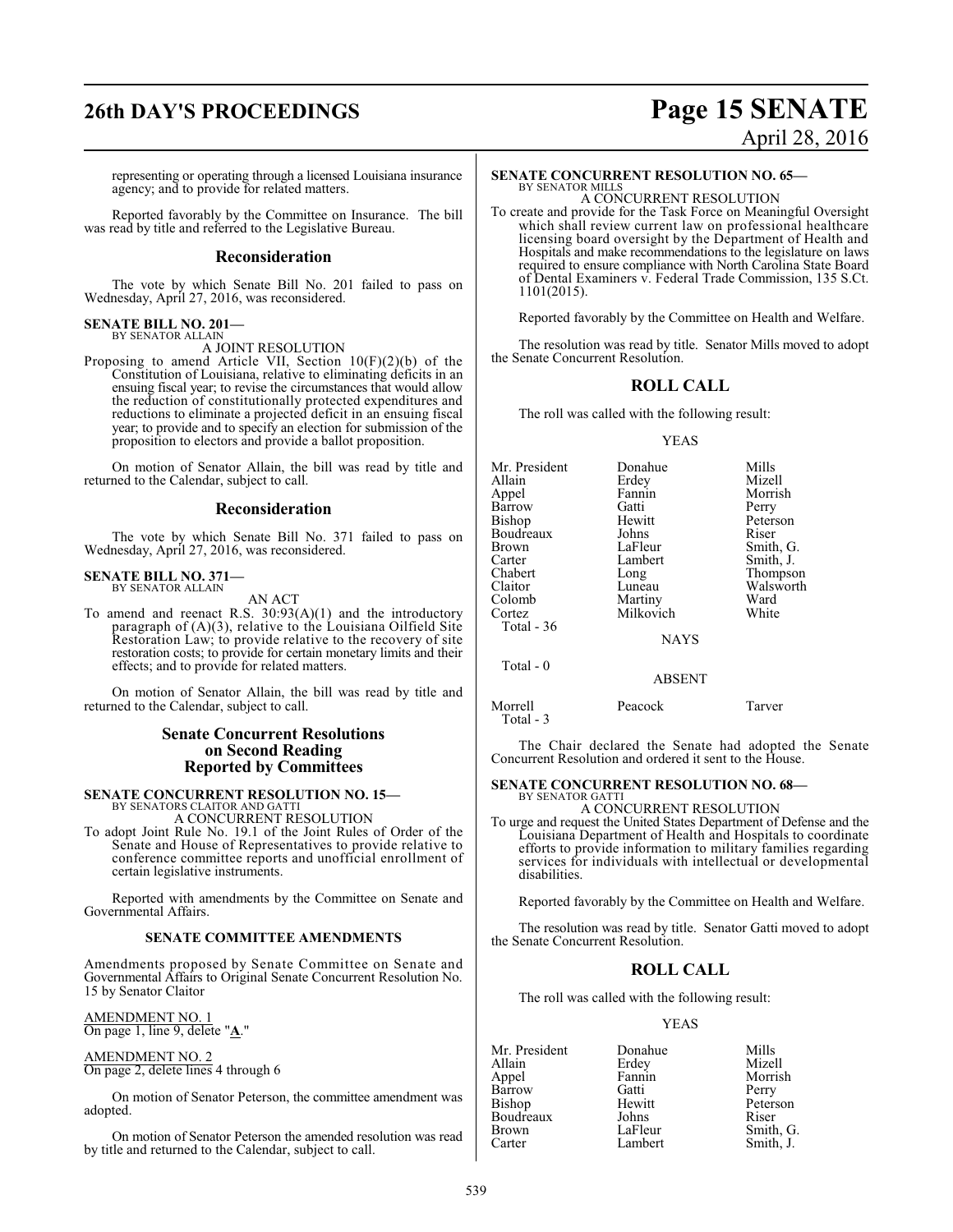| Chabert<br>Claitor<br>Colomb<br>Cortez | Long<br>Luneau<br>Martiny<br>Milkovich | Thompson<br>Walsworth<br>Ward<br>White |  |
|----------------------------------------|----------------------------------------|----------------------------------------|--|
| Total $-36$                            | <b>NAYS</b>                            |                                        |  |
| Total $-0$                             | <b>ABSENT</b>                          |                                        |  |
| Morrell<br>Total $-3$                  | Peacock                                | Tarver                                 |  |

The Chair declared the Senate had adopted the Senate Concurrent Resolution and ordered it sent to the House.

### **Senate Bills and Joint Resolutions on Third Reading and Final Passage**

#### **Bagneris Rule**

Senator Thompson moved to invoke the rule to temporarily pass over controversial Senate Bills on Third Reading and Final Passage with the intention of taking them up later, in their regular order.

Without objection, so ordered.

## **SENATE BILL NO. 60—** BY SENATOR MARTINY

AN ACT

To amend and reenact R.S.  $14:67.25(A)(1)$  and (4), relative to the crime of organized retail theft; to add merchandise credit that is the product of a theft to the definition of "stolen retail property"; and to provide for related matters.

The bill was read by title. Senator Martiny moved the final passage of the bill.

#### **ROLL CALL**

The roll was called with the following result:

#### YEAS

| Mr. President<br>Allain<br>Appel<br>Barrow<br>Bishop<br>Boudreaux<br><b>Brown</b><br>Carter<br>Chabert<br>Claitor<br>Colomb<br>Cortez<br>Donahue<br>Total - 37<br>Total - 0 | Erdey<br>Fannin<br>Gatti<br>Hewitt<br>Johns<br>LaFleur<br>Lambert<br>Long<br>Luneau<br>Martiny<br>Milkovich<br>Mills<br>Mizell<br><b>NAYS</b><br><b>ABSENT</b> | Morrell<br>Morrish<br>Perry<br>Peterson<br>Riser<br>Smith, G.<br>Smith, J.<br>Thompson<br>Walsworth<br>Ward<br>White |
|-----------------------------------------------------------------------------------------------------------------------------------------------------------------------------|----------------------------------------------------------------------------------------------------------------------------------------------------------------|----------------------------------------------------------------------------------------------------------------------|
| Peacock<br>Total - 2                                                                                                                                                        | Tarver                                                                                                                                                         |                                                                                                                      |

The Chair declared the bill was passed and ordered it sent to the House. Senator Martiny moved to reconsider the vote by which the bill was passed and laid the motion on the table.

## **Page 16 SENATE 26th DAY'S PROCEEDINGS**

#### **SENATE BILL NO. 140—**

BY SENATOR WALSWORTH AN ACT

To amend and reenact R.S. 36:231(C)(1), to enact R.S. 36:238(C) and R.S. 30:2011(C)(1)(b), and to repeal R.S. 30:2011(D)(26), relative to the offices of the Department of Environmental Quality; to provide for the purposes of the offices within the Department of Environmental Quality; to create the office of environmental assessment; to provide terms, conditions, and requirements; and to provide for related matters.

The bill was read by title. Senator Walsworth moved the final passage of the bill.

#### **ROLL CALL**

The roll was called with the following result:

#### YEAS

| Mr. President | Erdey         | Morrell   |
|---------------|---------------|-----------|
| Allain        | Fannin        | Morrish   |
| Appel         | Gatti         | Perry     |
| Barrow        | Hewitt        | Peterson  |
| Bishop        | Johns         | Riser     |
| Boudreaux     | LaFleur       | Smith, G. |
| Brown         | Lambert       | Smith, J. |
| Carter        | Long          | Thompson  |
| Chabert       | Luneau        | Walsworth |
| Claitor       | Martiny       | Ward      |
| Colomb        | Milkovich     | White     |
| Cortez        | Mills         |           |
| Donahue       | Mizell        |           |
| Total - 37    |               |           |
|               | <b>NAYS</b>   |           |
| Total - 0     |               |           |
|               | <b>ABSENT</b> |           |
|               |               |           |

#### Peacock Tarver

Total - 2

The Chair declared the bill was passed and ordered it sent to the House. Senator Walsworth moved to reconsider the vote by which the bill was passed and laid the motion on the table.

#### **SENATE BILL NO. 229—**

BY SENATOR WALSWORTH AN ACT

To amend and reenact R.S.  $30:21(B)(1)(d)(xx)$  and to repeal R.S.  $30:21(B)(1)(d)(xvi)$ , relative to fees collected by the commissioner of conservation; to provide for application, compliance, and fees; to decrease certain fees; to repeal afterhours disposal of exploration and production waste fee; to provide terms, conditions, and requirements; and to provide for related matters.

The bill was read by title. Senator Walsworth moved the final passage of the bill.

#### **ROLL CALL**

The roll was called with the following result:

#### YEAS

|         | Morrell   |
|---------|-----------|
| Fannin  | Morrish   |
| Gatti   | Perry     |
| Hewitt  | Peterson  |
| Johns   | Riser     |
| LaFleur | Smith, G. |
| Lambert | Smith, J. |
| Long    | Thompson  |
|         | Erdey     |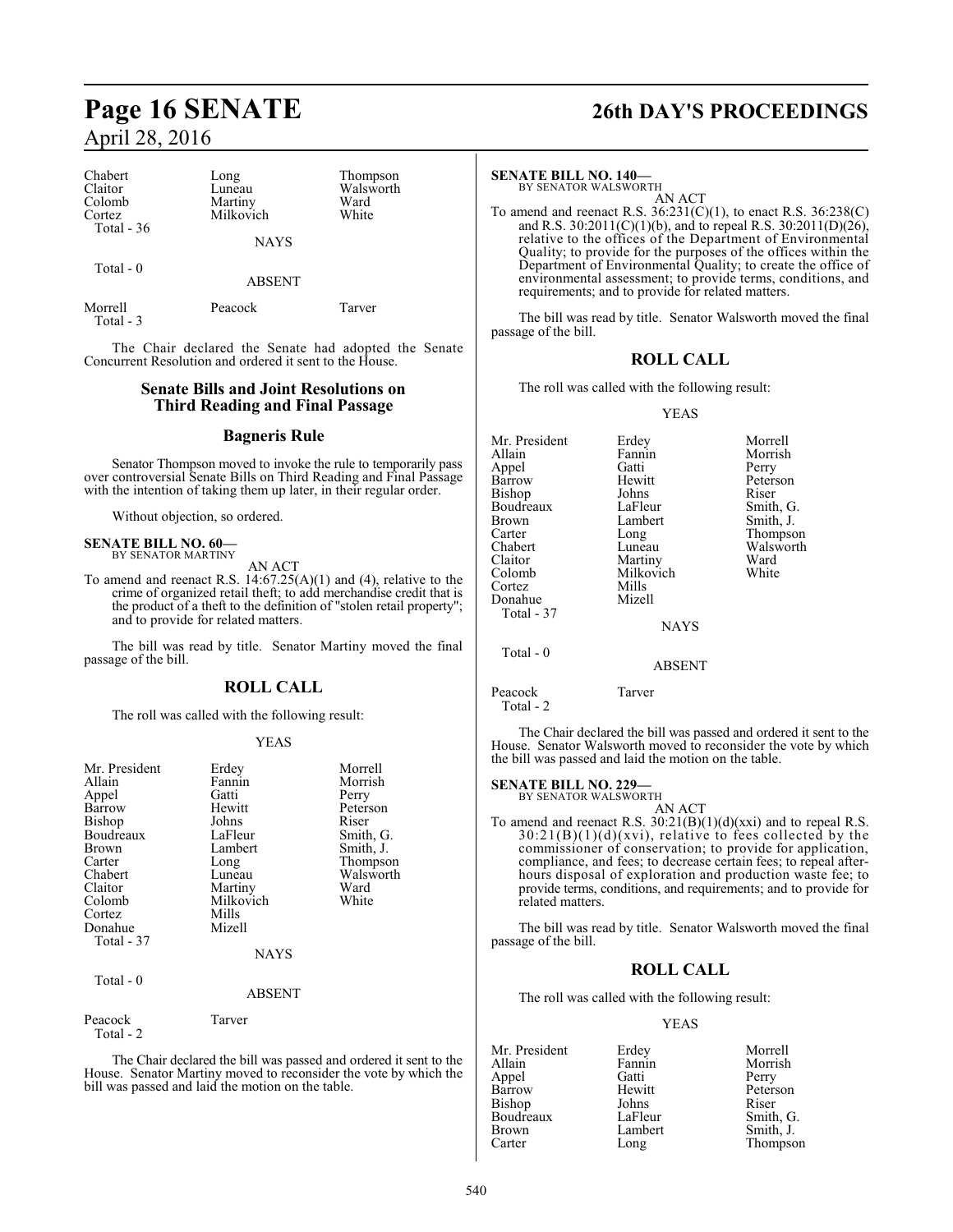## **26th DAY'S PROCEEDINGS Page 17 SENATE**

Chabert Luneau Walsworth<br>
Claitor Martiny Ward Claitor Martiny Ward<br>Colomb Milkovich White Cortez Mills Donahue Total - 37

Milkovich

Total - 0

ABSENT

NAYS

Peacock Tarver Total - 2

The Chair declared the bill was passed and ordered it sent to the House. Senator Walsworth moved to reconsider the vote by which the bill was passed and laid the motion on the table.

#### **SENATE BILL NO. 327—** BY SENATOR LUNEAU

AN ACT

To enact Chapter 21 of Title 38 of the Louisiana Revised Statutes of 1950, to be comprised of R.S. 38:4501 through 4517, relative to false claims; to provide for certain terms, definitions, language, conditions, procedures, and requirements; and to provide for related matters.

#### **Floor Amendments**

Senator Martiny sent up floor amendments.

#### **SENATE FLOOR AMENDMENTS**

Amendments proposed by Senator Martiny on behalf of the Legislative Bureau to Engrossed Senate Bill No. 327 by Senator Luneau

AMENDMENT NO. 1

On page 2, line 7, following "**state**" and before "**funded**" insert "**-**"

#### AMENDMENT NO. 2

On page 4, line 11, following "**requested**" and before "**the**" insert "**by**"

#### AMENDMENT NO. 3

On page 5, line 25, following "**recovery**" and before "**due,**" insert "**is**"

#### AMENDMENT NO. 4

On page 6, line 14, following "**may**" and before "**seek**" delete "**only**" AMENDMENT NO. 5

On page 6, line 15, following "**fees**" and before "**if**" insert "**only**"

#### AMENDMENT NO. 6 On page 7, line 10, following "**use**" and before "**or**" insert "**,**" and following "**used**" and before "**a**" insert "**,**"

AMENDMENT NO. 7

On page 8, line 10, at the beginning of the line change "**21:4510**" to "**38:4510**"

On motion of Senator Martiny, the amendments were adopted.

On motion of Senator Luneau, the amended bill was read by title and returned to its regular order on Third Reading and Final Passage.

#### **SENATE BILL NO. 394—** BY SENATOR CARTER

### AN ACT

To amend and reenact R.S. 14:90.5(B), relative to the crime of unlawful playing of gaming devices by persons under the age of twenty-one; to provide relative to the elements of the crime; and to provide for related matters.

# April 28, 2016

The bill was read by title. Senator Carter moved the final passage of the bill.

### **ROLL CALL**

The roll was called with the following result:

#### YEAS

| Mr. President   | Colomb             | Martiny   |
|-----------------|--------------------|-----------|
| Allain          | Cortez             | Mills     |
| Appel           | Donahue            | Mizell    |
| Barrow          | Erdey              | Morrell   |
| <b>Bishop</b>   | Hewitt             | Morrish   |
| Boudreaux       | Johns              | Perry     |
| Brown           | LaFleur            | Peterson  |
| Carter          | Lambert            | Smith, G. |
| Chabert         | Long               | Smith, J. |
| Claitor         | Luneau             | White     |
| Total $-30$     |                    |           |
|                 | <b>NAYS</b>        |           |
| Fannin<br>Gatti | Milkovich<br>Riser | Walsworth |
| Total - 5       | <b>ABSENT</b>      |           |
| $\mathbf{r}$    | m                  |           |

Peacock Thompson<br>Tarver Ward

The Chair declared the bill was passed and ordered it sent to the House. Senator Carter moved to reconsider the vote by which the bill was passed and laid the motion on the table.

**SENATE BILL NO. 395—** BY SENATOR WARD

Tarver Total - 4

AN ACT

To enact R.S. 24:202(F) and (G), relative to the Louisiana State Law Institute; to provide relative to its powers, duties, and functions; to provide relative to the Law Institute Council; to provide certain procedures, requirements, and effects; and to provide for related matters.

The bill was read by title. Senator Ward moved the final passage of the bill.

### **ROLL CALL**

The roll was called with the following result:

#### YEAS

| Mr. President | Erdey         | Morrell   |
|---------------|---------------|-----------|
| Allain        | Fannin        | Morrish   |
| Appel         | Gatti         | Perry     |
| Barrow        | Hewitt        | Peterson  |
| Bishop        | Johns         | Riser     |
| Boudreaux     | LaFleur       | Smith, G. |
| <b>Brown</b>  | Lambert       | Smith, J. |
| Carter        | Long          | Thompson  |
| Chabert       | Luneau        | Walsworth |
| Claitor       | Martiny       | Ward      |
| Colomb        | Milkovich     | White     |
| Cortez        | Mills         |           |
| Donahue       | Mizell        |           |
| Total - 37    |               |           |
|               | <b>NAYS</b>   |           |
| Total $-0$    |               |           |
|               | <b>ABSENT</b> |           |
| Peacock       | Tarver        |           |

Total - 2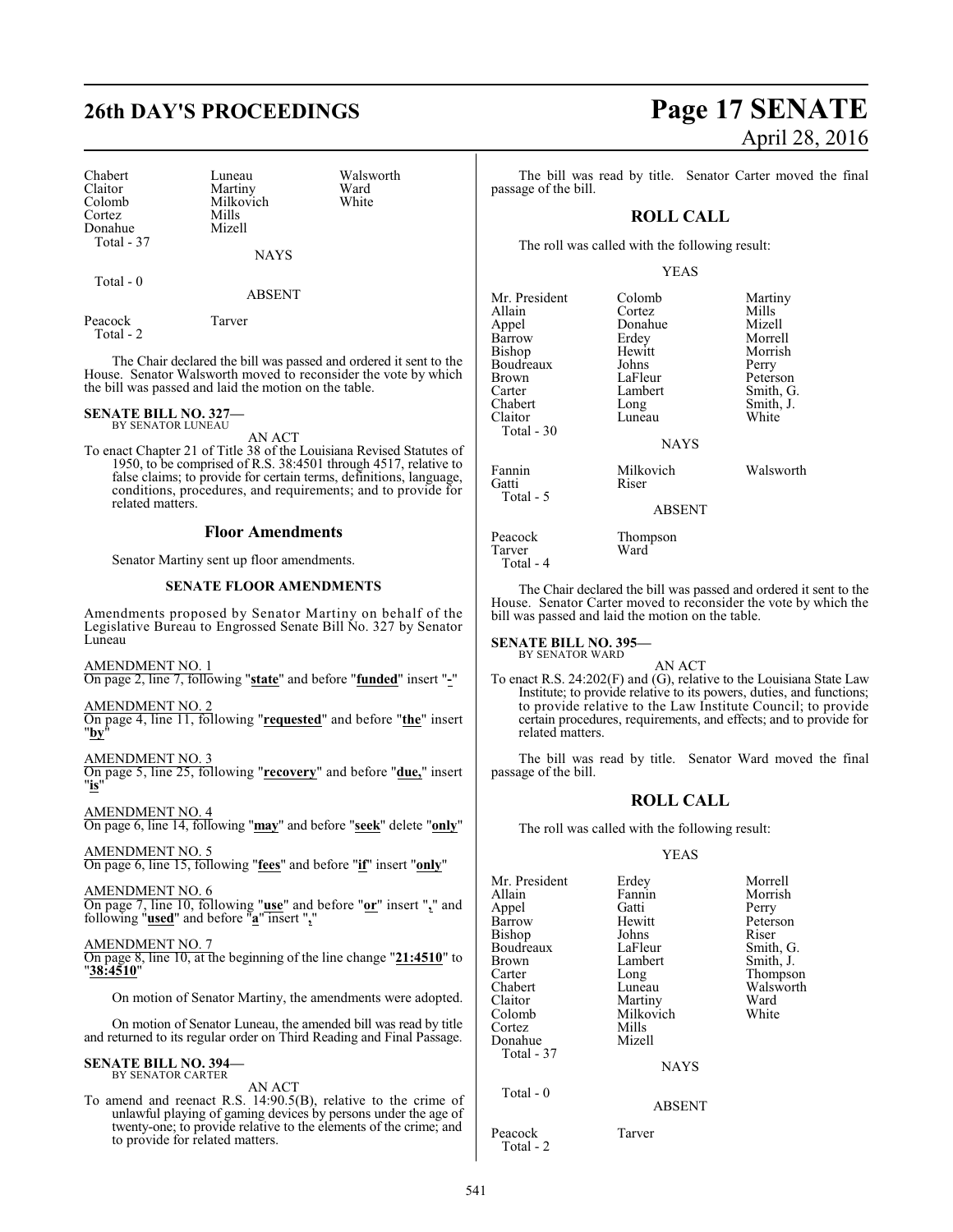## **Page 18 SENATE 26th DAY'S PROCEEDINGS**

The Chair declared the bill was passed and ordered it sent to the House. Senator Ward moved to reconsider the vote by which the bill was passed and laid the motion on the table.

## **SENATE BILL NO. 406—** BY SENATORS LAMBERT AND CLAITOR

AN ACT

To amend and reenact R.S. 15:168(B)(1), relative to the judicial district indigent defender fund; to provide for an effective date; and to provide for related matters.

The bill was read by title. Senator Lambert moved the final passage of the bill.

## **ROLL CALL**

The roll was called with the following result:

#### YEAS

| Mr. President<br>Allain<br>Appel<br>Barrow<br><b>Bishop</b><br>Boudreaux<br><b>Brown</b><br>Carter<br>Chabert<br>Claitor<br>Colomb<br>Cortez<br>Donahue<br>Total - 37 | Erdey<br>Fannin<br>Gatti<br>Hewitt<br>Johns<br>LaFleur<br>Lambert<br>Long<br>Luneau<br>Martiny<br>Milkovich<br>Mills<br>Mizell<br><b>NAYS</b> | Morrell<br>Morrish<br>Perry<br>Peterson<br>Riser<br>Smith, G.<br>Smith, J.<br>Thompson<br>Walsworth<br>Ward<br>White |
|-----------------------------------------------------------------------------------------------------------------------------------------------------------------------|-----------------------------------------------------------------------------------------------------------------------------------------------|----------------------------------------------------------------------------------------------------------------------|
| Total - 0                                                                                                                                                             | ABSENT                                                                                                                                        |                                                                                                                      |

Peacock Tarver Total - 2

The Chair declared the bill was passed and ordered it sent to the House. Senator Lambert moved to reconsider the vote by which the bill was passed and laid the motion on the table.

#### **SENATE BILL NO. 277** BY SENATOR BISHOP

AN ACT

To enact R.S. 36:204(B)(8) and R.S. 56:1688(E), relative to the authority of the secretary of the Department of Culture, Recreation and Tourism; to authorize the employment of law enforcement officers for state museums; to provide relative to police powers; to provide for training requirements; to provide for state park warden training requirements; and to provide for related matters.

#### **Floor Amendments**

Senator Walsworth proposed the following amendments.

#### **SENATE FLOOR AMENDMENTS**

Amendments proposed by Senator Walsworth to Engrossed Senate Bill No. 277 by Senator Bishop

AMENDMENT NO. 1

On page 1, line 2, change "R.S. 56:1688(E)" to "R.S. 56:1685.3 and  $1688(E)$ "

#### AMENDMENT NO. 2

On page 1, line 6, between "requirements;" and "and to" insert "to provide relative to the Poverty Point State Historic Site; to provide for an archaeologist for the site;"

AMENDMENT NO. 3

On page 2, line 10, change "R.S. 56:1688(E) is" to "R.S. 56:1685.3 and  $1688(E)$  are"

AMENDMENT NO. 4

On page 2, between lines 10 and 11, insert the following:

**§1685.3. Poverty Point State Historic Site; archaeologist The secretary of the Department of Culture, Recreation, and Tourism shall ensure that an archaeologist is employed in a fulltime capacity at the Poverty Point State Historic Site.** \* \* \*"

On motion of Senator Walsworth, the amendments were adopted.

On motion of Senator Bishop, the amended bill was read by title and returned to its regular order on Third Reading and Final Passage.

#### **Senate Bills and Joint Resolutions on Third Reading and Final Passage, Subject to Call**

#### **Called from the Calendar**

Senator Gatti asked that Senate Bill No. 415 be called from the Calendar.

#### **SENATE BILL NO. 415—** BY SENATOR GATTI

AN ACT

To enact Part XXXV of Chapter 13 of Title 38 of the Louisiana Revised Statutes of 1950, to be comprised of R.S. 38:3087.361 through 3087.379, relative to Lake Bistineau in Bienville, Bossier, and Webster Parishes; to create the Lake Bistineau Recreation and Water Conservation District as a political subdivision of the state; to create and provide for a board of commissioners to manage the district; to provide for powers and duties of the district and the board; to authorize the board to levy taxes, parcel and other fees, issue bonds, and incur debt; to authorize the board to promulgate rules and regulations to accomplish the purposes of the district; to provide for penalties; to provide relative to the duties and powers of the Department of Transportation and Development and the Louisiana Wildlife and Fisheries Commission; to provide with respect to mineral leases; to provide for creation and construction of playgrounds and recreational facilities; to provide for regulation of commercial establishments; and to provide for related matters.

#### **Floor Amendments**

Senator Gatti proposed the following amendments.

#### **SENATE FLOOR AMENDMENTS**

Amendments proposed by Senator Gatti to Engrossed Senate Bill No. 415 by Senator Gatti

AMENDMENT NO. 1 On page 1, line 3, change "3087.379" to "3087.373"

#### AMENDMENT NO. 2

On page 1, line 7, after "board;" delete the remainder of the line, delete line 8, and insert "to authorize the board to promulgate"

#### AMENDMENT NO. 3

On page 1, line 9, after "district;" delete the remainder of the line, and at the beginning of line 10, delete "penalties;"

#### AMENDMENT NO. 4

On page 1, line 12, after "Commission;" delete "to provide with respect to mineral leases;"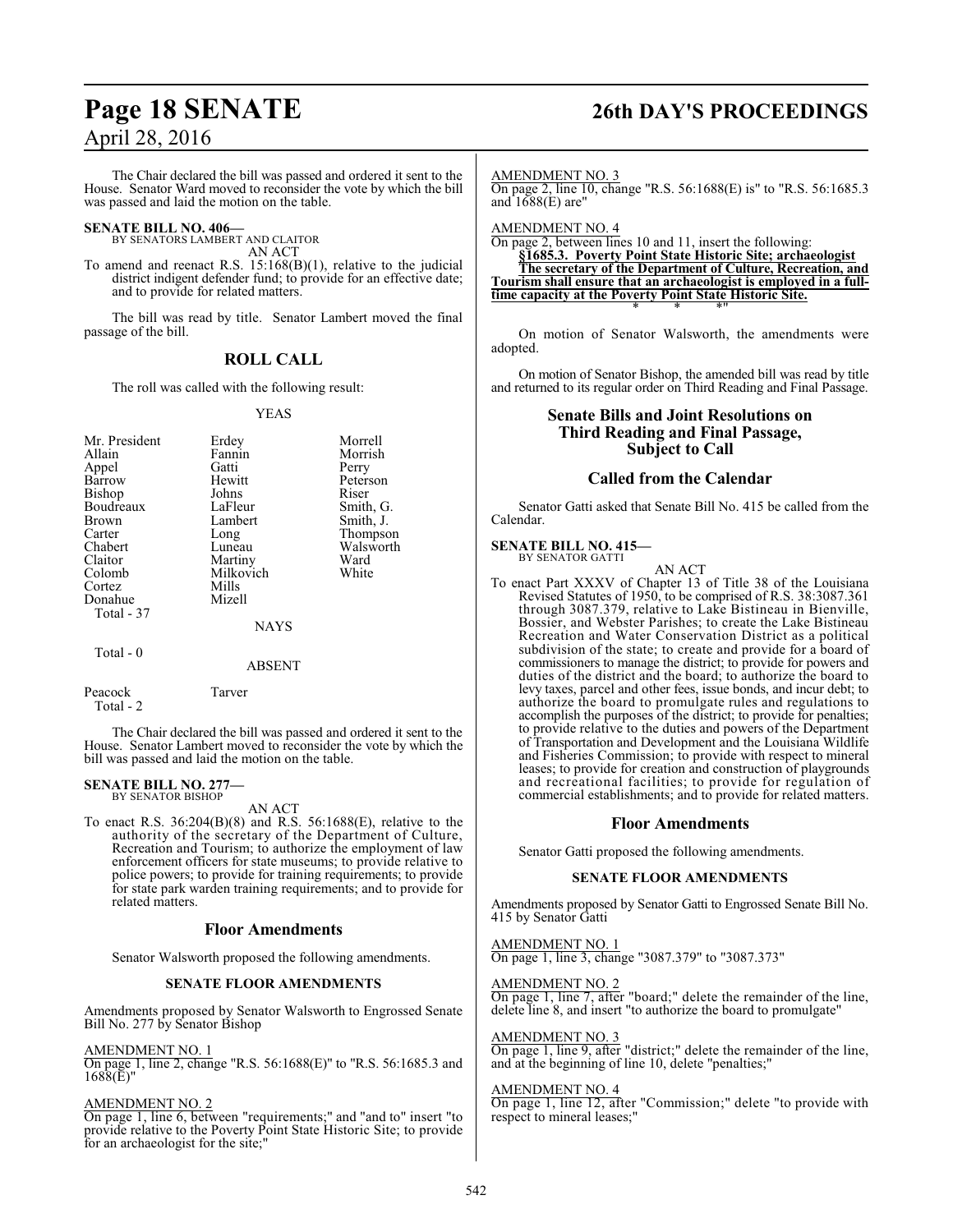## **26th DAY'S PROCEEDINGS Page 19 SENATE**

# April 28, 2016

AMENDMENT NO. 5 On page 1, line 13, after "facilities;" delete the remainder of the line, and at the beginning of line 14, delete "commercial establishments;"

AMENDMENT NO. 6 On page 2, line 1, change "3087.379" to "3087.373"

AMENDMENT NO. 7 On page 2, line 9, after "**comprised of**" delete the remainder of the line, delete line 10, and insert "**Ward 4, Precinct 4 in Bienville Parish, Ward 4, Precinct 9 in Bossier Parish, and precincts 39, 40, and 41 in Webster Parish.**"

AMENDMENT NO. 8 On page 2, line 20, after "**and sell,**" delete "**to levy taxes,**"

AMENDMENT NO. 9 On page 2, line 26, after "**shall have**" delete "**complete**"

AMENDMENT NO. 10 On page 2, line 27, after "**Bistineau**" insert "**, in conjunction with the parish governing authorities,**"

AMENDMENT NO. 11 On page 3, line 4, change "**June 30**" to "**August 1**"

AMENDMENT NO. 12

On page 3, line 5, after "**therefor.**" insert the following: "**In the event the district sells water as provided for in this Paragraph, after August 1, 2016, the proceeds shall be disbursed as follows: twenty-five percent to the commission, twenty-five percent to the Bienville Parish Police Jury, twenty-five percent to the Bossier Parish Police Jury, and twenty-five percent to the Webster Parish Police Jury. If the district seeks to sell water to a public entity, it may only do so after an affirmative majority vote of each police jury and the commission.**"

AMENDMENT NO. 13 On page 3, line 6, after "**district**" change "**may**" to "**shall**"

AMENDMENT NO. 14 On page 3, line 8, after "**It**" change "**may**" to "**shall**"

AMENDMENT NO. 15 On page 3, line 15, after "**commissioners,**" change "**appointment;**" to "**election;**"

AMENDMENT NO. 16 On page 3, line 20, after "**shall be**" delete the remainder of the line, delete lines 21 through 29, and insert the following: "**elected as follows:**

**(a) Five members elected at-large from Ward 4, Precinct 4 in Bienville Parish.**

**(b) Five members elected at-large from Ward 4, Precinct 9 in Bossier Parish.**

**(c) Five members elected at-large from precincts 39, 40, and 41 in Webster Parish.**"

AMENDMENT NO. 17 On page 4, delete lines 1 through 8

AMENDMENT NO. 18 On page 4, at the beginning of line 9, change "**(3)**" to "**(2)**" and after "**shall be**" change "**appointed**" to "**elected**"

AMENDMENT NO. 19 On page 4, at the beginning of line 11, change "**(4)**" to "**(3)**"

AMENDMENT NO. 20 On page 4, delete lines 18 through 23

AMENDMENT NO. 21 On page 4, at the beginning of line 24, change "**E.**" to "**D.**"

AMENDMENT NO. 22 On page 5, at the beginning of line 2, delete "**Immediately**" and insert "In January,

AMENDMENT NO. 23 On page 5, delete line 3, and insert "**elected, they shall meet and organize**"

AMENDMENT NO. 24 On page 5, delete lines 9 through 14

AMENDMENT NO. 25 On page 5, at the beginning of line 15, change "**(3)**" to "**(1)**"

AMENDMENT NO. 26 On page 5, at the beginning of line 18, change "**(4)**" to "**(2)**"

AMENDMENT NO. 27 On page 5, delete line 25, and insert "**(3) Make recommendations to**"

AMENDMENT NO. 28 On page 5, line 27, after "**control**" insert "**, after it receives a presentation from the Department of Wildlife and Fisheries**"

AMENDMENT NO. 29 On page 5, delete lines 28 and 29, and on page 6, delete lines 1 through 7

AMENDMENT NO. 30 On page 6, at the beginning of line 8, change "**(8)**" to "**(4)**"

AMENDMENT NO. 31 On page 6, delete lines 12 through 15

AMENDMENT NO. 32 On page 6, at the beginning of line 16, change "**(10)**" to "**(5)**"

AMENDMENT NO. 33 On page 6, line 17, after "**created**" insert "**, including salvinia eradication**"

AMENDMENT NO. 34 On page 6, delete lines 25 through 29, and delete pages 7 through 10

AMENDMENT NO. 35 On page 11, delete lines 1 through 3

AMENDMENT NO. 36 On page 11, at the beginning of line 4, change "**§3087.370**" to "**§3087.368**"

AMENDMENT NO. 37 On page 11, line 8, after "**preserve**" insert "**, in conjunction with the parish governing authorities,**"

AMENDMENT NO. 38 On page 11, delete lines 11 through 17

AMENDMENT NO. 39 On page 11, at the beginning of line 18, delete "**(4) Pursuant**" and insert

"**(2) In conjunction with the parish governing authorities and pursuant**"

AMENDMENT NO. 40 On page 11, delete lines 22 through 24

AMENDMENT NO. 41 On page 11, at the beginning of line 25, change "**(6)**" to "**(3)**"

AMENDMENT NO. 42

On page 12, delete lines 3 through 29, and on page 13, delete lines 1 through 20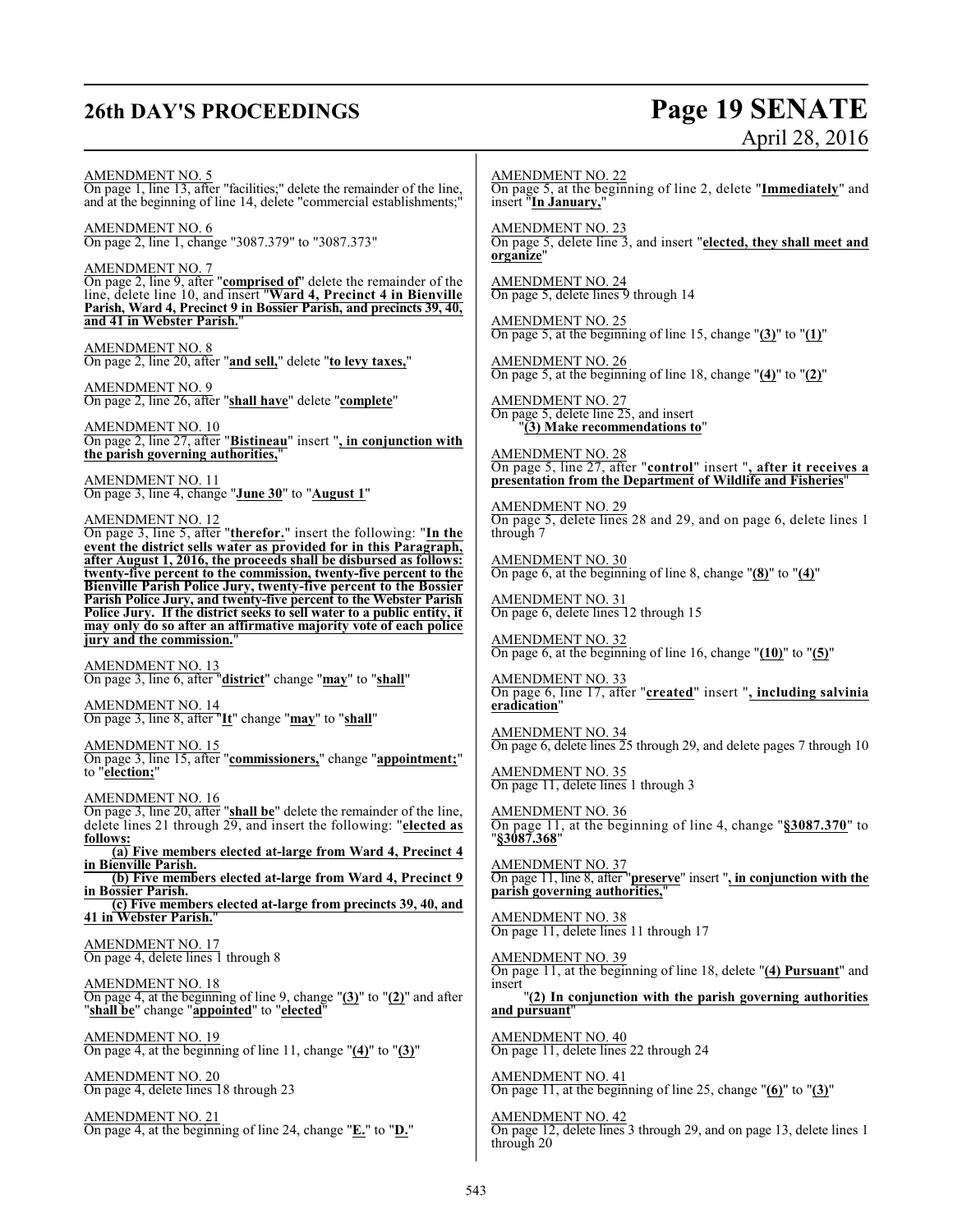AMENDMENT NO. 43 On page 13, at the beginning of line 21, change "**§3087.372**" to "**§3087.369**"

AMENDMENT NO. 44 On page 14, at the beginning of line 1, change "**§3087.373**" to "**§3087.370**"

AMENDMENT NO. 45 On page 14, delete lines 4 through 26

AMENDMENT NO. 46 On page 14, at the beginning of line 27, change "**§3087.376**" to "**§3087.371**"

AMENDMENT NO. 47 On page 15, delete lines 6 through 18

AMENDMENT NO. 48 On page 15, at the beginning of line 19, change "**§3087.379**" to "**§3087.372**"

AMENDMENT NO. 49 On page 15, line 21, after "**wildlife**" insert "**, fisheries, and aquatic life**"

AMENDMENT NO. 50 On page 15, after line 27, add the following:

"**§3087.373. Reports The Department of Wildlife and Fisheries, the Department of Environmental Quality, and the Department of Transportation and Development shall submit quarterly reports to the board, relative to their responsibilities within the district.**"

On motion of Senator Gatti, the amendments were adopted.

The bill was read by title. Senator Gatti moved the final passage of the previously amended bill.

### **ROLL CALL**

The roll was called with the following result:

#### YEAS

| Mr. President<br>Allain<br>Appel<br>Barrow<br>Bishop<br>Boudreaux<br>Brown<br>Carter<br>Chabert<br>Colomb<br>Cortez<br>Erdey<br>Total $-35$<br>Claitor<br>Total - 1 | Fannin<br>Gatti<br>Hewitt<br>Johns<br>LaFleur<br>Lambert<br>Long<br>Luneau<br>Martiny<br>Milkovich<br>Mills<br>Mizell<br><b>NAYS</b><br><b>ABSENT</b> | Morrell<br>Morrish<br>Peacock<br>Perry<br>Peterson<br>Riser<br>Smith, G.<br>Smith, J.<br>Thompson<br>Ward<br>White |
|---------------------------------------------------------------------------------------------------------------------------------------------------------------------|-------------------------------------------------------------------------------------------------------------------------------------------------------|--------------------------------------------------------------------------------------------------------------------|
| Donahue<br>Total - 3                                                                                                                                                | Tarver                                                                                                                                                | Walsworth                                                                                                          |

The Chair declared the amended bill was passed, ordered reengrossed and sent to the House. Senator Gatti moved to reconsider the vote by which the bill was passed and laid the motion on the table.

## **Page 20 SENATE 26th DAY'S PROCEEDINGS**

### **House Concurrent Resolutions on Second Reading Reported by Committees**

#### **HOUSE CONCURRENT RESOLUTION NO. 24—**

BY REPRESENTATIVES BERTHELOT, BAGLEY, COX, HENSGENS, HOFFMANN, HORTON, MIKE JOHNSON, LEBAS, MAGEE, DUSTIN MILLER, POPE, AND WILLMOTT A CONCURRENT RESOLUTION

To urge and request the office of behavioral health of the Department of Health and Hospitals to raise awareness of addictive disorders involving abuse of inhalants and to make efforts to reduce the prevalence of inhalant abuse in this state.

Reported favorably by the Committee on Health and Welfare.

The resolution was read by title. Senator Lambert moved to concur in the House Concurrent Resolution.

### **ROLL CALL**

The roll was called with the following result:

#### YEAS

| Mr. President<br>Allain<br>Appel<br>Barrow<br>Bishop<br>Boudreaux<br><b>Brown</b><br>Carter<br>Chabert<br>Claitor<br>Colomb | Erdey<br>Fannin<br>Gatti<br>Hewitt<br>Johns<br>LaFleur<br>Lambert<br>Long<br>Luneau<br>Martiny<br>Mills | Morrish<br>Peacock<br>Perry<br>Peterson<br>Riser<br>Smith, G.<br>Smith, J.<br>Thompson<br>Walsworth<br>Ward<br>White |
|-----------------------------------------------------------------------------------------------------------------------------|---------------------------------------------------------------------------------------------------------|----------------------------------------------------------------------------------------------------------------------|
| Cortez                                                                                                                      | Mizell                                                                                                  |                                                                                                                      |
| Donahue<br>Total - 37                                                                                                       | Morrell                                                                                                 |                                                                                                                      |
|                                                                                                                             | <b>NAYS</b>                                                                                             |                                                                                                                      |
| Total $-0$                                                                                                                  | <b>ABSENT</b>                                                                                           |                                                                                                                      |

**BSENT** 

Milkovich Tarver Total - 2

The Chair declared the Senate concurred in the House Concurrent Resolution and ordered it returned to the House.

#### **House Bills and Joint Resolutions on Third Reading and Final Passage**

#### **Bagneris Rule**

Senator Thompson moved to invoke the rule to temporarily pass over controversial House Bills on Third Reading and Final Passage with the intention of taking them up later, in their regular order and to specifically start with House Bill No. 12.

Without objection, so ordered.

#### **HOUSE BILL NO. 12—**

#### BY REPRESENTATIVE PEARSON AN ACT

To amend and reenact R.S. 11:1821(B), relative to the board of trustees of the Municipal Employees' Retirement System; to grant certain trustees and their designees the authority to vote; and to provide for related matters.

The bill was read by title. Senator Peacock moved the final passage of the bill.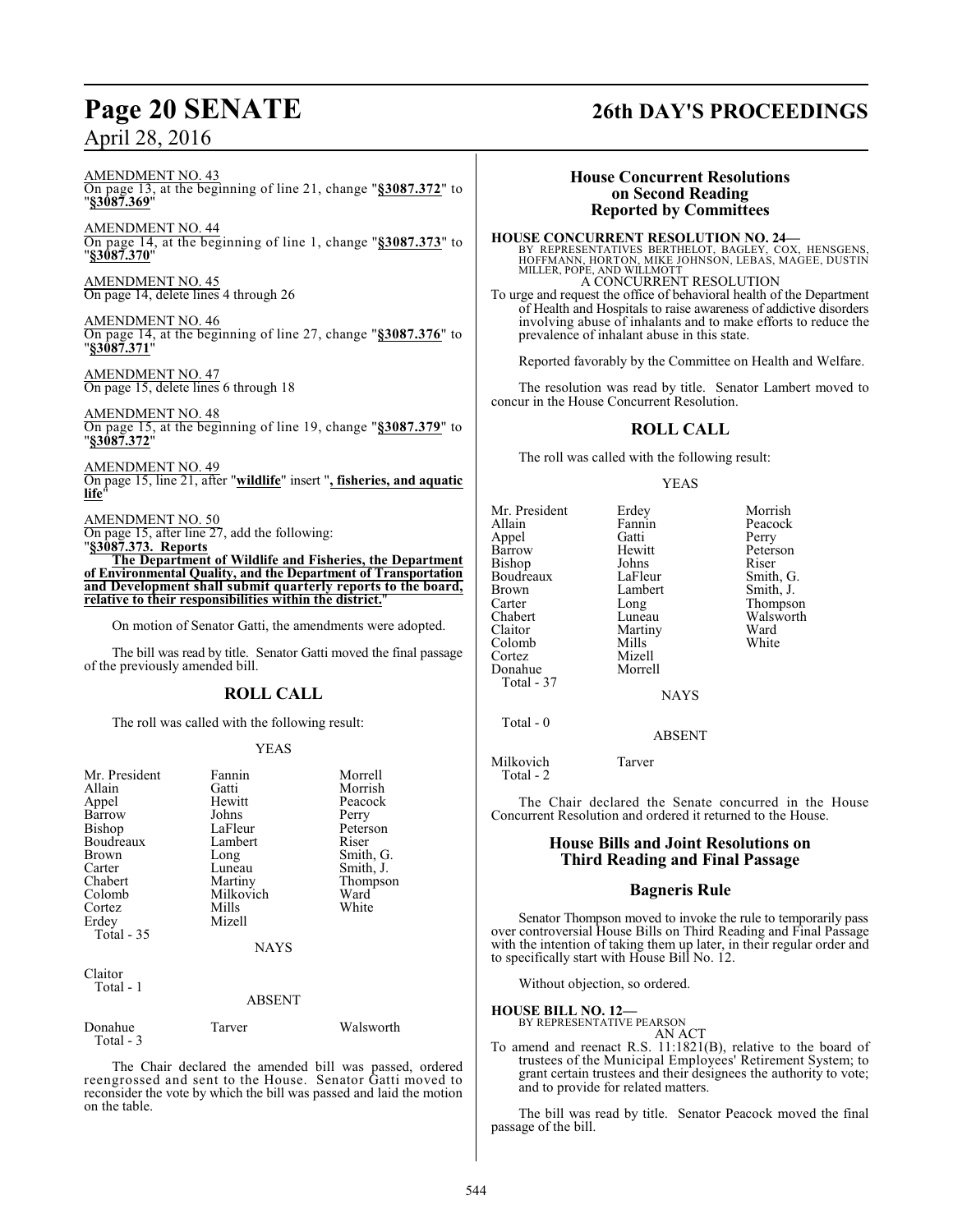### **ROLL CALL**

The roll was called with the following result:

#### YEAS

| Mr. President | Donahue     | Mizell    |
|---------------|-------------|-----------|
| Allain        | Erdey       | Morrish   |
| Appel         | Fannin      | Peacock   |
| Barrow        | Gatti       | Perry     |
| Bishop        | Hewitt      | Peterson  |
| Boudreaux     | Johns       | Riser     |
| <b>Brown</b>  | LaFleur     | Smith, G. |
| Carter        | Lambert     | Smith, J. |
| Chabert       | Long        | Thompson  |
| Claitor       | Luneau      | Walsworth |
| Colomb        | Martiny     | Ward      |
| Cortez        | Mills       | White     |
| Total - 36    |             |           |
|               | <b>NAYS</b> |           |

Milkovich Morrell Total - 2

#### ABSENT

Tarver

Total - 1

The Chair declared the bill was passed and ordered it returned to the House. Senator Peacock moved to reconsider the vote by which the bill was passed and laid the motion on the table.

#### **HOUSE BILL NO. 17—**

BY REPRESENTATIVE PEARSON AN ACT

To enact R.S.  $11:1732(14)(a)(x)$ , relative to participation in the Municipal Employees' Retirement System; to authorize participation by certain employers; and to provide for related matters.

The bill was read by title. Senator Peacock moved the final passage of the bill.

#### **ROLL CALL**

The roll was called with the following result:

#### YEAS

| Mr. President<br>Allain<br>Appel<br>Barrow<br>Bishop<br>Boudreaux<br><b>Brown</b><br>Carter<br>Chabert<br>Claitor<br>Colomb<br>Cortez<br>Donahue<br>Total - 38 | Erdey<br>Fannin<br>Gatti<br>Hewitt<br>Johns<br>LaFleur<br>Lambert<br>Long<br>Luneau<br>Martiny<br>Milkovich<br>Mills<br>Mizell | Morrell<br>Morrish<br>Peacock<br>Perry<br>Peterson<br>Riser<br>Smith, G.<br>Smith, J.<br>Thompson<br>Walsworth<br>Ward<br>White |
|----------------------------------------------------------------------------------------------------------------------------------------------------------------|--------------------------------------------------------------------------------------------------------------------------------|---------------------------------------------------------------------------------------------------------------------------------|
|                                                                                                                                                                | <b>NAYS</b>                                                                                                                    |                                                                                                                                 |
| Total - 0                                                                                                                                                      |                                                                                                                                |                                                                                                                                 |

#### ABSENT

Tarver Total - 1

The Chair declared the bill was passed and ordered it returned to the House. Senator Peacock moved to reconsider the vote by which the bill was passed and laid the motion on the table.

## **26th DAY'S PROCEEDINGS Page 21 SENATE** April 28, 2016

#### **HOUSE BILL NO. 40—**

BY REPRESENTATIVE REYNOLDS AN ACT

To amend and reenact R.S. 11:1762(A) and (B), relative to reemployed retirees in the Municipal Employees' Retirement System; to require contributions to the retirement system during reemployment and to provide for disposition of such contributions upon termination of reemployment; and to provide for related matters.

The bill was read by title. Senator Peacock moved the final passage of the bill.

#### **ROLL CALL**

The roll was called with the following result:

#### YEAS

| Mr. President | Erdey       | Morrell   |
|---------------|-------------|-----------|
| Allain        | Fannin      | Morrish   |
| Appel         | Gatti       | Peacock   |
| Barrow        | Hewitt      | Perry     |
| <b>Bishop</b> | Johns       | Peterson  |
| Boudreaux     | LaFleur     | Riser     |
| Brown         | Lambert     | Smith, G. |
| Carter        | Long        | Smith, J. |
| Chabert       | Luneau      | Thompson  |
| Claitor       | Martiny     | Walsworth |
| Colomb        | Milkovich   | Ward      |
| Cortez        | Mills       | White     |
| Donahue       | Mizell      |           |
| Total - 38    |             |           |
|               | <b>NAYS</b> |           |
| Total - 0     |             |           |

Tarver

Total - 1

The Chair declared the bill was passed and ordered it returned to the House. Senator Peacock moved to reconsider the vote by which the bill was passed and laid the motion on the table.

ABSENT

#### **HOUSE BILL NO. 100—**

BY REPRESENTATIVES TERRY BROWN, ADAMS, CARPENTER, STEVE<br>CARTER, GISCLAIR, GUINN, HALL, HILL, HOWARD, MONTOUCET,<br>NORTON, AND PIERRE

AN ACT To redesignate the section of United States Highway 165 in Grant Parish in memory of Captain Ronald David Bennett.

The bill was read by title. Senator Long moved the final passage of the bill.

#### **ROLL CALL**

The roll was called with the following result:

#### YEAS

| Erdey     | Morrell   |
|-----------|-----------|
| Fannin    | Morrish   |
| Gatti     | Peacock   |
| Hewitt    | Perry     |
| Johns     | Peterson  |
| LaFleur   | Riser     |
| Lambert   | Smith, G. |
| Long      | Smith, J. |
| Luneau    | Thompson  |
| Martiny   | Walsworth |
| Milkovich | Ward      |
|           |           |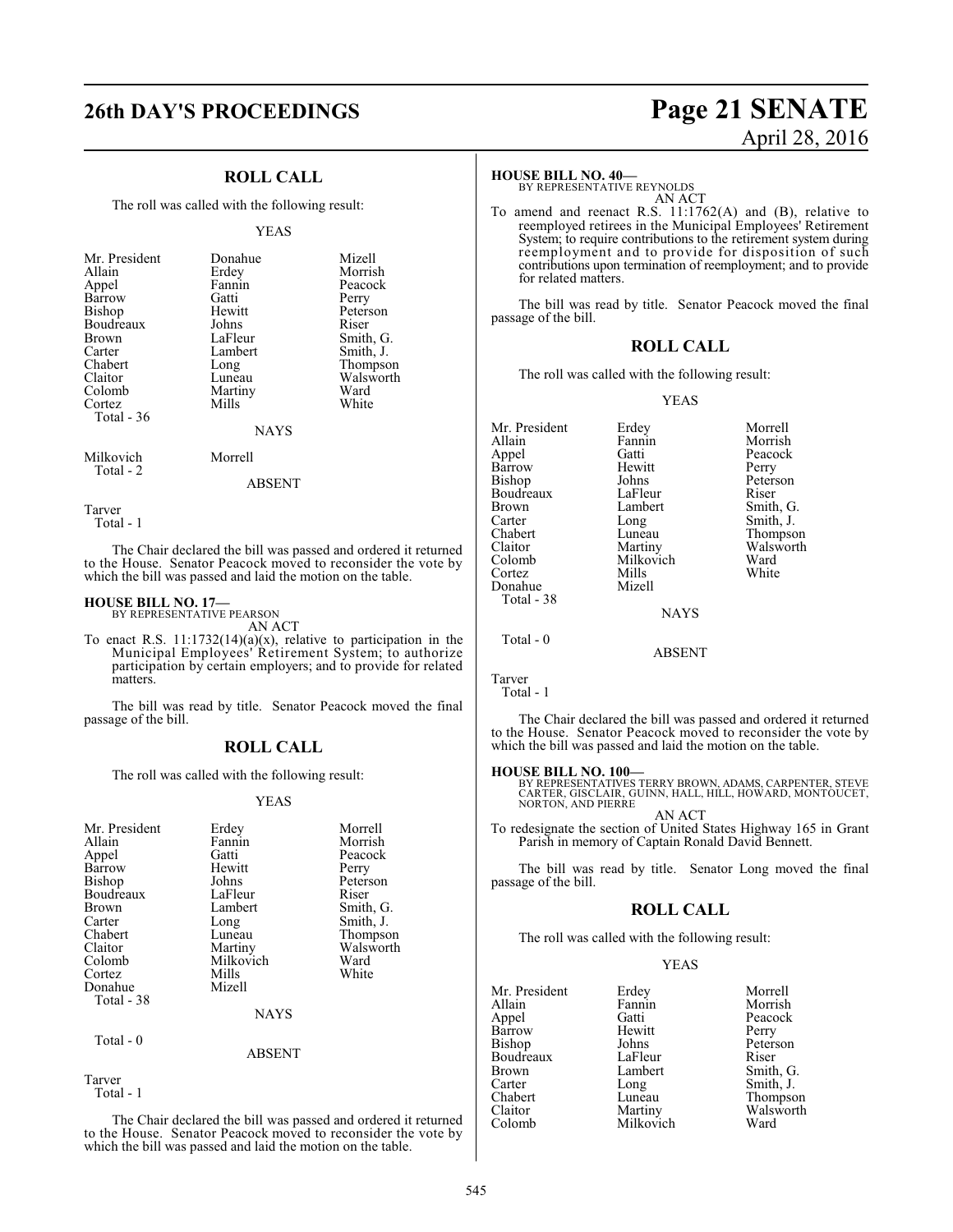| Cortez<br>Donahue<br>Total - 38 | Mills<br>Mizell | White |  |
|---------------------------------|-----------------|-------|--|
|                                 | <b>NAYS</b>     |       |  |
| Total - 0                       | <b>ABSENT</b>   |       |  |

Tarver

Total - 1

The Chair declared the bill was passed and ordered it returned to the House. Senator Long moved to reconsider the vote by which the bill was passed and laid the motion on the table.

## **HOUSE BILL NO. 109—** BY REPRESENTATIVE TERRY BROWN

AN ACT

To amend and reenact R.S. 47:463.4(B)(6), relative to hang tags for persons with mobility impairments; to provide for the issuance of multiple hang tags for persons with mobility impairments; and to provide for related matters.

The bill was read by title. Senator Long moved the final passage of the bill.

### **ROLL CALL**

The roll was called with the following result:

#### YEAS

| Mr. President<br>Allain<br>Appel<br>Barrow<br>Bishop<br>Boudreaux<br>Brown<br>Carter<br>Chabert | Erdey<br>Fannin<br>Gatti<br>Hewitt<br>Johns<br>LaFleur<br>Lambert<br>Long<br>Luneau | Morrell<br>Morrish<br>Peacock<br>Perry<br>Peterson<br>Riser<br>Smith, G.<br>Smith, J.<br>Thompson |
|-------------------------------------------------------------------------------------------------|-------------------------------------------------------------------------------------|---------------------------------------------------------------------------------------------------|
| Claitor                                                                                         | Martiny                                                                             | Walsworth                                                                                         |
| Colomb                                                                                          | Milkovich                                                                           | Ward                                                                                              |
| Cortez                                                                                          | Mills                                                                               | White                                                                                             |
| Donahue<br>Total - 38                                                                           | Mizell                                                                              |                                                                                                   |
|                                                                                                 | <b>NAYS</b>                                                                         |                                                                                                   |
| Total $-0$                                                                                      | <b>ABSENT</b>                                                                       |                                                                                                   |
| Tarver                                                                                          |                                                                                     |                                                                                                   |

Total - 1

The Chair declared the bill was passed and ordered it returned to the House. Senator Long moved to reconsider the vote by which the bill was passed and laid the motion on the table.

#### **HOUSE BILL NO. 110—**

- BY REPRESENTATIVES HORTON, ADAMS, TERRY BROWN,<br>CARPENTER, STEVE CARTER,FRANKLIN,GISCLAIR,GUINN,HALL,<br>HILL,HOWARD,MONTOUCET,NORTON,AND PIERRE AN ACT
- To designate a bridge located on Louisiana Highway 154 in Bossier Parish as the "Officer Thomas LaValley Memorial Bridge"; and to provide for related matters.

The bill was read by title. Senator Gatti moved the final passage of the bill.

## **Page 22 SENATE 26th DAY'S PROCEEDINGS**

#### **ROLL CALL**

The roll was called with the following result:

YEAS

| Mr. President | Erdey       | Morrell   |
|---------------|-------------|-----------|
| Allain        | Fannin      | Morrish   |
| Appel         | Gatti       | Peacock   |
| Barrow        | Hewitt      | Perry     |
| Bishop        | Johns       | Peterson  |
| Boudreaux     | LaFleur     | Riser     |
| Brown         | Lambert     | Smith, G. |
| Carter        | Long        | Smith, J. |
| Chabert       | Luneau      | Thompson  |
| Claitor       | Martiny     | Walsworth |
| Colomb        | Milkovich   | Ward      |
| Cortez        | Mills       | White     |
| Donahue       | Mizell      |           |
| Total - 38    |             |           |
|               | <b>NAYS</b> |           |
| Total - 0     |             |           |

```
Tarver
  Total - 1
```
The Chair declared the bill was passed and ordered it returned to the House. Senator Gatti moved to reconsider the vote by which the bill was passed and laid the motion on the table.

ABSENT

#### **HOUSE BILL NO. 120—**

BY REPRESENTATIVE ARMES AN ACT

To designate a portion of United States Highway 171 in Vernon Parish as the "Paul R. Nicholas Memorial Highway"; and to provide for related matters.

The bill was read by title. Senator John Smith moved the final passage of the bill.

#### **ROLL CALL**

The roll was called with the following result:

#### YEAS

| Mr. President | Erdey         | Morrell   |
|---------------|---------------|-----------|
| Allain        | Fannin        | Morrish   |
| Appel         | Gatti         | Peacock   |
| Barrow        | Hewitt        | Perry     |
| Bishop        | Johns         | Peterson  |
| Boudreaux     | LaFleur       | Riser     |
| Brown         | Lambert       | Smith, G. |
| Carter        | Long          | Smith, J. |
| Chabert       | Luneau        | Thompson  |
| Claitor       | Martiny       | Walsworth |
| Colomb        | Milkovich     | Ward      |
| Cortez        | Mills         | White     |
| Donahue       | Mizell        |           |
| Total - 38    |               |           |
|               | <b>NAYS</b>   |           |
| Total $-0$    |               |           |
|               | <b>ABSENT</b> |           |
| Tarver        |               |           |

Total - 1

The Chair declared the bill was passed and ordered it returned to the House. Senator John Smith moved to reconsider the vote by which the bill was passed and laid the motion on the table.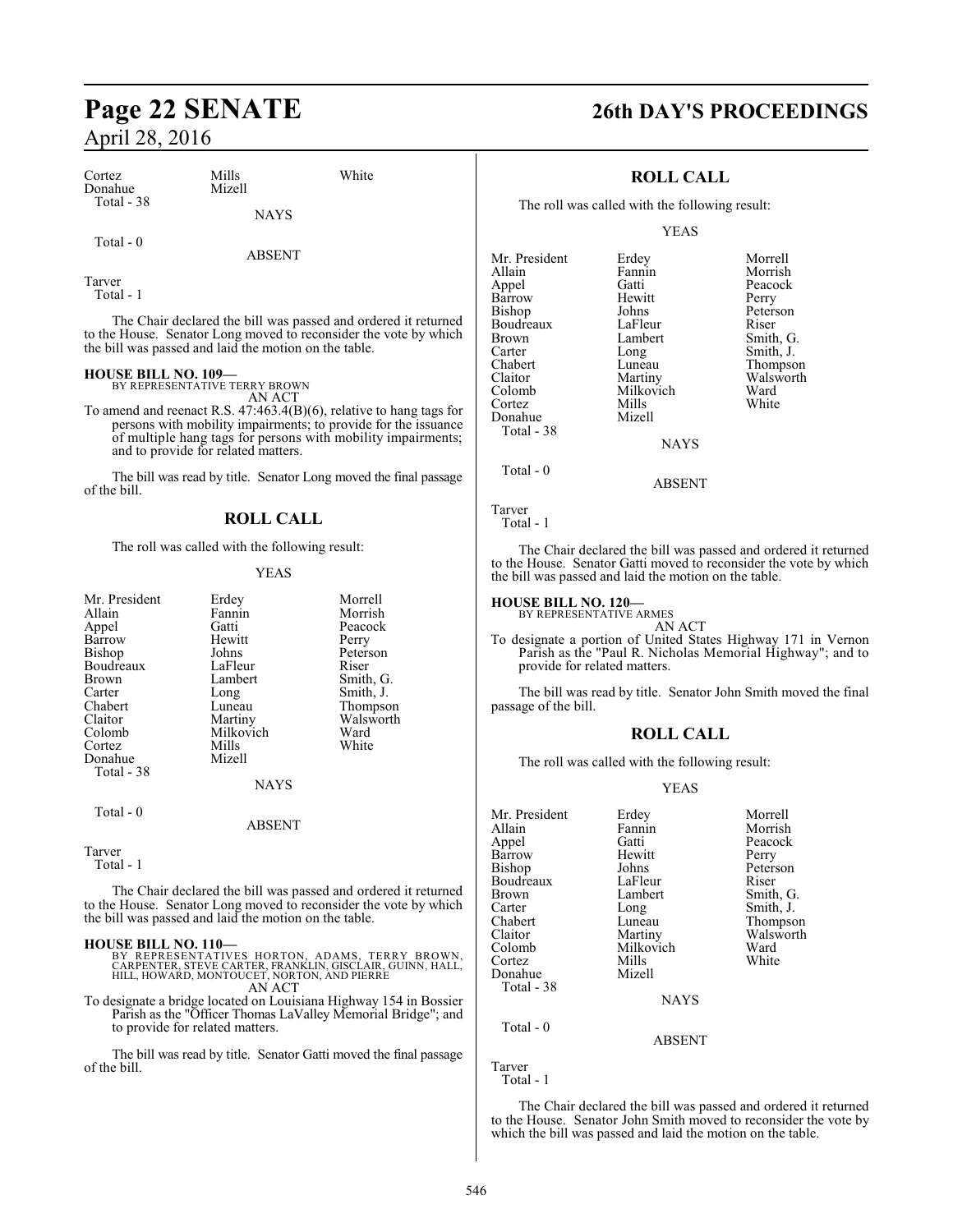## **26th DAY'S PROCEEDINGS Page 23 SENATE**

**HOUSE BILL NO. 128—**

BY REPRESENTATIVE TERRY BROWN AN ACT

To amend and reenact R.S. 47:463.111(A) and (B) and to enact R.S. 47:463.111(E), relative to special prestige license plates issued to commissioned police officers; to provide for changes to the eligibility requirements for a commissioned police officer special prestige license plate; to require employing law enforcement agencies undertake certain actions when a person who has been issued a commissioned police officer special prestige license plate is terminated or resigns; and to provide for related matters.

The bill was read by title. Senator Long moved the final passage of the bill.

#### **ROLL CALL**

The roll was called with the following result:

#### YEAS

| Mr. President | Erdey     | Morrell   |
|---------------|-----------|-----------|
| Allain        | Fannin    | Morrish   |
| Appel         | Gatti     | Peacock   |
| Barrow        | Hewitt    | Perry     |
| <b>Bishop</b> | Johns     | Riser     |
| Boudreaux     | LaFleur   | Smith, G. |
| Brown         | Lambert   | Smith, J. |
| Carter        | Long      | Thompson  |
| Chabert       | Luneau    | Walsworth |
| Claitor       | Martiny   | Ward      |
| Colomb        | Milkovich | White     |
| Cortez        | Mills     |           |
| Donahue       | Mizell    |           |
| Total - 37    |           |           |
|               | NAYS      |           |

Total - 0

ABSENT

Peterson Tarver Total - 2

The Chair declared the bill was passed and ordered it returned to the House. Senator Long moved to reconsider the vote by which the bill was passed and laid the motion on the table.

## **HOUSE BILL NO. 214—** BY REPRESENTATIVE LANCE HARRIS

AN ACT

To authorize and provide for the transfer of certain state property; to authorize the transfer of certain state property in Rapides Parish; to provide for the property description; to provide for reservation of mineral rights; to provide terms and conditions; to provide an effective date; and to provide for related matters.

#### **Floor Amendments**

Senator Long sent up floor amendments.

#### **SENATE FLOOR AMENDMENTS**

Amendments proposed by Senator Long to Engrossed House Bill No. 214 by Representative Lance Harris

#### AMENDMENT NO. 1

On page 1, line 14, change "lest" to "left"

On motion of Senator Long, the amendments were adopted.

The bill was read by title. Senator Luneau moved the final passage of the amended bill.

# April 28, 2016

Peacock Perry Peterson<br>Riser

Smith, G. Smith, J. Thompson Walsworth<br>Ward

### **ROLL CALL**

The roll was called with the following result:

YEAS

| Mr. President | Erdey       | Morrell       |
|---------------|-------------|---------------|
| Allain        | Fannin      | Morrish       |
| Appel         | Gatti       | Peacock       |
| Barrow        | Hewitt      | Perry         |
| Bishop        | Johns       | Petersor      |
| Boudreaux     | LaFleur     | Riser         |
| <b>Brown</b>  | Lambert     | Smith, C      |
| Carter        | Long        | Smith, J      |
| Chabert       | Luneau      | <b>Thomps</b> |
| Claitor       | Martiny     | Walswo        |
| Colomb        | Milkovich   | Ward          |
| Cortez        | Mills       | White         |
| Donahue       | Mizell      |               |
| Total - 38    |             |               |
|               | <b>NAYS</b> |               |
| Total - 0     |             |               |

Tarver

```
 Total - 1
```
The Chair declared the amended bill was passed and ordered it returned to the House. Senator Luneau moved to reconsider the vote by which the bill was passed and laid the motion on the table.

ABSENT

#### **HOUSE BILL NO. 248—**

BY REPRESENTATIVES CARMODY AND WILLMOTT

AN ACT To amend and reenact R.S. 47:463.109(A), relative to motor vehicle special prestige license plates; to authorize the "In God We Trust" license plate for motorcycles; and to provide for related matters.

The bill was read by title. Senator Peacock moved the final passage of the bill.

#### **ROLL CALL**

The roll was called with the following result:

#### YEAS

| Mr. President         | Erdey       | Morrell   |
|-----------------------|-------------|-----------|
| Allain                | Fannin      | Morrish   |
| Appel                 | Gatti       | Peacock   |
| Barrow                | Hewitt      | Perry     |
| Bishop                | Johns       | Riser     |
| Boudreaux             | LaFleur     | Smith, G. |
| Brown                 | Lambert     | Smith, J. |
| Carter                | Long        | Thompson  |
| Chabert               | Luneau      | Walsworth |
| Claitor               | Martiny     | Ward      |
| Colomb                | Milkovich   | White     |
| Cortez                | Mills       |           |
| Donahue               | Mizell      |           |
| Total - 37            |             |           |
|                       | <b>NAYS</b> |           |
| Total $-0$            |             |           |
|                       | ABSENT      |           |
| Peterson<br>Total - 2 | Tarver      |           |

The Chair declared the bill was passed and ordered it returned to the House. Senator Peacock moved to reconsider the vote by which the bill was passed and laid the motion on the table.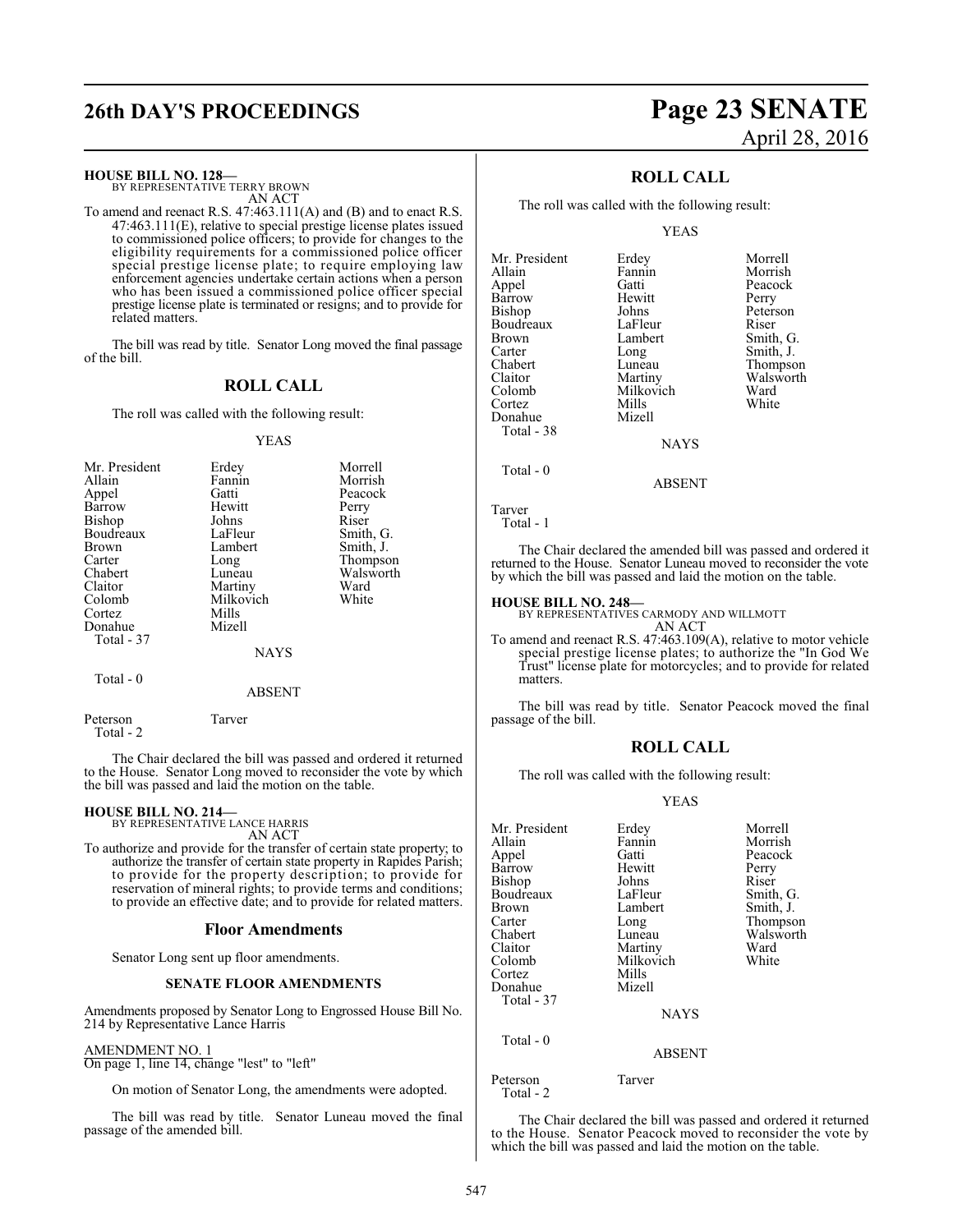#### **HOUSE BILL NO. 622—**

BY REPRESENTATIVE JIM MORRIS AN ACT

To authorize and provide for the transfer of certain state property; to authorize the transfer of certain state property in Caddo Parish; to provide for the property description; to provide for reservation of mineral rights; to provide terms and conditions; to provide an effective date; and to provide for related matters.

The bill was read by title. Senator Peacock moved the final passage of the bill.

### **ROLL CALL**

The roll was called with the following result:

#### YEAS

| Mr. President | Erdey       | Morrell   |
|---------------|-------------|-----------|
| Allain        | Fannin      | Morrish   |
| Appel         | Gatti       | Peacock   |
| Barrow        | Hewitt      | Perry     |
| Bishop        | Johns       | Peterson  |
| Boudreaux     | LaFleur     | Riser     |
| <b>Brown</b>  | Lambert     | Smith, G. |
| Carter        | Long        | Smith, J. |
| Chabert       | Luneau      | Thompson  |
| Claitor       | Martiny     | Walsworth |
| Colomb        | Milkovich   | Ward      |
| Cortez        | Mills       | White     |
| Donahue       | Mizell      |           |
| Total - 38    |             |           |
|               | <b>NAYS</b> |           |
| Total - 0     |             |           |
|               | ABSENT      |           |

Tarver

Total - 1

The Chair declared the bill was passed and ordered it returned to the House. Senator Peacock moved to reconsider the vote by which the bill was passed and laid the motion on the table.

#### **HOUSE BILL NO. 730—**

BY REPRESENTATIVE HILL AN ACT

To enact R.S. 56:1948.5(67), (68), and (69) and to repeal R.S. 56:1948.5(2), (15), (57), and (60), relative to Louisiana Byways designations; to repeal provisions of law designating certain highways and sections of highways as Louisiana Byways; to designate certain highways and sections of highways as Louisiana Byways; and to provide for related matters.

The bill was read by title. Senator John Smith moved the final passage of the bill.

#### **ROLL CALL**

The roll was called with the following result:

#### YEAS

| Mr. President | Erdey   | Morrell   |
|---------------|---------|-----------|
| Allain        | Fannin  | Morrish   |
| Appel         | Gatti   | Peacock   |
| Barrow        | Hewitt  | Perry     |
| <b>Bishop</b> | Johns   | Peterson  |
| Boudreaux     | LaFleur | Riser     |
| Brown         | Lambert | Smith, G. |
| Carter        | Long    | Smith, J. |

#### Chabert Luneau Thompson<br>Claitor Martiny Walsworth Claitor Martiny Walsworth Colomb Milkovich Ward<br>Cortez Mills White Cortez Mills White Donahue Mizell Total - 38

NAYS

ABSENT

Tarver Total - 1

Total - 0

The Chair declared the bill was passed and ordered it returned to the House. Senator John Smith moved to reconsider the vote by which the bill was passed and laid the motion on the table.

#### **HOUSE BILL NO. 906—**

BY REPRESENTATIVES ARMES AND BILLIOT

AN ACT To enact Part XIII of Chapter 26 of Title 17 of the Louisiana Revised Statutes of 1950, to be comprised of R.S. 17:3399.21 through 3399.24, relative to postsecondary education services for homeless youth and foster youth; to require each public postsecondary education institution to designate a homeless and foster student liaison and to provide for his responsibilities; to authorize the institutions to provide for these students with respect to residency status and housing; to provide for definitions; and to provide for related matters.

The bill was read by title. Senator Walsworth moved the final passage of the bill.

#### **ROLL CALL**

The roll was called with the following result:

#### YEAS

| Mr. President | Erdey       | Morrell   |
|---------------|-------------|-----------|
|               |             |           |
| Allain        | Fannin      | Morrish   |
| Appel         | Gatti       | Peacock   |
| Barrow        | Hewitt      | Perry     |
| Bishop        | Johns       | Peterson  |
| Boudreaux     | LaFleur     | Riser     |
| Brown         | Lambert     | Smith, G. |
| Carter        | Long        | Smith, J. |
| Chabert       | Luneau      | Thompson  |
| Claitor       | Martiny     | Walsworth |
| Colomb        | Milkovich   | Ward      |
| Cortez        | Mills       | White     |
| Donahue       | Mizell      |           |
| Total - 38    |             |           |
|               | <b>NAYS</b> |           |
| Total $-0$    |             |           |
|               | ABSENT      |           |

Tarver Total - 1

The Chair declared the bill was passed and ordered it returned to the House. Senator Walsworth moved to reconsider the vote by which the bill was passed and laid the motion on the table.

## **Page 24 SENATE 26th DAY'S PROCEEDINGS**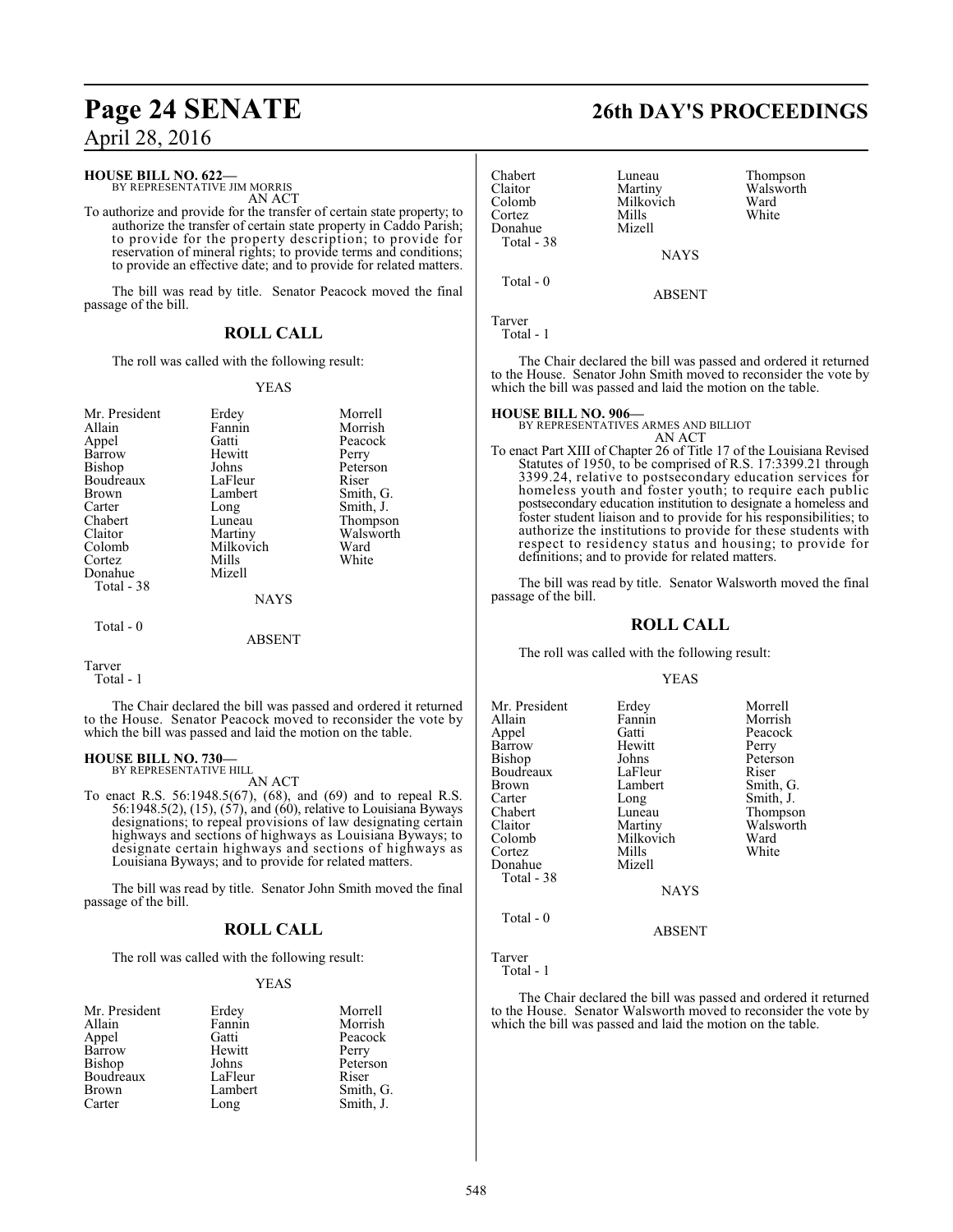## **26th DAY'S PROCEEDINGS Page 25 SENATE**

# April 28, 2016

#### **Privileged Report of the Committee on Senate and Governmental Affairs**

#### **ENROLLMENTS**

Senator Peterson, Chairman on behalf of the Committee on Senate and Governmental Affairs, submitted the following report:

April 28, 2016

To the President and Members of the Senate:

I am directed by your Committee on Senate and Governmental Affairs to submit the following report:

The following Senate Concurrent Resolutions have been properly enrolled:

**SENATE CONCURRENT RESOLUTION NO. 76—**<br>BY SENATOR GARY SMITH AND REPRESENTATIVE GREGORY<br>MILLER A CONCURRENT RESOLUTION

To commend and congratulate Destrehan High School senior, Cole J. Grieshop, upon being selected as the 2016 Louisiana High School Student of the Year and to recognize his extraordinary accomplishments.

# **SENATE CONCURRENT RESOLUTION NO. 79—**<br>BY SENATORS PEACOCK AND GATTI<br>A CONCURRENT RESOLUTION

To commend D. C. Machen Jr., superintendent of schools for the Bossier Parish School Board, for his many contributions to public education, for numerous improvements in classroom instruction and efficiency, and for forty-two years of invaluable public service in the teaching profession.

> Respectfully submitted, KAREN CARTER PETERSON Chairman

The foregoing Senate Concurrent Resolutions were signed by the President of the Senate.

#### **Message from the House**

#### **SIGNED HOUSE BILLS AND JOINT RESOLUTIONS**

April 28, 2016

To the Honorable President and Members of the Senate:

I am directed to inform your honorable body that the Speaker of the House of Representatives has signed the following House Bills and Joint Resolutions:

#### **HOUSE BILL NO. 179—**

BY REPRESENTATIVE WHITE AND SENATORS ALARIO, BARROW,<br>BISHOP, CARTER, CHABERT, GATTI, LONG, LUNEAU, MIZELL,<br>MORRELL, RISER, GARY SMITH, JOHN SMITH, THOMPSON, AND **WARD** 

AN ACT

To amend and reenact R.S. 56:143(A) and to enact R.S. 56:8(14.1), relative to requirements of hunters during open gun season; to add "blaze pink" as an alternative to the "hunter orange" requirements; and to provide for related matters.

**HOUSE BILL NO. 194—** BY REPRESENTATIVES JAMES AND HUNTER AND SENATORS CARTER AND MILLS

#### AN ACT

To enact Code of Criminal Procedure Article 983(F)(5), relative to expungement of arrest records in misdemeanor and felony cases; to provide for an exemption of fees in certain expungement cases; and to provide for related matters.

#### **HOUSE BILL NO. 516—**

BY REPRESENTATIVE ANDERS AN ACT

To amend and reenact R.S. 3:559.23(B), (D), and (F), 559.25(A)(6), and 559.27(A), and to repeal R.S. 3:559.23(C) and 559.26, relative to the Louisiana Aquatic Chelonian Research and Promotion Board; to provide for the board membership; to repeal referendums associated with the board; and to provide for related matters.

## **HOUSE BILL NO. 523—** BY REPRESENTATIVE ROBBY CARTER

AN ACT

To amend and reenact R.S. 3:4156(2), 4159(A), and 4160(A) and to repeal R.S. 3:4156(3) and 4158, relative to the Dairy Industry Promotion Law; to provide for the removal of referendum criteria from the Dairy Industry Promotion Board; and to provide for related matters.

#### **HOUSE BILL NO. 588—**

BY REPRESENTATIVE ROBERT JOHNSON AN ACT

To amend and reenact R.S. 47:299.5, relative to fees for offset claims; to provide for the fee for each offset claim charged to the Department of Children and Family Services; to provide for the fee for each offset claim charged to certain public defenders' offices; and to provide for related matters.

## **HOUSE BILL NO. 592—** BY REPRESENTATIVE ANDERS

AN ACT

To amend and reenact R.S.  $3:3412(G)$ ,  $(H)$ ,  $(I)$ ,  $(J)$ , and  $(K)$  and 3412.1(I), (J), and (K) and to enact R.S. 3:3409(H)(4), 3412(L), and 3412.1(L), relative to the Agricultural Commodity Dealer and Warehouse Law; to provide guidelines for payment of claims under the agricultural commodity dealer and warehouse law; to provide guidelines for payments by the commission using the self-insurance fund; to provide guidelines for payments by the commission using grain and cotton indemnity funds; and to provide for related matters.

and asked that the President of the Senate affix his signature to the same.

> Respectfully submitted, ALFRED W. SPEER Clerk of the House of Representatives

The House Bills and Joint Resolutions contained herein were signed by the President of the Senate.

#### **Message from the House**

#### **SIGNED HOUSE CONCURRENT RESOLUTIONS**

#### April 28, 2016

To the Honorable President and Members of the Senate:

I am directed to inform your honorable body that the Speaker of the House of Representatives has signed the following House Concurrent Resolutions:

#### **HOUSE CONCURRENT RESOLUTION NO. 89—**

BY REPRESENTATIVE DEVILLIER A CONCURRENT RESOLUTION

To commend Circle T Cattle Company and the Thibodeaux family for owning and exhibiting CT Lady Rhineaux Ray 8/9, the number one Brahman cow in the state of Louisiana and the number one cow in the American Brahman Breeders Association Register of Renown for the Brahman breed of the United States.